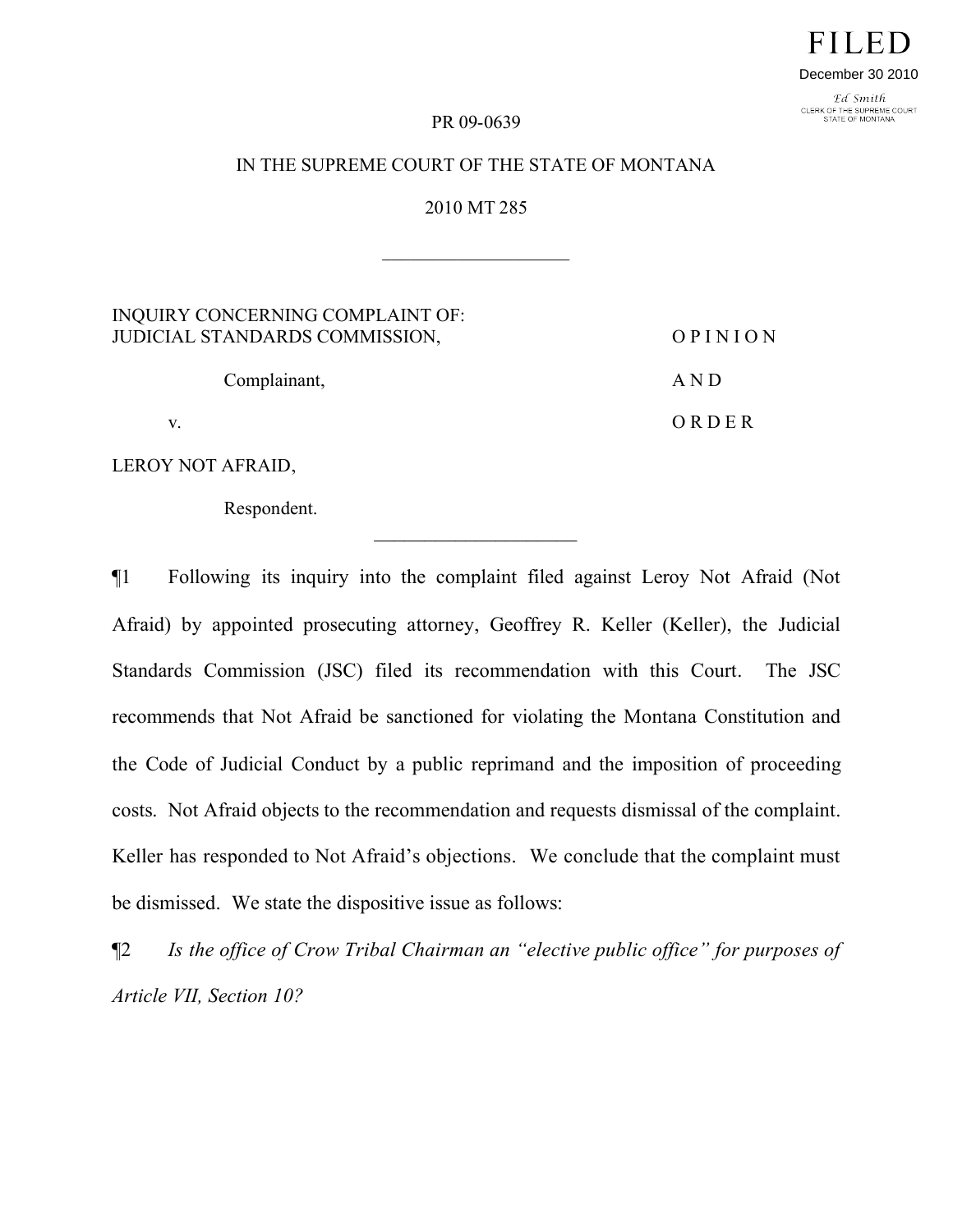#### **FACTUAL AND PROCEDURAL BACKGROUND**

¶3 Not Afraid was duly elected Justice of the Peace for Big Horn County in November 2006, and he began his term of office on January 1, 2007. Pursuant to Article III, Section 3 of the Montana Constitution and § 3-10-202, MCA, he took the constitutional oath of office before assuming his duties.

¶4 Not Afraid is an enrolled member of the Crow Tribe of Indians. In March 2009, Not Afraid filed as a candidate for the office of Crow Tribal Chairman while maintaining his office as Justice of the Peace. The Crow Constitution and Law and Order Code define the Chairperson as an executive position. Crow Const. art. IV, § 1; Crow Law & Order Code. tit. 21, art. III, § 1(1) (2005). The JSC sent two letters to Not Afraid and his attorney, advising Not Afraid of the provision of Article VII, Section 10 of the Montana Constitution requiring a holder of a judicial position to forfeit that position upon filing for a non-judicial elective public office. Not Afraid did not forfeit his position and campaigned for the tribal office. Not Afraid advanced after the primary tribal election held on March 28, 2009, but he was not elected Tribal Chairman in the general tribal election held on April [1](#page-1-0)8, 2009. In December 2009, Keller filed a complaint<sup>1</sup> against Not

<span id="page-1-0"></span><sup>1</sup> Pursuant to authority granted by Article VII, Section 11(2) of the Montana Constitution and by § 3-1-1105(2), MCA, the JSC adopted Rule 10(b), which provides "[a] complaint shall not be a prerequisite to action by the Commission. The Commission may act on its own motion . . . where the Commission considers it appropriate." In *State ex rel. Smartt v. Jud. Stands. Commn.*, 2002 MT 148, 310 Mont. 295, 50 P.3d 150, we stated in ¶ 30 that "[w]e see nothing in Rule 10(b) that prevents the Commission from carrying out its constitutional duty to investigate complaints from Montana citizens, and nothing in the Montana Constitution that bars the Commission from acting on its own motion to investigate willful misconduct in office, persistent failure to perform judicial duties and violations of the canons of judicial ethics. We conclude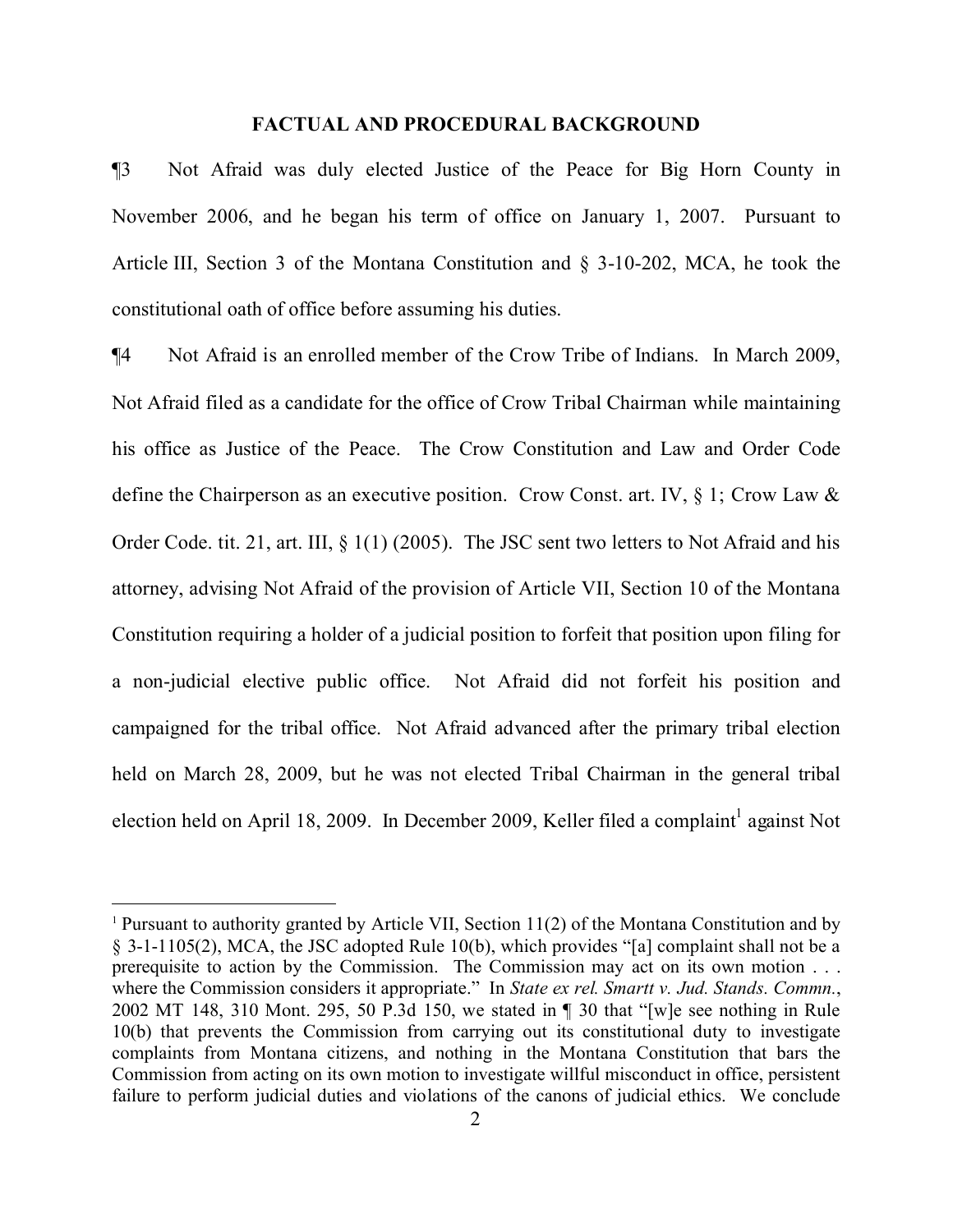Afraid alleging violations of Article VII, Section 10 as well as Rules 1.1, 1.2, and 3.1 of the [2](#page-2-0)008 Montana Code of Judicial Conduct.<sup>2</sup>

¶5 Not Afraid sought dismissal of the complaint on the grounds that the JSC lacked jurisdiction; violated his Crow constitutional rights, federal supremacy, Montana law, Crow tribal sovereignty and tribal law; and improperly interpreted "elective public office." Not Afraid argued that the alleged violations of the Code of Judicial Conduct were illusory because of the erroneous application of Article VII, Section 10.

¶6 In March 2010, the JSC denied Not Afraid's motion to dismiss, concluding that Article VII, Section 10 and the Code of Judicial Conduct applies to Not Afraid for his actions as Justice of the Peace, and that the Crow Tribal Chairman position is included within the common definition of an "elective public office." The JSC further determined that the Code of Judicial Conduct would serve as an independent basis for sanctions against Not Afraid which would not be mooted by the completion of the tribal election.

¶7 A hearing on the complaint was held on June 25, 2010. Not Afraid testified about state offices he had resigned upon his election as Justice of the Peace, and about the

that the Commission did not exceed its jurisdiction in . . . undertaking its own investigation of the [] allegations."

<span id="page-2-0"></span><sup>&</sup>lt;sup>2</sup> Article VII, Section 10 states: "Any holder of a judicial position forfeits that position by either filing for an elective public office other than a judicial position or absenting himself from the state for more than 60 consecutive days."

**Rule 1.1** provides: "*Compliance with the Law* A judge shall comply with the law, including the Code of Judicial Conduct.

**Rule 1.2** states: "*Promoting Confidence in the Judiciary* A judge shall act at all times in a manner that promotes public confidence in the independence, integrity, and impartiality of the judiciary, and shall avoid impropriety and the appearance of impropriety."

**Rule 3.1** provides: "*Extrajudicial Activities in General* A judge may engage in extrajudicial activities, except as prohibited by law or this Code. . . ."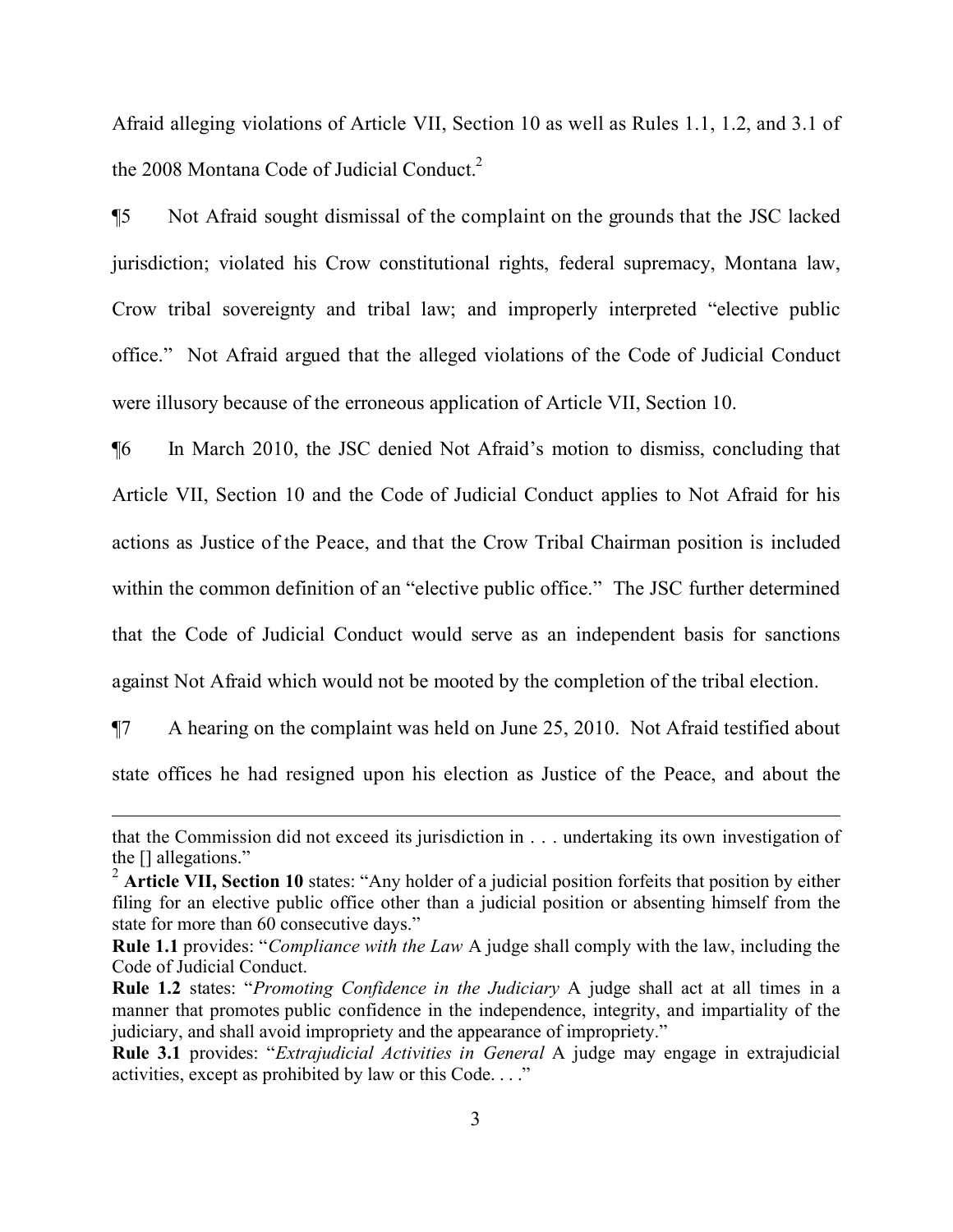counsel he had sought and received regarding the necessity of resigning his Crow legislative seat. He testified that, based upon this advice, it was his belief that he was not required to resign his Crow legislative seat, and that he was also free to pursue election as Crow Chairman while maintaining his state judicial position. After hearing, the JSC concluded that Not Afraid violated Article VII, Section 10, as well as Rules 1.1, 1.2, and 3.1 of the Code of Judicial Conduct. The JSC viewed the advice against resignation which Not Afraid had received as a mitigating factor and recommended to this Court that Not Afraid be publicly reprimanded instead of forfeiting his office, and that he pay the costs of the proceeding.<sup>[3](#page-3-0)</sup> The JSC indicated that a subsequent violation of this nature by Not Afraid would result in its pursuit of Not Afraid's immediate suspension from his judicial position. Not Afraid filed objections to the JSC's recommendations, renewing his argument that the JSC had no legal authority and had erred by denying his motion to dismiss. This Court requested and received a response from Keller to Not Afraid's objections.

#### **STANDARD OF REVIEW**

¶8 We review the Judicial Standard Commission's proceedings *de novo*. *Harris v. Smartt*, 2002 MT 239, ¶ 36, 311 Mont. 507, 57 P.3d 58, *vacated on other grounds*, 2003 MT 135, 316 Mont. 130, 68 P.3d 889. The JSC's recommendations are not binding on this Court. *Harris*, ¶ 36.

 $\overline{a}$ 

<span id="page-3-0"></span><sup>&</sup>lt;sup>3</sup> The JSC's recommendation for the imposition of costs upon Not Afraid is contrary to our holding in *Harris v. Smartt*, 2003 MT 135, ¶ 17, 316 Mont. 130, 68 P.3d 889.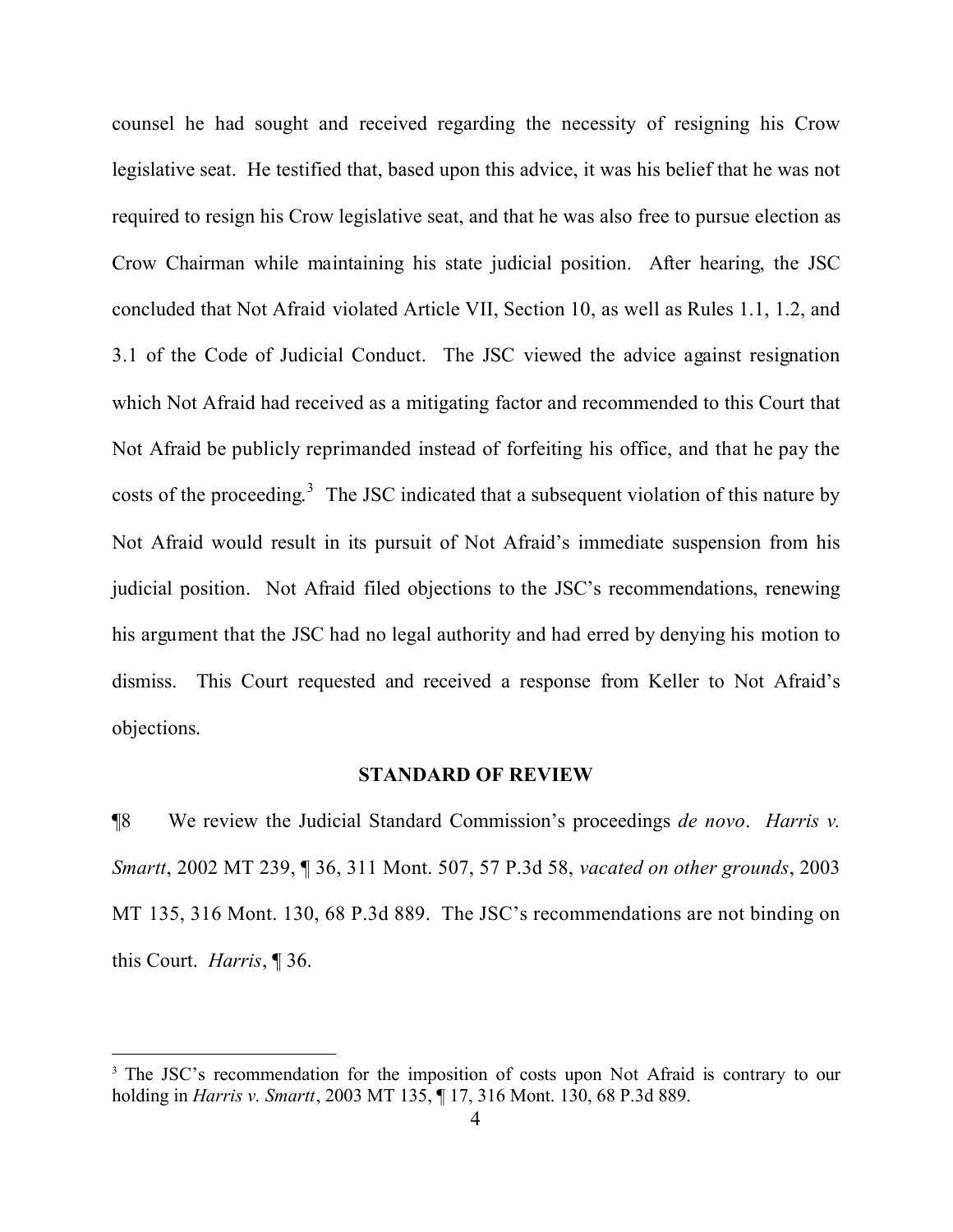#### **DISCUSSION**

¶9 As a preliminary matter, we address Not Afraid's broadly-stated arguments challenging jurisdiction. Not Afraid argues that the "imposition of Article VII, Section 10 of the Montana Constitution upon [him] constituted a violation of and interference with the Crow Constitution<sup>[]</sup> and Crow sovereignty . . . ." First, though not specifically raised by Not Afraid, it is clear that Not Afraid cannot raise the defense of sovereign immunity. Indian tribes, and tribal officials acting in their official tribal capacity, have sovereign immunity from suit in state courts unless Congress authorized the suit or the tribe has unequivocally waived its immunity. *Thompson v. Crow Tribe of Indians*, 1998 MT 161, ¶¶ 15, 17, 23, 289 Mont. 358, 962 P.2d 577. However, individual tribal members can be sued for personally violating state law, regardless of whether the tribe itself is determined to be immune from suit. *Puyallup Tribe, Inc. v. Dept. of Game of Wash.*, 433 U.S. 165, 171-72, 97 S. Ct. 2616, 2621 (1977). Not Afraid has been subjected to this proceeding for his individual acts, so he cannot personally raise the defense of sovereign immunity.

¶10 Subject matter jurisdiction pertains to the fundamental power of a court to hear and decide a case. *Pinnow v. Mont. St. Fund*, 2007 MT 332, ¶ 16, 340 Mont. 217, 172 P.3d 1273. The issue of subject matter jurisdiction can be raised at any time. *Wippert v. Blackfeet Tribe of the Blackfeet Indian Reservation*, 260 Mont. 93, 102, 859 P.2d 420, 425 (1993). While state and tribal jurisdiction is complex, certain principles have consistently been recognized. "Essentially, absent governing Acts of Congress, the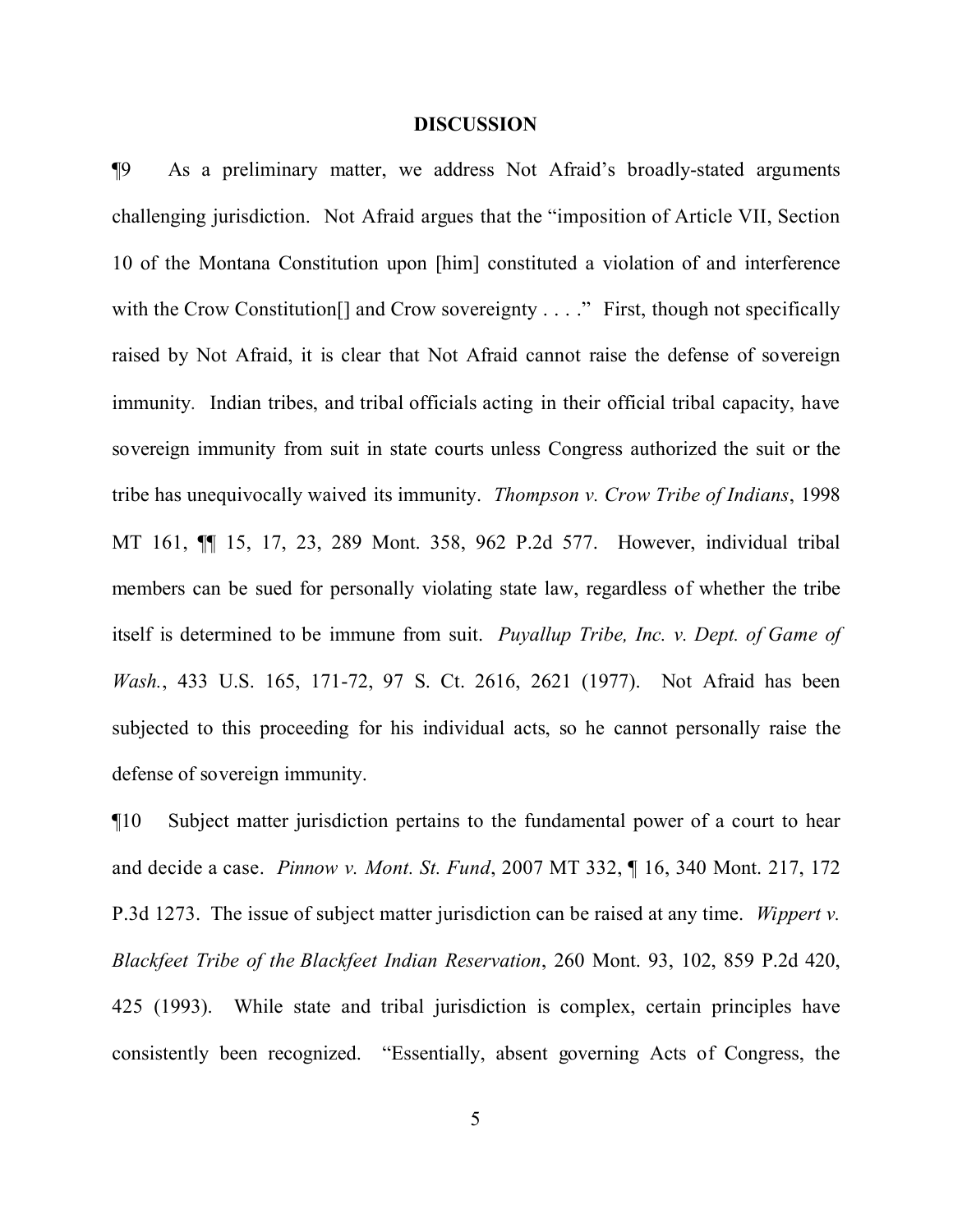question has always been whether the state action infringed on the right of reservation Indians to make their own laws and be ruled by them." *Williams v. Lee*, 358 U.S. 217, 220, 79 S. Ct. 269, 271 (1959). Additionally, "[t]he cases in this Court have consistently guarded the authority of Indian governments over their reservations." *Williams*, 358 U.S. at 223, 79 S. Ct. at 272. The jurisdictional tests employed by this Court have recognized these foundational principles. *See White Mountain Apache Tribe v. Bracker*, 448 U.S. 136, 142, 100 S. Ct. 2578, 2583 (1980) (quoting *Williams* for the second prong of its test); *First v. State Dept. of Soc. & Rehab. Servs*., 247 Mont. 465, 471, 808 P.2d 467, 470 (1991) (adopting the *White Mountain Apache* test in Montana); *State ex rel. Iron Bear v. Dist. Ct.*, 162 Mont. 335, 339-40, 346, 512 P.2d 1292, 1295-96, 1299 (1973) (adopting a three-part test based, in part, on *Williams*); *see also In re Marriage of Skillen*, 1998 MT 43, ¶¶ 42-47, 287 Mont. 399, 956 P.2d 1 (differentiating between and clarifying the *White Mountain Apache* and *Iron Bear* tests). This Court has recognized tribal sovereignty and the right of tribal self-government. *See Skillen*, ¶ 41 (citing *In re Custody of Zier*, 230 Mont. 464, 750 P.2d 1083 (1988); *In re Marriage of Limpy*, 195 Mont. 314, 636 P.2d 266 (1981); *State ex rel. Stewart v. Dist. Ct.*, 187 Mont. 209, 609 P.2d 290 (1980)).

¶11 We have also acknowledged that, generally, " '[t]he exercise of state jurisdiction over activities occurring entirely on Indian lands is an infringement on inherent tribal authority and is contrary to principles of self-government and tribal sovereignty.' " *Matter of Hanna*, 2010 MT 38, ¶ 17, 355 Mont. 236, 227 P.3d 596 (quoting *Flat Ctr. Farms, Inc. v. State Dept. of Revenue*, 2002 MT 140, ¶ 13, 310 Mont. 206, 49 P.3d 578).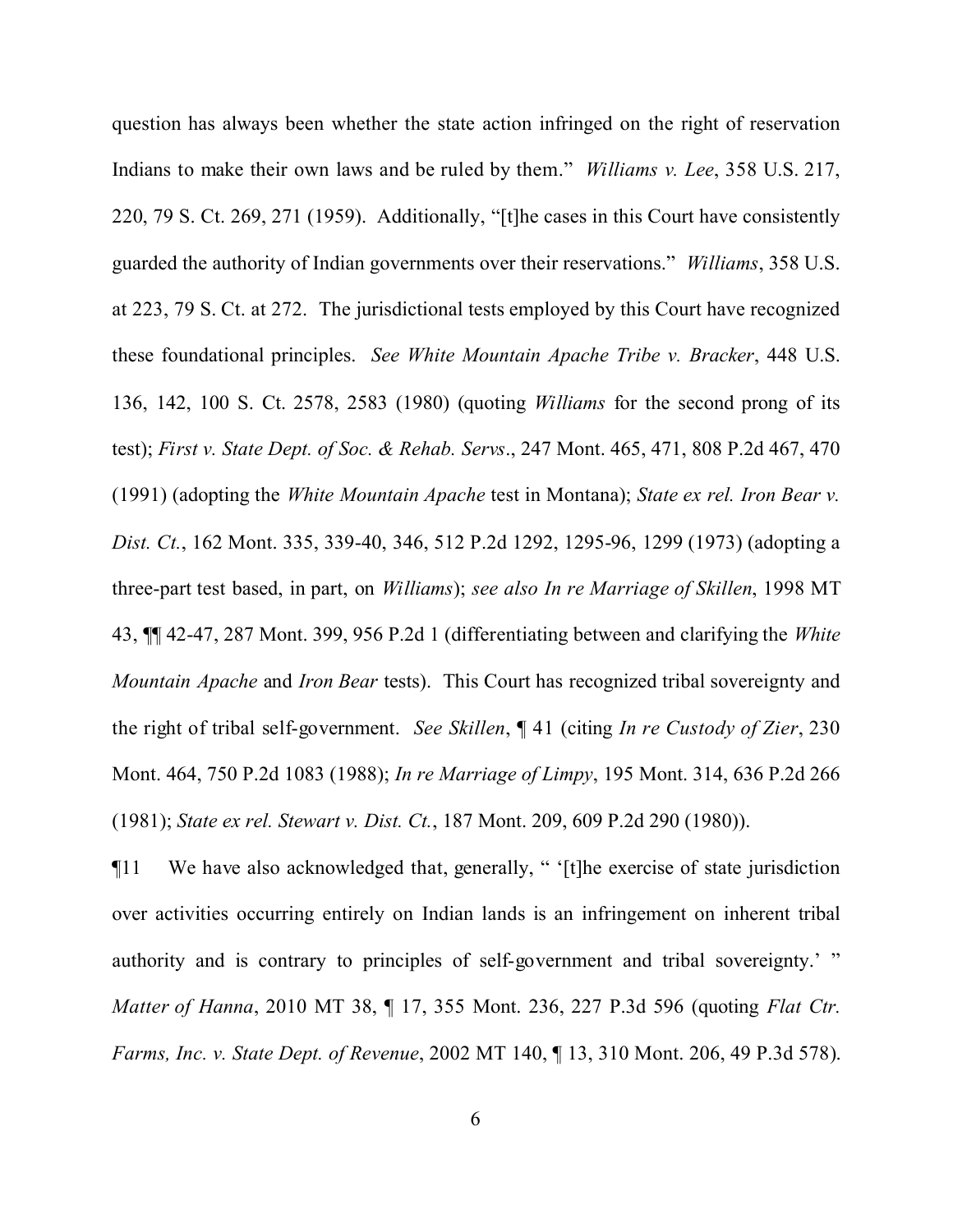However, when substantial activities occur off the reservation, the state may generally assume jurisdiction. *Matter of Bertelson*, 189 Mont. 524, 531, 617 P.2d 121, 125 (1980) (citations omitted); *see also Little Horn State Bank v. Stops*, 170 Mont. 510, 517, 555 P.2d 211, 214 (1976); *Mescalero Apache Tribe v. Jones*, 411 U.S. 145, 148-49, 93 S. Ct. 1267, 1270 (1973) (citations omitted). Montana courts have jurisdiction over a tribal member whose actions involve " 'significant contacts with the state outside reservation boundaries.' " *Balyeat Law, PC v. Pettit*, 1998 MT 252, ¶ 38, 291 Mont. 196, 967 P.2d 398 (quoting *Crawford v. Roy*, 176 Mont. 227, 230, 577 P.2d 392, 393 (1978)).

¶12 We disagree with Not Afraid's contention that the JSC is attempting to regulate "Indian[s] running for tribal office." The state has made no effort to regulate candidates for tribal office. The Crow Tribe may qualify its own candidates and conduct its own elections. Here, the state is seeking to enforce the qualifications for a state office which was sought and obtained by an individual Crow tribal member. Not Afraid's actions, in filing and running for state office, involved much more than "significant contacts with the state." He became a state official and took a constitutional oath of office to support, protect, and defend the Montana Constitution. Therefore, the state is not impermissibly interfering with tribal sovereignty or self-governance, and has jurisdiction to pursue the complaint against Not Afraid.

¶13 *Is the office of Crow Tribal Chairman an "elective public office" for purposes of Article VII, Section 10?*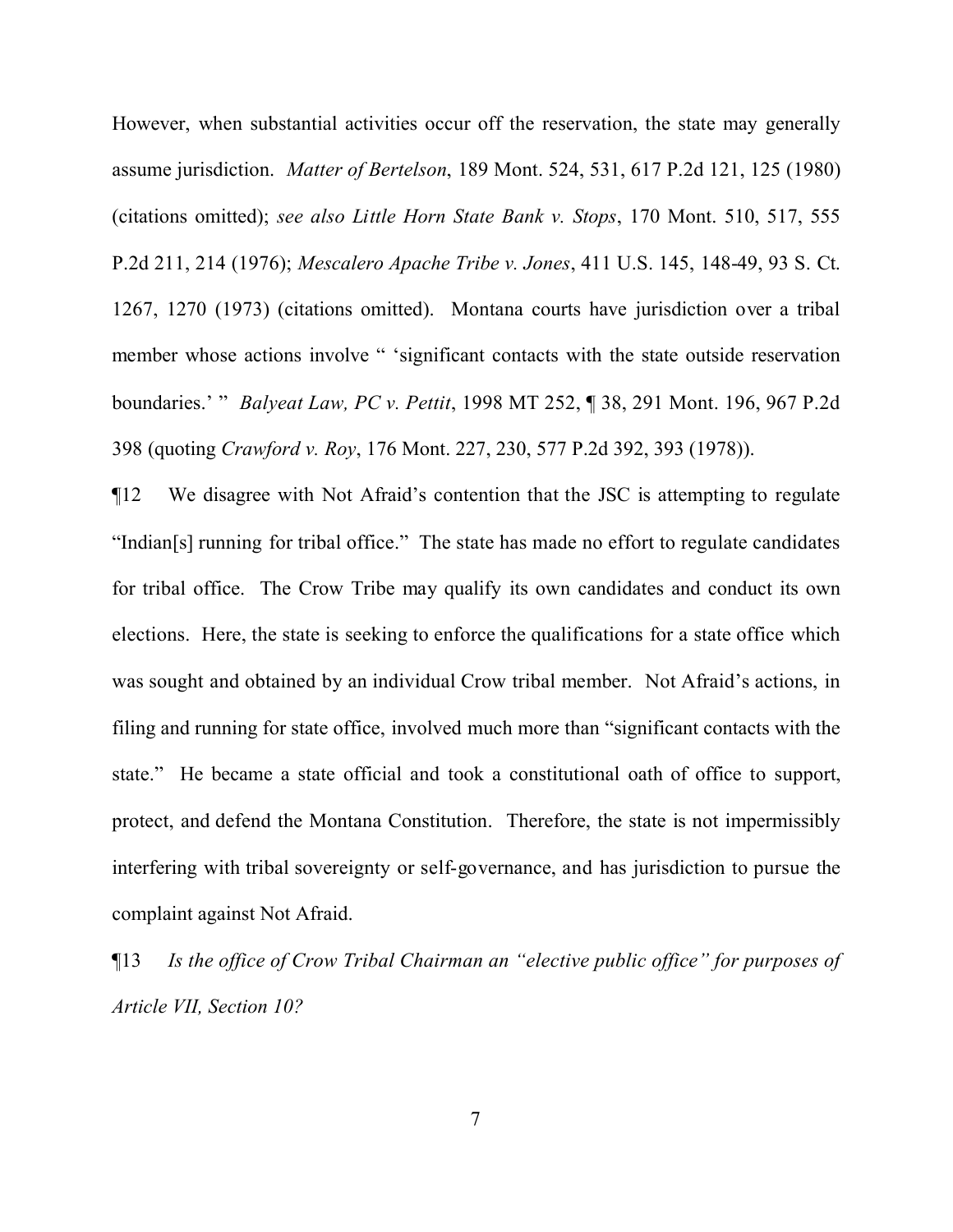¶14 Article VII, Section 10 of the Montana Constitution states that "[a]ny holder of a judicial position forfeits that position by either filing for an *elective public office* other than a judicial position or absenting himself from the state for more than 60 consecutive days." (Emphasis added.) Not Afraid argues that the definition of "elective public office" in the constitution and in statute does not include elective tribal offices, and thus he did not violate the provision by filing as a candidate for tribal office. He argues that Keller failed to establish that a "public" office includes an office filled by qualified tribal members voting in an election on their own reservation. Evidence introduced at the hearing indicated that the number of votes cast in the Crow Chairman primary election was about 3,500, and the number of votes cast in the Crow Chairman general election was approximately 3,400. Keller responds that "elective public office" includes the Crow chairmanship because the position is defined as an executive office in the Crow Constitution, is elected by a public vote of eligible voters, and foreign authority has held that tribal council members are "elected public officials."

¶15 "The same rules of construction apply in determining the meaning of constitutional provisions as apply to statutory [con]struction." *Keller v. Smith*, 170 Mont. 399, 404, 553 P.2d 1002, 1006 (1976) (citations omitted). "In determining the meaning of a given provision, the intent of the framers is controlling." *Keller*, 170 Mont. at 405, 553 P.2d at 1006 (citations omitted). "Such intent shall first be determined from the plain meaning of the words used, if possible, and if the intent can be so determined, the courts may not go further and apply any other means of interpretation." *Keller*, 170 Mont. at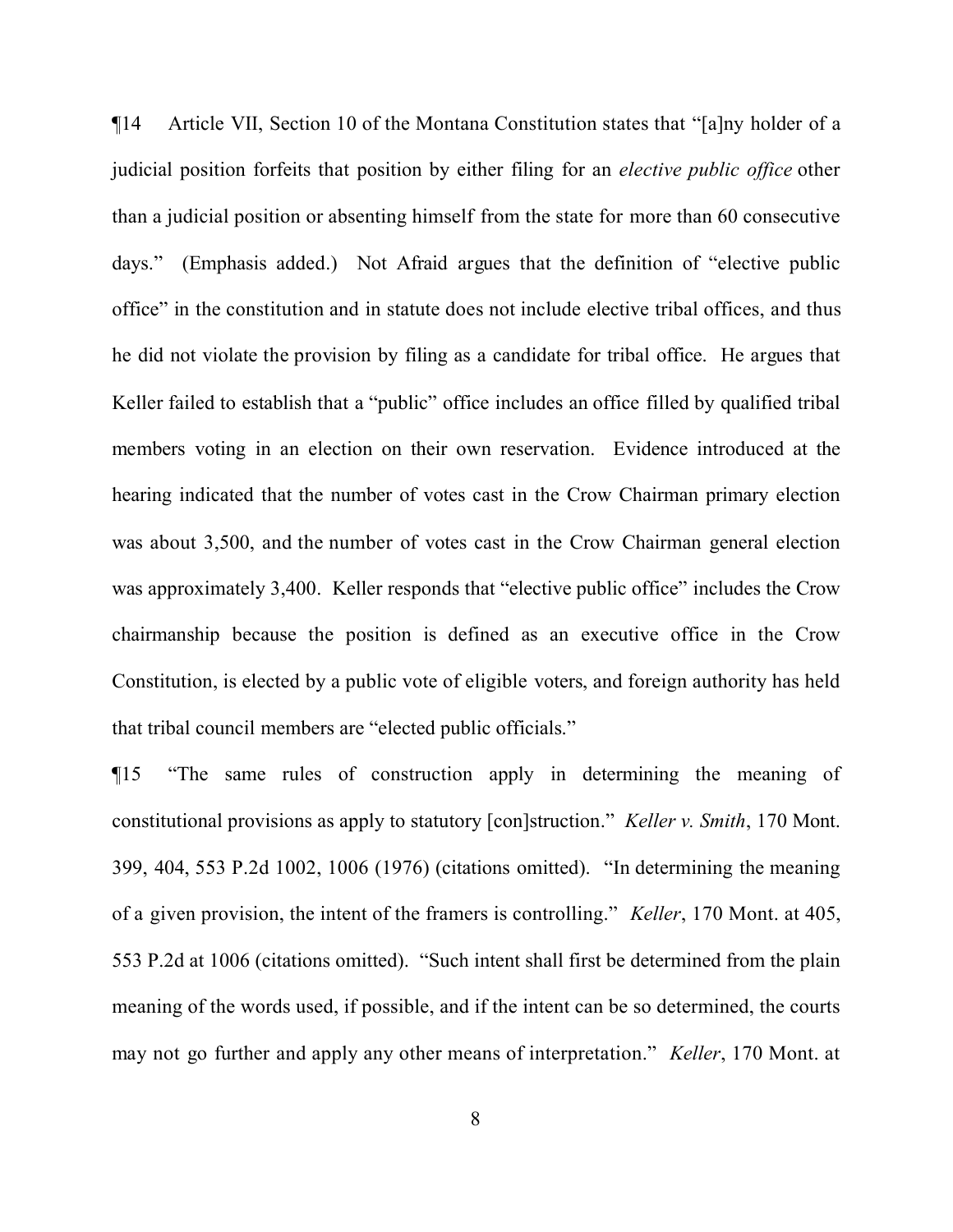405, 553 P.2d at 1006 (citations omitted). If the language itself is not clear, "we must resort to extrinsic rules of construction." *Keller*, 170 Mont. at 406, 553 P.2d at 1007.

¶16 Using this framework as a guide, we first look at the words of the constitution. Constitutional language should be given its natural or ordinary meaning. *Gen. Agric. Corp. v. Moore*, 166 Mont. 510, 516, 534 P.2d 859, 863 (1975) (citations omitted). However, the language of Article VII, Section 10 does not indicate whether the term "public office" includes only offices of the state or would include the offices of another sovereign. The provision does not reference tribal offices. It provides no guidance regarding what constitutes a "public" office, as opposed to an office elected by a group whose membership is narrower than the general public.

¶17 "The rule is that when the framers' intent cannot be determined from the Constitution's plain words, recourse may be had to the proceedings of the Constitutional Convention." *State ex rel. Racicot v. Dist. Ct.*, 243 Mont. 379, 386-87, 794 P.2d 1180, 1184 (1990) (citation omitted). Unfortunately, our constitutional history offers little help in discerning the intent of this provision. The explanatory notes of the 1972 Constitutional Convention regarding Article VII, Section 10 state, in their entirety: "New provision. A judge may not run for any other public office, or be out of the state for more than 60 days." The Convention transcripts include comments by the delegates that this provision would prohibit a judge from "filing for *any* other office during his term of office." Montana Constitutional Convention, Verbatim Transcript, February 29, 1972, p. 1120 (emphasis added). The purpose was "to prevent what we think is political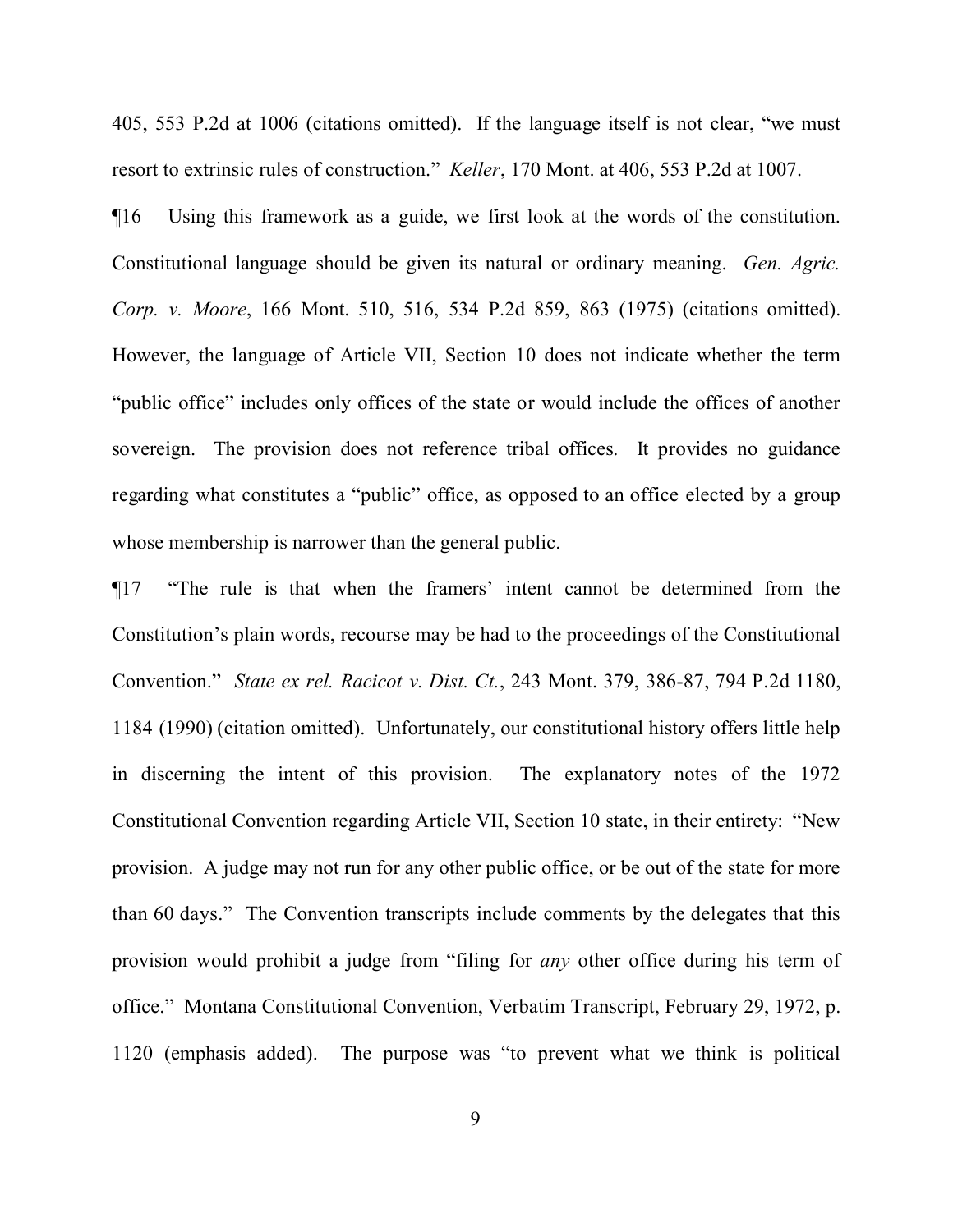ambition" and prevent "using the courts as stepping-stones in fulfillment of a political ambition," and the tone of the discussion revealed an understanding that "any office" meant any "political office." Montana Constitutional Convention, Verbatim Transcript, February 29, 1972, p. 1120. Again, there is no particular guidance with regard to the application of the provision to tribal offices.

¶18 We may also consult the Legislature's determination of constitutional intent. "While such determination is not binding on this Court, it is entitled to consideration." *Keller*, 170 Mont. at 407, 553 P.2d at 1007. The Attorney General has opined that §§ 3- 1-607 and 3-1-608, MCA, are implementing statutes for Article VII, Section 10. Mont. Atty. Gen. Op. 21, [4](#page-9-0)4 Op. Atty. Gen. Mont. 21 at \*4 (Oct. 22, 1991).<sup>4</sup> Section 3-1-607(1), MCA states:

**Supreme court justice or district court judge candidacy for nonjudicial office--resignation required.** (1) If a person occupying the office of chief justice or associate justice of the supreme court or judge of a district court of the state of Montana becomes a candidate for election to any elective office under the laws of the state of Montana other than a judicial position, the person shall immediately, or in any event at or before the time when the person is required to file as a candidate for the office in any primary, special, or general election, resign from the office of chief justice, associate justice, or district court judge.

This provision requires a judge to resign from his office upon becoming "a candidate for election to any elective office *under the laws of the state of Montana* . . . ." Section 3-1- 607(1), MCA (emphasis added). This language applies the prohibition to only those offices governed by state law and thus excludes tribal offices, which are created and

 $\overline{a}$ 

<span id="page-9-0"></span><sup>&</sup>lt;sup>4</sup> It is not necessary to address, and we take no position on, the opinions expressed within the referenced Attorney General's opinion, which focused on a different issue. We simply review the statutes for the broader purpose of gleaning constitutional intent.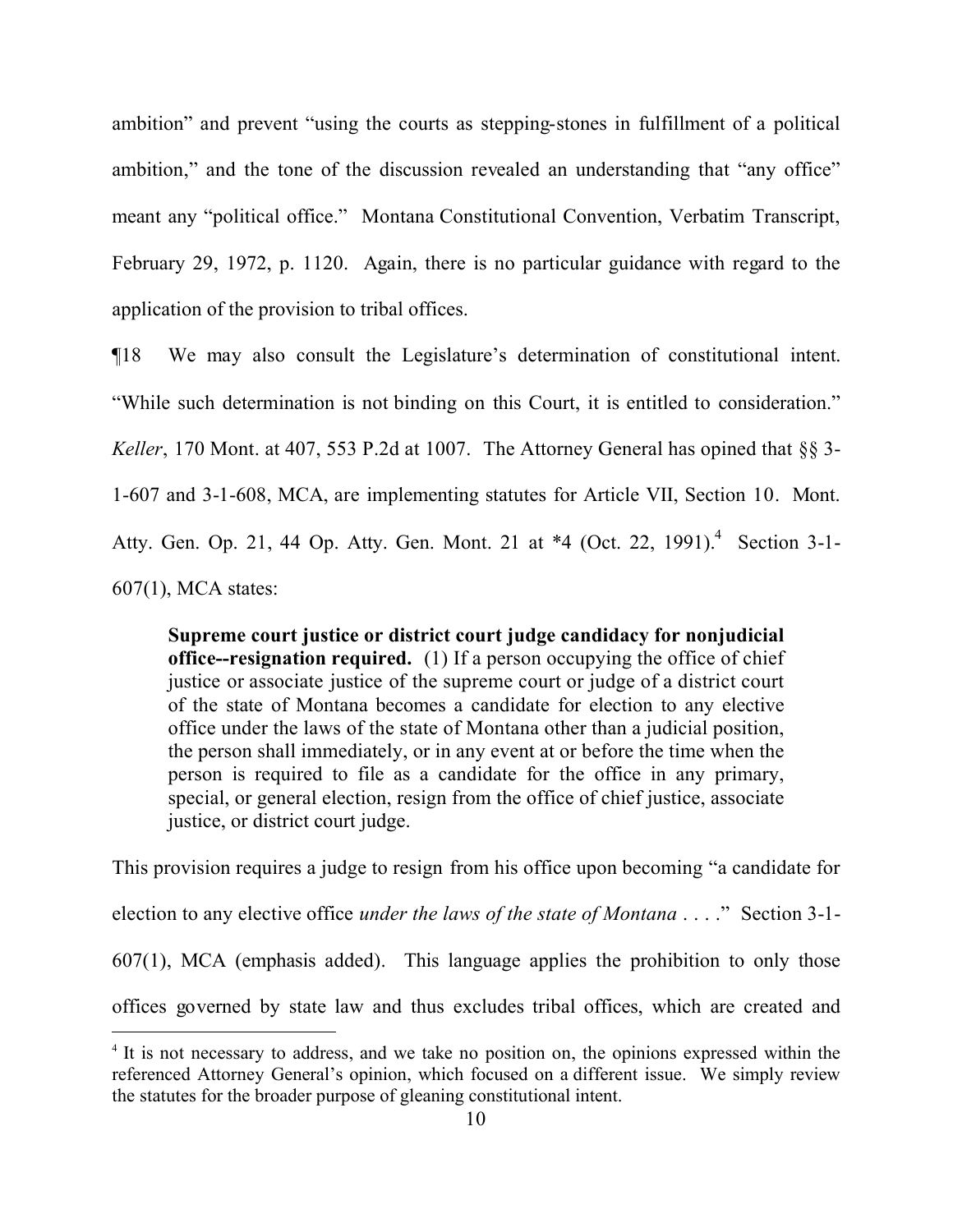governed by tribal law. Keller correctly notes that this provision does not include justices of the peace, addressing only district court judges and supreme court justices. We acknowledged the same in regard to the predecessor version of the statute in *Committee for an Effective Judiciary v. State*, 209 Mont. 105, 679 P.2d 1223 (1984), noting that the statute "prevent[s] only district judges and supreme court justices from seeking other judicial office without forfeiting their office." *Comm. for an Effective Jud.*, 209 Mont. at 113, 679 P.2d at 1227. However, we also explained that the prohibition as stated in Article VII, Section 10 is broader than the statute in this regard, as it "applies to all judges in this state." *Comm. for an Effective Jud.*, 209 Mont. at 113, 679 P.2d at 1227. [5](#page-10-0) Thus, the Constitution reaches justices of the peace though the statute does not. We look to the statute here only for its guidance on the meaning of "public office."

¶19 Not Afraid notes that tribal offices are not mentioned with the other offices included within the definition of "public office" provided by the election statutes, and he urges that we make the same distinction. Section 13-1-101(28), MCA, provides that " '[p]ublic office' means a state, county, municipal, school, or other district office that is filled by the people at an election," and tribal offices are notably missing from this listing. There is also legislative history regarding the election statutes which supports Not Afraid's position. In 2003, the Legislature considered a bill to generally revise the election code. The sponsor proposed an amendment which was eventually adopted and is

 $\overline{a}$ 

<span id="page-10-0"></span><sup>5</sup> The Court in *Committee for an Effective Judiciary* declared the predecessor versions of §§ 3-1- 607 and 608, MCA, to be unconstitutional. *Comm. for an Effective Jud.*, 209 Mont. at 115, 679 P.2d at 1229. The Legislature subsequently amended § 3-1-607, MCA, to comply with the decision.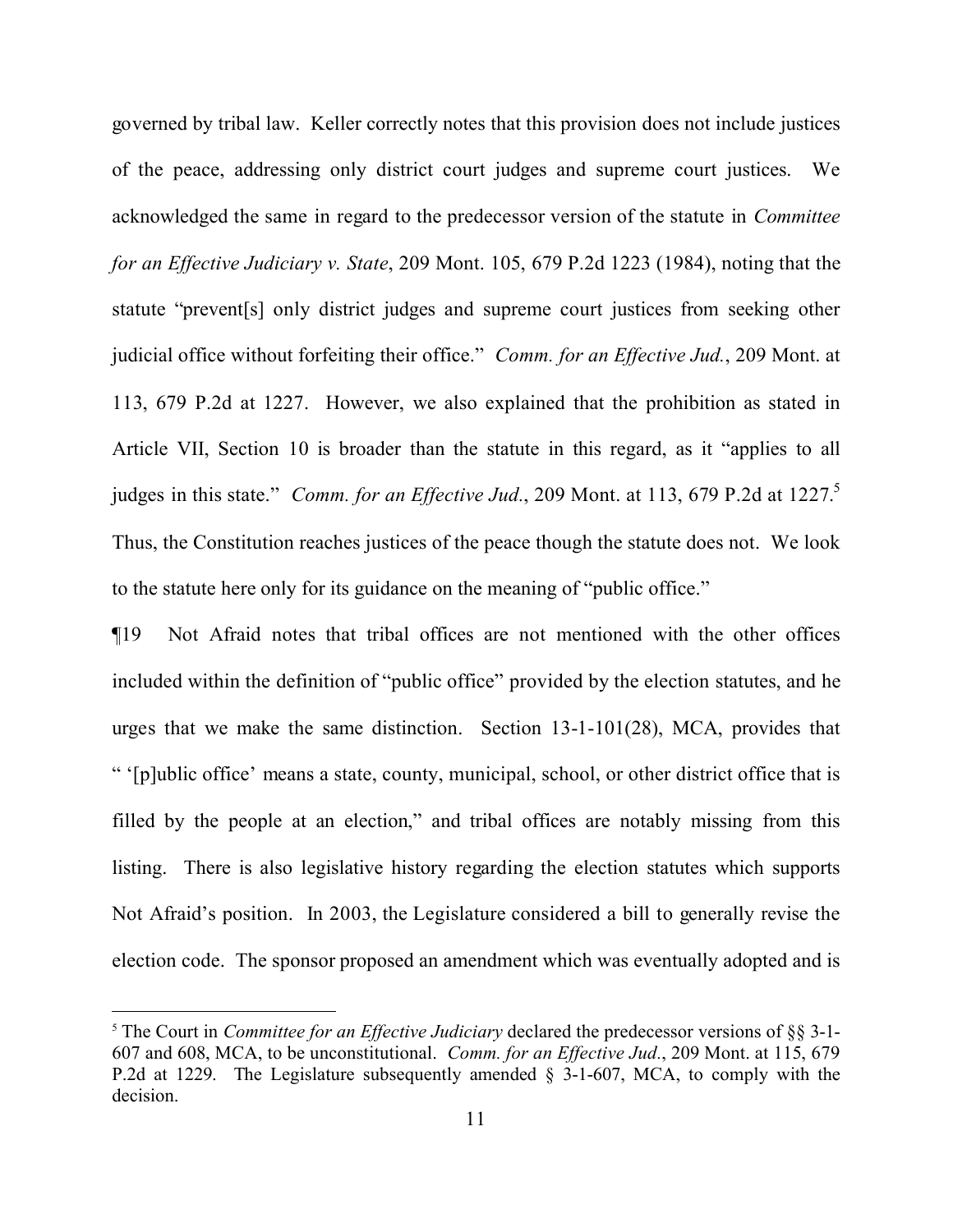currently codified at § 13-10-201(1), MCA: "A candidate may not file for more than one public office. . . ." During the discussion of this provision, Rep. Windy Boy asked the sponsor if he, as a tribal member, would be affected by the rule against running for two positions simultaneously. Mont. H. State Admin. Comm., *Minutes of the Hearing on H. Bill 190*, 58th Legis., Reg. Sess. 3 (Jan. 29, 2003). Rep. Windy Boy was also a Chippewa-Cree Tribal Councilman. In response, the sponsor stated that the proposed statute would not affect Rep. Windy Boy because "tribal government is sovereign." Mont. H. State Admin. Comm., *Minutes of the Hearing on H. Bill 190*, at 3.

¶20 Keller argues that this definition of "public office" should be restricted to Title 13 of the MCA and not applied to issues arising under the Montana Constitution or the Code of Judicial Conduct. He notes that § 13-1-101, MCA, states "[a]s used in this title, unless the context clearly indicates otherwise, the following definitions apply. . . ." We have held, however, that "when a word is defined in the code, that definition is applicable to other parts of the code except where the contrary is plainly indicated." *SJL of Mont. Assocs. Ltd. Partn. v. City of Billings*, 263 Mont. 142, 147, 867 P.2d 1084, 1087 (1993) (citing § 1-2-107, MCA; *Dept. of Revenue v. Gallatin Outpatient Clinic*, 234 Mont. 425, 430, 763 P.2d 1128, 1131 (1988)). We see no clear indication that the statutory definition of "public office" cannot be referenced for issues arising outside of Title 13.

¶21 This Court has previously addressed the issue of what constitutes a "public office." We have noted that " '[t]he American concept of a public office is that of a public trust or agency created for the benefit of the people, and in which the incumbent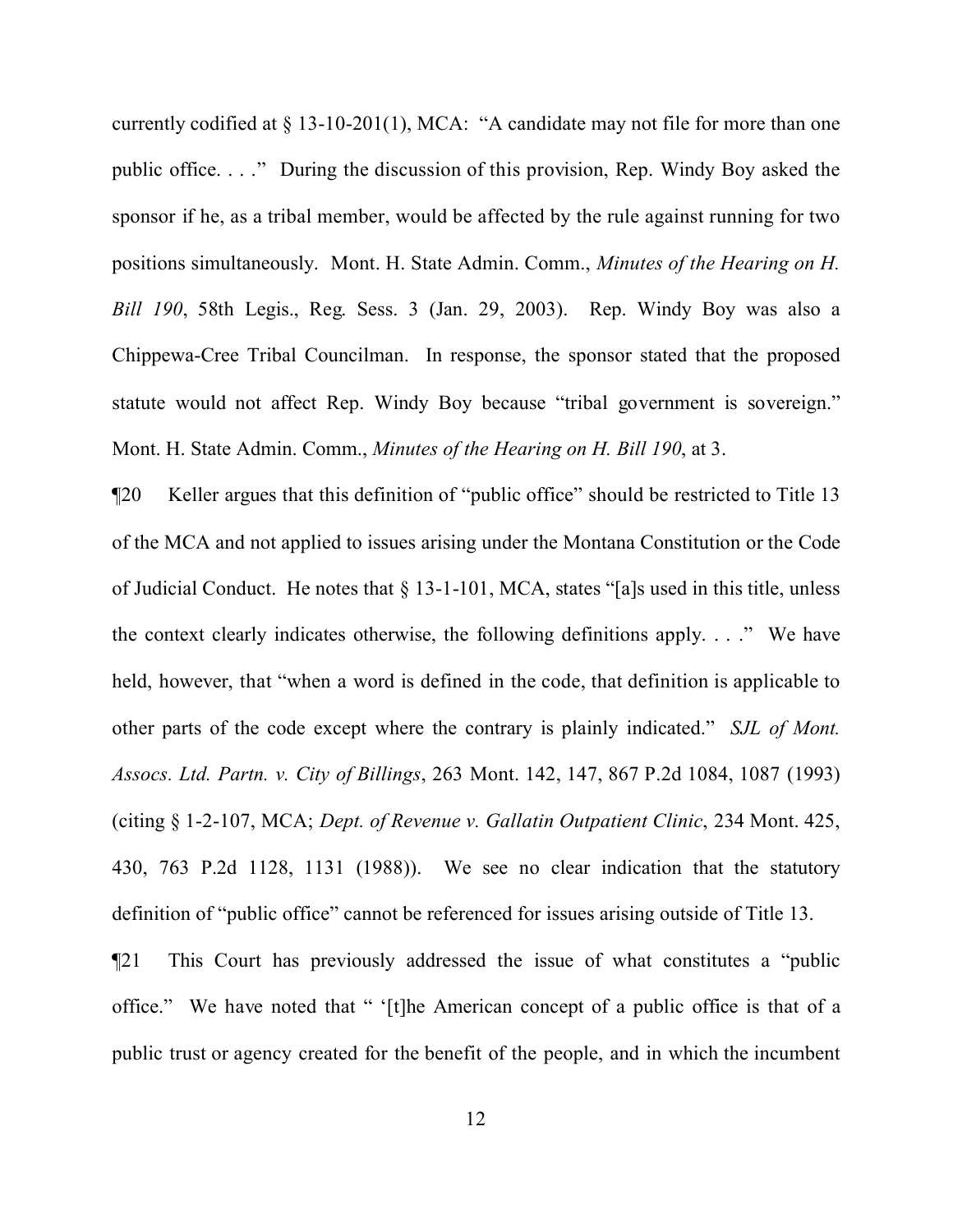has not a property right, to be administered under legislative control in the interest of the people.' " *State ex rel. Hollibaugh v. State Fish & Game Commn.*, 139 Mont. 384, 390, 365 P.2d 942, 946 (1961) (quoting *State ex rel. Nagle v. Sullivan*, 98 Mont. 425, 437, 40 P.2d 995, 997-98 (1935)). In *Forty-Second Legislative Assembly v. Lennon*, 156 Mont. 416, 481 P.2d 330 (1971), we were called upon to determine whether delegates to the constitutional convention were " 'state officer[s]' holding a public office of a civil nature" for purposes of the constitutional prohibition on holding more than one office. In doing so, we articulated the following standards for resolving the question:

After an exhaustive examination of the authorities, we hold that five elements are indispensable in any position of public employment, in order to make it a public office of a civil nature: (1) It must be created by the Constitution or by the legislature or created by a municipality or other body through authority conferred by the Legislature; (2) it must possess a delegation of a portion of the sovereign power of government, to be exercised for the benefit of the public; (3) the powers conferred, and the duties to be discharged, must be defined, directly or impliedly, by the Legislature or through legislative authority; (4) the duties must be performed independently and without control of a superior power, other than the law, unless they may be those of an inferior or subordinate office, created or authorized by the legislature, and by it placed under the general control of a superior officer or body; (5) it must have some permanency and continuity and not be only temporary or occasional.

*Forty-Second Legis. Assembly*, 156 Mont. at 422-23, 481 P.2d at 333-34 (quoting *State ex rel. Barney v. Hawkins*, 79 Mont. 506, 528-29, 257 P. 411, 418 (1927)). We have explained that if any one of the five elements is missing, then the particular position is considered employment, and not a public office. *State ex rel. Running v. Jacobson*, 140 Mont. 221, 225, 370 P.2d 483, 485 (1962).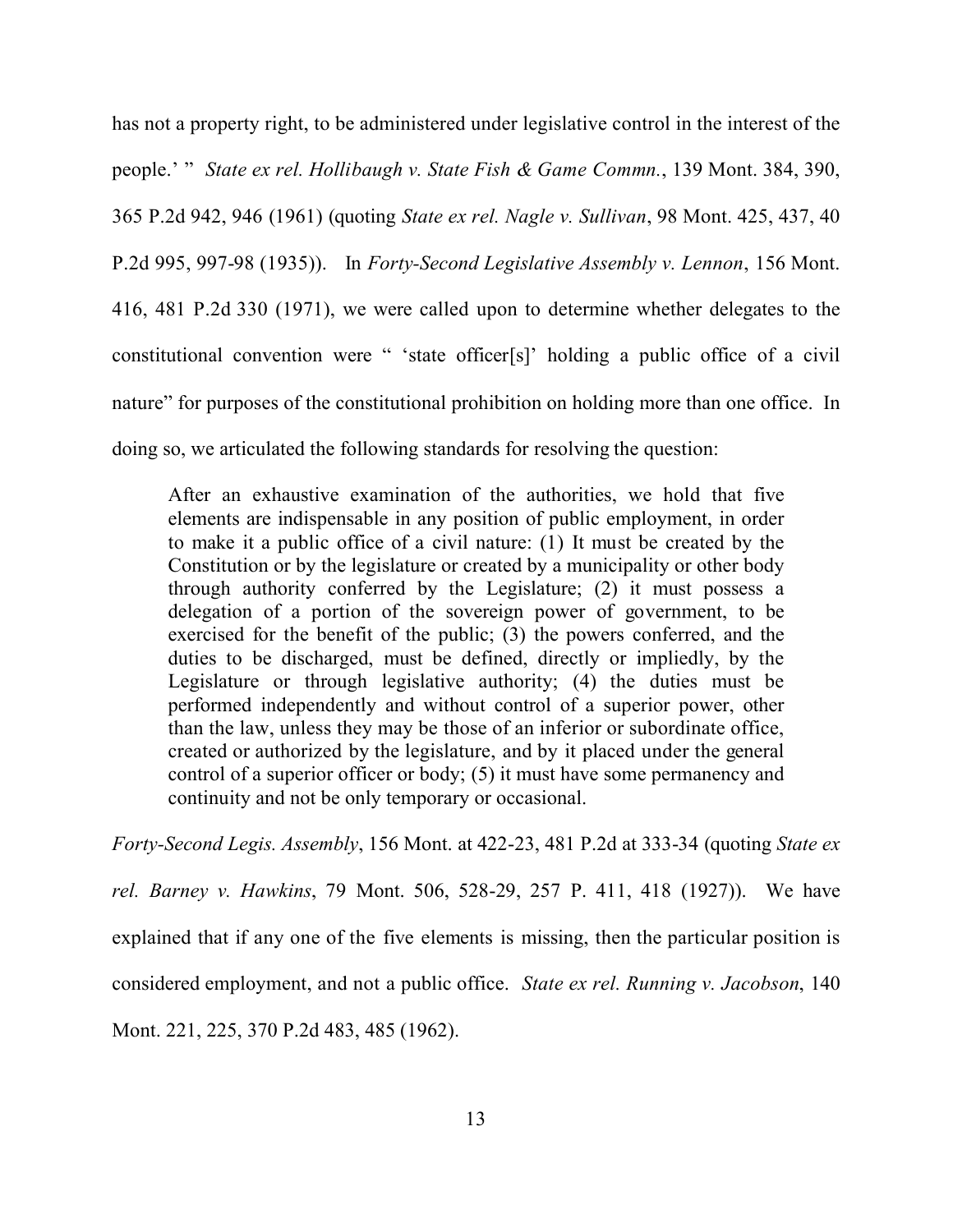¶22 Applying the above test, the position of Crow Tribal Chairman is not created by the Montana Constitution nor by the Legislature, so element (1) is not satisfied. The powers and duties of Crow Tribal Chairman are not directly or impliedly defined by the Montana Legislature, thereby negating element (3). At least two elements would not be satisfied. While this test may not have been designed for the particular issue before us, it nonetheless provides guidance with regard to the factors we have considered to be significant in deciding the contours of a "public office."

¶23 Keller's argument emphasizes the following language from *Committee for an Effective Judiciary*:

The judicial article is clearly the most restrictive—it imposes severe sanctions on office-seeking by judicial office holders. Any judge holding office in this state forfeits his office if he files for any office—"other than a judicial position." (Art. VII, Section 10, supra.)

*Comm. for an Effective Jud.*, 209 Mont. at 115, 679 P.2d at 1228. This language is concededly broad, indicating that a judge who files for "any office" forfeits his judicial position. It could be considered dictum, given that the issue in that case was the Legislature's prohibition on judges filing for other *judicial* offices. Perhaps more important, for the purposes of this case, is the incongruity between this statement and the language of Article VII, Section 10. The constitutional prohibition extends, not to "any office," but to an "elective public office," and the opinion in *Committee for an Effective Judiciary* provided no analysis of this phrase. Rather, it focused on the phrase "other than a judicial position" within Article VII, Section 10: "The language, 'other than a judicial position,' shows that the delegates intentionally left the door open for judicial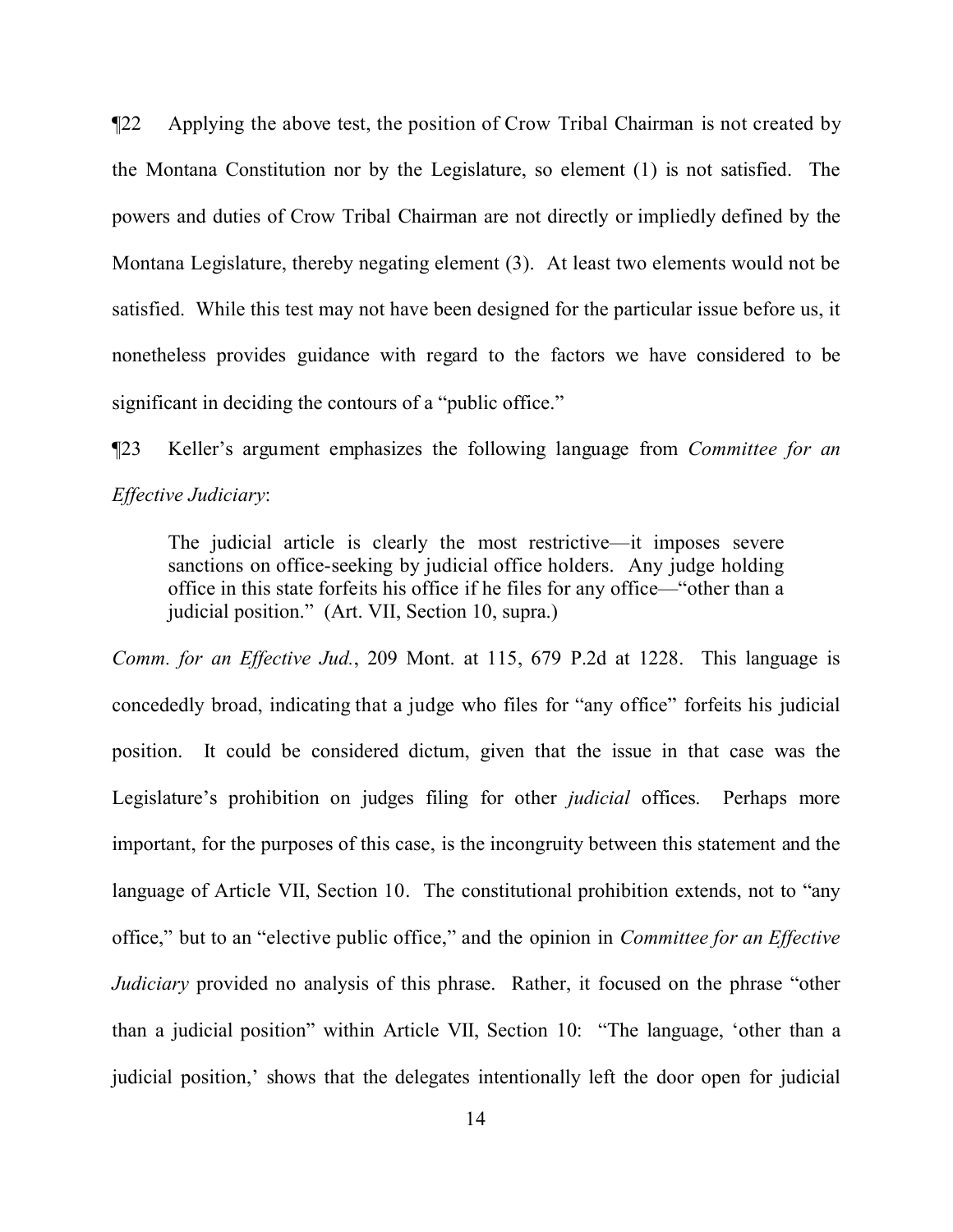office holders to file for other judicial office without forfeiting their offices as a condition to seeking other judicial office through the election process." *Comm. for an Effective Jud.*, 209 Mont. at 115, 679 P.2d at 1228. Thus, we do not believe the language quoted above from *Committee for an Effective Judiciary* determines the issue before us today whether "elective public office" includes tribal offices.

¶24 Keller also offers *Confederated Tribes of the Siletz Indians of Oregon v. Employment Department*, 995 P.2d 580 (Or. App. 2000), which, in part, determined whether Siletz Indian tribal council members were "elected public officials" under Oregon statutes. In *Confederated Tribes*, an unemployment compensation dispute arose when three members of the Siletz tribal council were removed from office and claimed unemployment benefits. *Confederated Tribes*, 995 P.2d at 582. The Siletz tribe had previously elected to be subject to Oregon's employment statutes. *Confederated Tribes*, 995 P.2d at 582. The Tribe argued the former tribal council members should be considered "elected public officials," under a statute, rendering them ineligible for unemployment coverage. *Confederated Tribes*, 995 P.2d at 584-85. After analyzing the statutory text, statutory context, and legislative history, the court concluded that the language excluding coverage for elected public officials was intended only to apply to state and local government employees—not to any other category of elected public officials such as tribal officials—and awarded unemployment benefits to the former council members. *Confederated Tribes*, 995 P.2d at 585-89. Keller argues that "authority exists" to conclude the Crow chairmanship is an elective public office, relying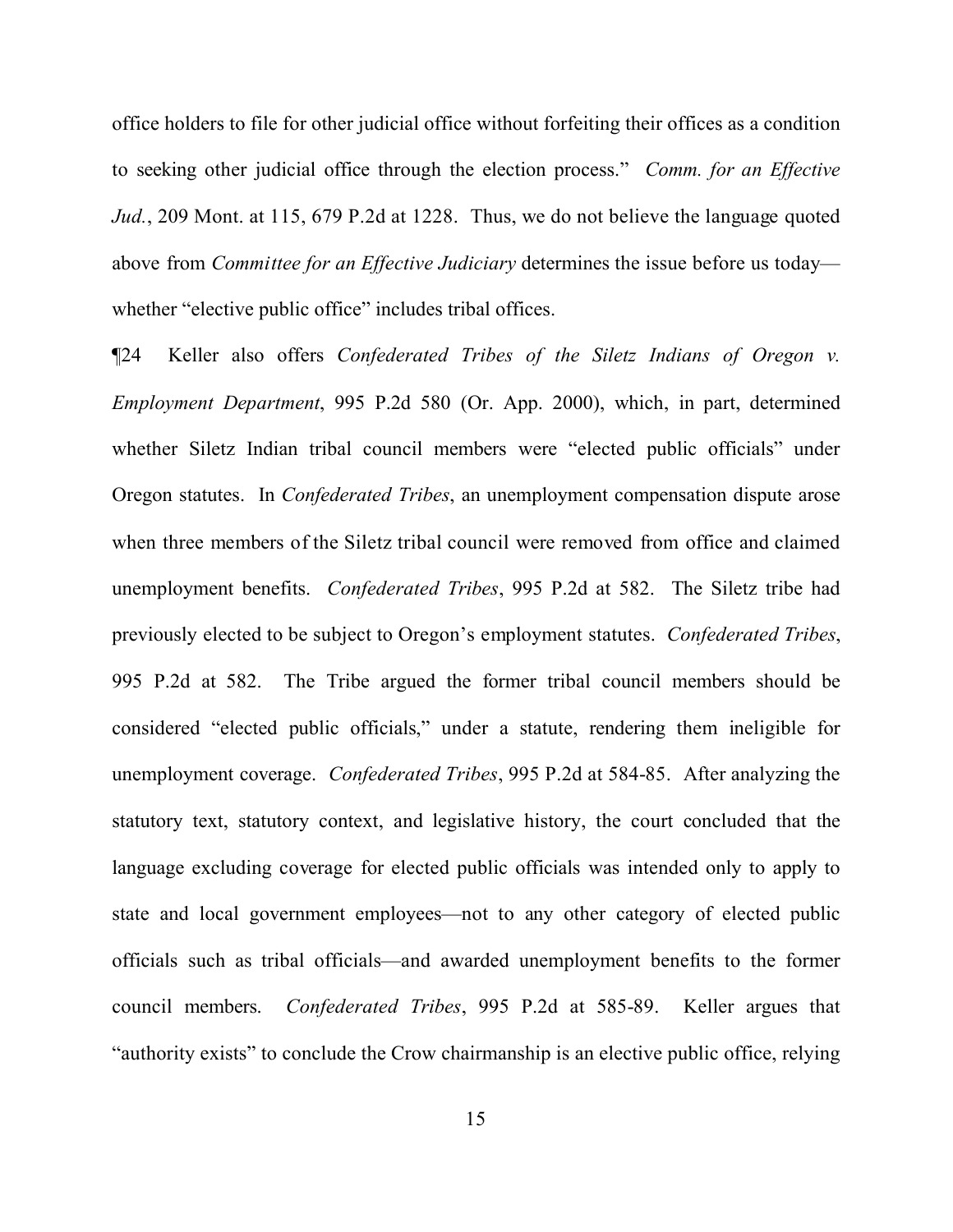on the Oregon Court's comment that, under a dictionary definition, "the ordinary meaning of the term 'elected public official' would appear to include Siletz's tribal council members." *Confederated Tribes*, 995 P.2d at 585. However, the holding in the Oregon case was actually the opposite. Consequently, we do not find *Confederated Tribes* persuasive.

¶25 We acknowledge there is little authority to assist in deciding this question. However, it is clear that nothing within the constitutional language, the delegates' statements, statutory provisions, legislative history or case precedent reveals any indication to include tribal offices within the concept of "elective public office" under Montana law. All indications point to the opposite conclusion—that tribal offices are creations of another sovereign and not considered public offices of the state. Here, the office of the Crow chairmanship was created by the Crow Tribe and only tribal members are eligible to run for or to vote for the position. Members of the Montana public at large are not.

¶26 Therefore, we conclude that the phrase "elective public office" in Article VII, Section 10, of the Montana Constitution does not include the tribal office of Crow Tribal Chairman. Consequently, Not Afraid did not violate this provision by becoming a candidate for election as Crow Tribal Chairman. Because Not Afraid was not in violation of Article VII, Section 10, we also conclude that he was not in violation of Rules 1.1, 1.2, or 3.1 of the Montana Code of Judicial Conduct. We further order that each party is responsible for its own legal costs and fees.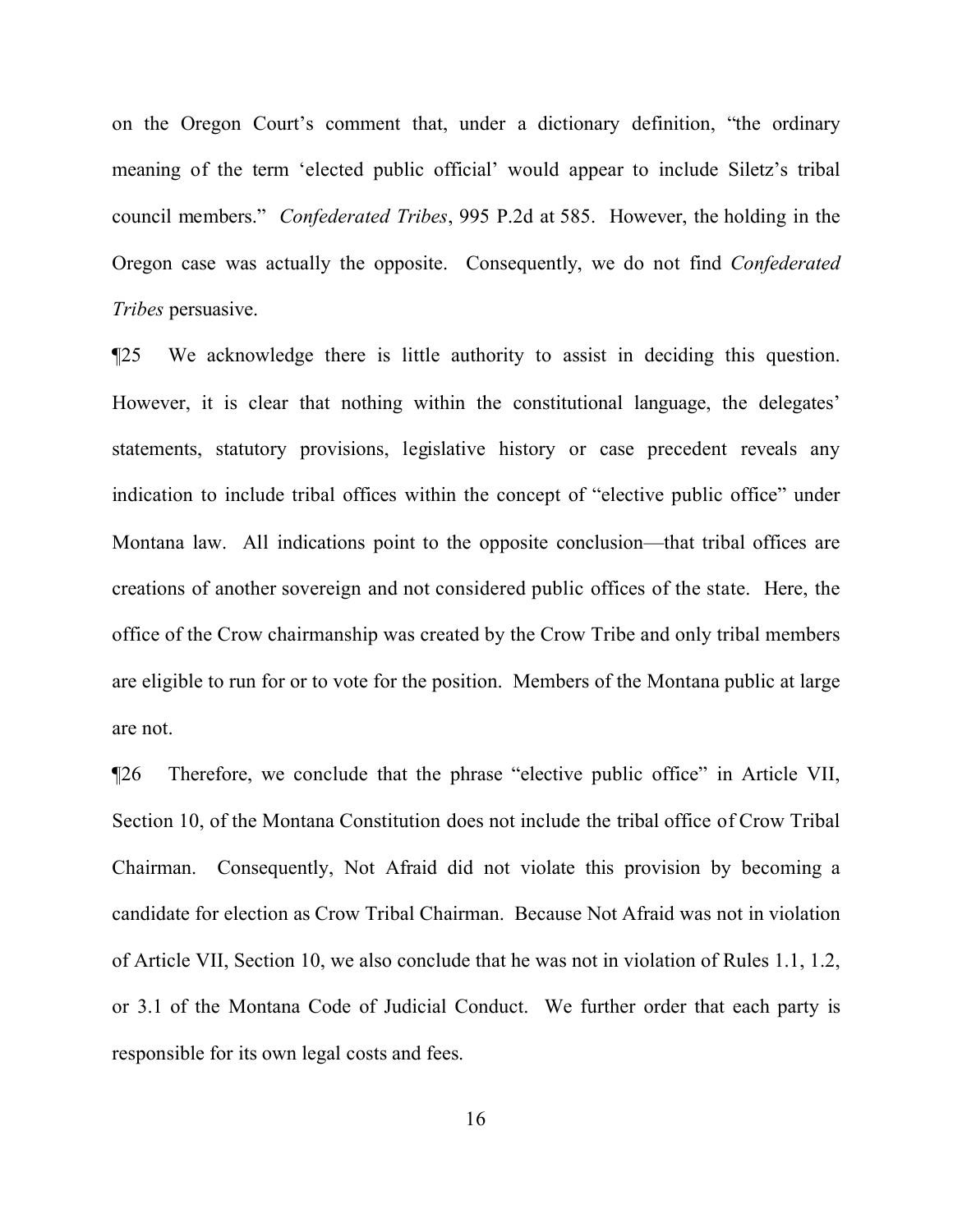¶27 The complaint against Not Afraid is dismissed.

DATED this  $30<sup>th</sup>$  day of December, 2010.

/S/ JIM RICE

We concur:

/S/ W. WILLIAM LEAPHART /S/ PATRICIA COTTER /S/ MICHAEL E WHEAT /S/ BRIAN MORRIS

Justice James C. Nelson, concurring in the result but dissenting from the reasoning.

¶28 I agree with the Court that the complaint against Not Afraid must be dismissed, but I strongly disagree with the Court's rationale.

## **I. Jurisdiction**

¶29 The most fundamental problem with this case is evident from its caption: *Inquiry Concerning Complaint of: Judicial Standards Commission v. Leroy Not Afraid*. While the Court correctly observes that questions of jurisdiction may be raised at any time, Opinion, ¶ 10—indeed, courts have an "independent obligation" to determine whether jurisdiction exists, even in the absence of a challenge from any party, *see Stanley v. Lemire*, 2006 MT 304, ¶¶ 30-32, 334 Mont. 489, 148 P.3d 643—and while the Court then addresses the question of whether the Judicial Standards Commission (JSC) is interfering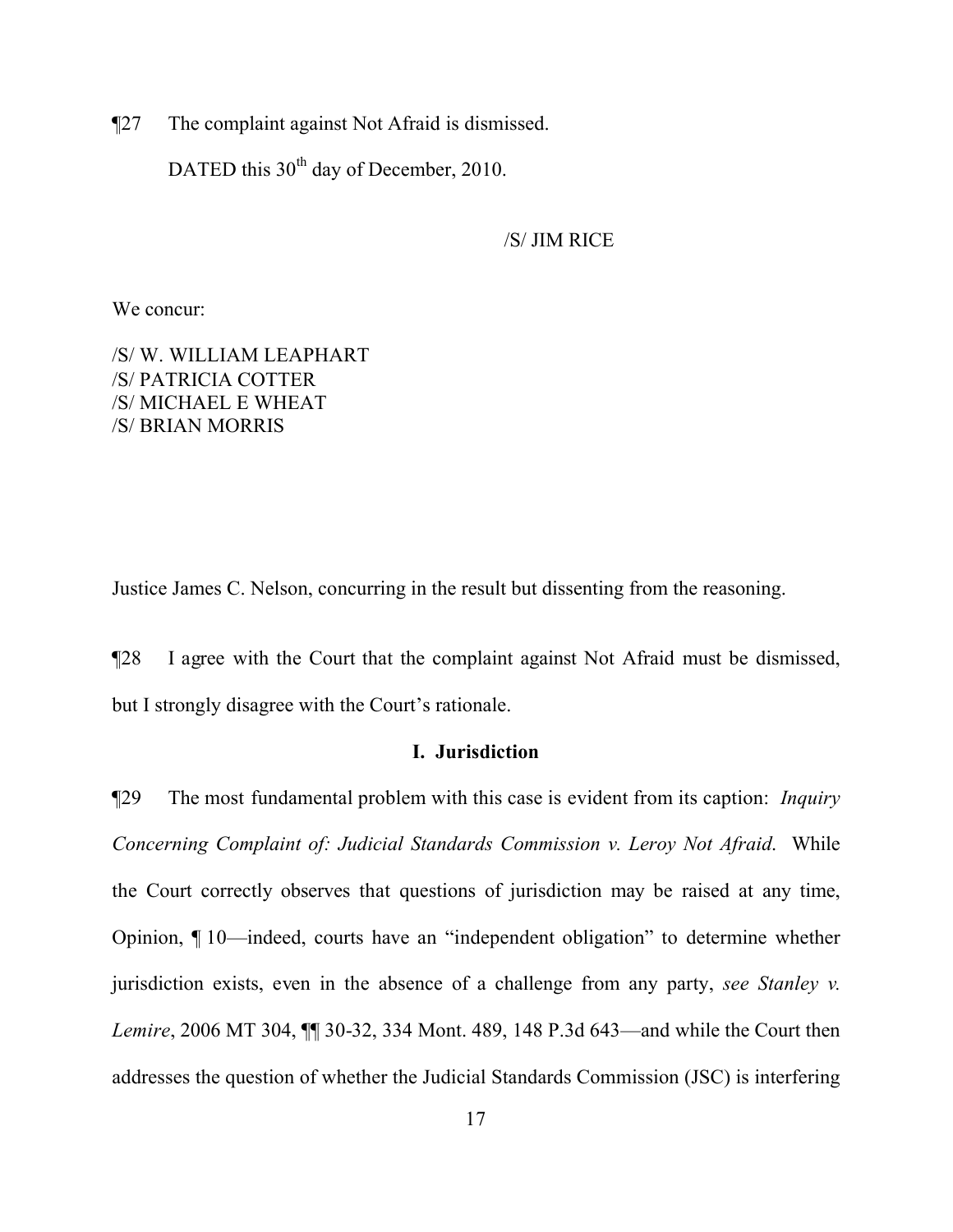with tribal sovereignty or self-governance, Opinion,  $\P$  11-12, the Court inexplicably ignores the threshold question of whether the JSC has authority to file complaints against judicial officers on its own motion. The Court does not address this important issue directly but, rather, in a footnote containing no analysis, cites a JSC rule and a prior decision of this Court as support for the JSC's action. Opinion, ¶ 4 n. 1. Neither of these, however, is valid authority for the JSC to proceed as it has in this matter; and, in fact, I conclude that the JSC does not have such authority.

¶30 The JSC is established by the Montana Constitution, and its power and authority are delineated by the Constitution. In particular, "[t]he commission shall investigate *complaints*, and make rules implementing this section. It may subpoena witnesses and documents." Mont. Const. art. VII, § 11(2) (emphasis added). Significantly, this provision does not grant the JSC authority to commence investigations into any matter it deems interesting or worrisome. It says, rather, that the JSC shall investigate "complaints." The implication of this language is that the JSC does not act on its own motion but, rather, acts only pursuant to a "complaint" brought by someone *other than the JSC itself*.

¶31 This interpretation is supported by the statutes implementing Article VII, Section 11. Section 3-1-1106(1)(a), MCA, states:

The commission, upon the filing of a written complaint *by any citizen of the state*, may initiate an investigation of any judicial officer in the state to determine if there are grounds for conducting additional proceedings before the commission. If the commission's investigation indicates that additional proceedings before the commission may be justified, the commission shall require *the citizen who filed the original*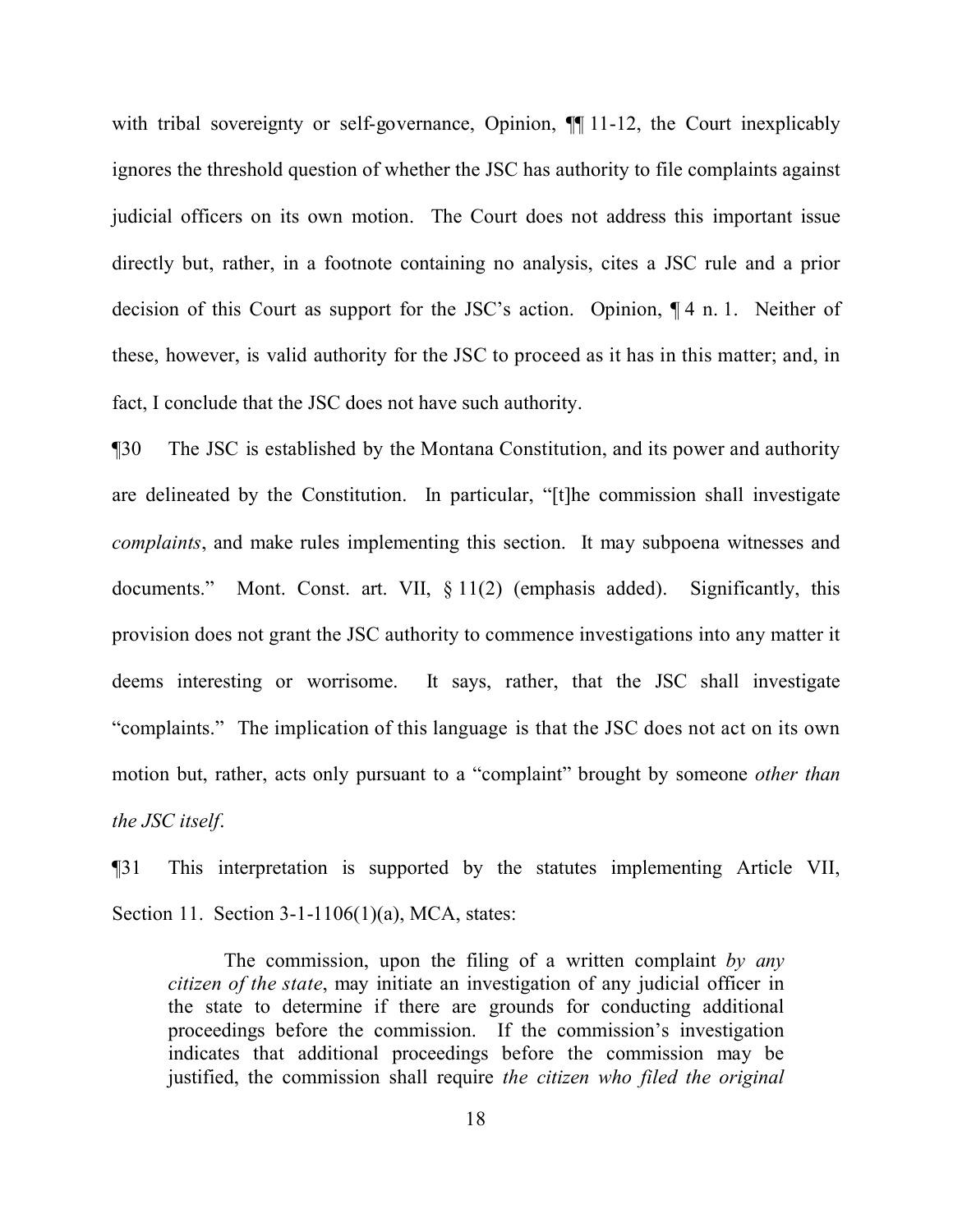*written complaint* to sign *a verified written complaint* before conducting additional proceedings. [Emphases added.]

Likewise, subsection (1)(b) states:

The commission shall give the judicial officer written notice of *the citizen's complaint* and of the initiation of an investigation. Notice must also be given if *a verified written complaint* is filed and must include the charges made, the grounds for the charges, and a statement that the judicial officer may file an answer. The notice must be signed by the commission. [Emphases added.]

Also, § 3-1-1126(1)(a), MCA, directs the JSC, in its reports to the Legislature, to identify

"each complaint, whether or not verified, *received* by the commission" (emphasis added).

There is no suggestion that complaints may be filed by the JSC itself. To the contrary,

these provisions recognize only complaints filed by *citizens*.

¶32 This interpretation of Article VII, Section 11(2) is also supported by the comments

of the 1972 Constitutional Convention delegates. Delegate Aronow observed that

this article provides for three district judges, one lawyer and one layman, a committee of five, to investigate and look into any complaints that are made or any information that comes to the attention of the commission that a judge, either because of old age, other disability, is not attending to duties properly and provide for his retirement or removal from office.

Montana Constitutional Convention, Verbatim Transcript, Feb. 29, [1](#page-18-0)972, p. 1123.

Delegate Aronow further explained that

we've never had a commission of this type to which a practicing lawyer could go. The only way that you can get rid of a judge was through impeachment or wait until the next election and try to get somebody to run against him. *This is a procedure where a letter can be written or a charge filed with this commission and ask them to look into it, investigate it,* and, if

<span id="page-18-0"></span><sup>&</sup>lt;sup>1</sup> The composition of the JSC was later amended to be *two* district judges, one attorney, and *two* laypersons. *See id.* at 1126.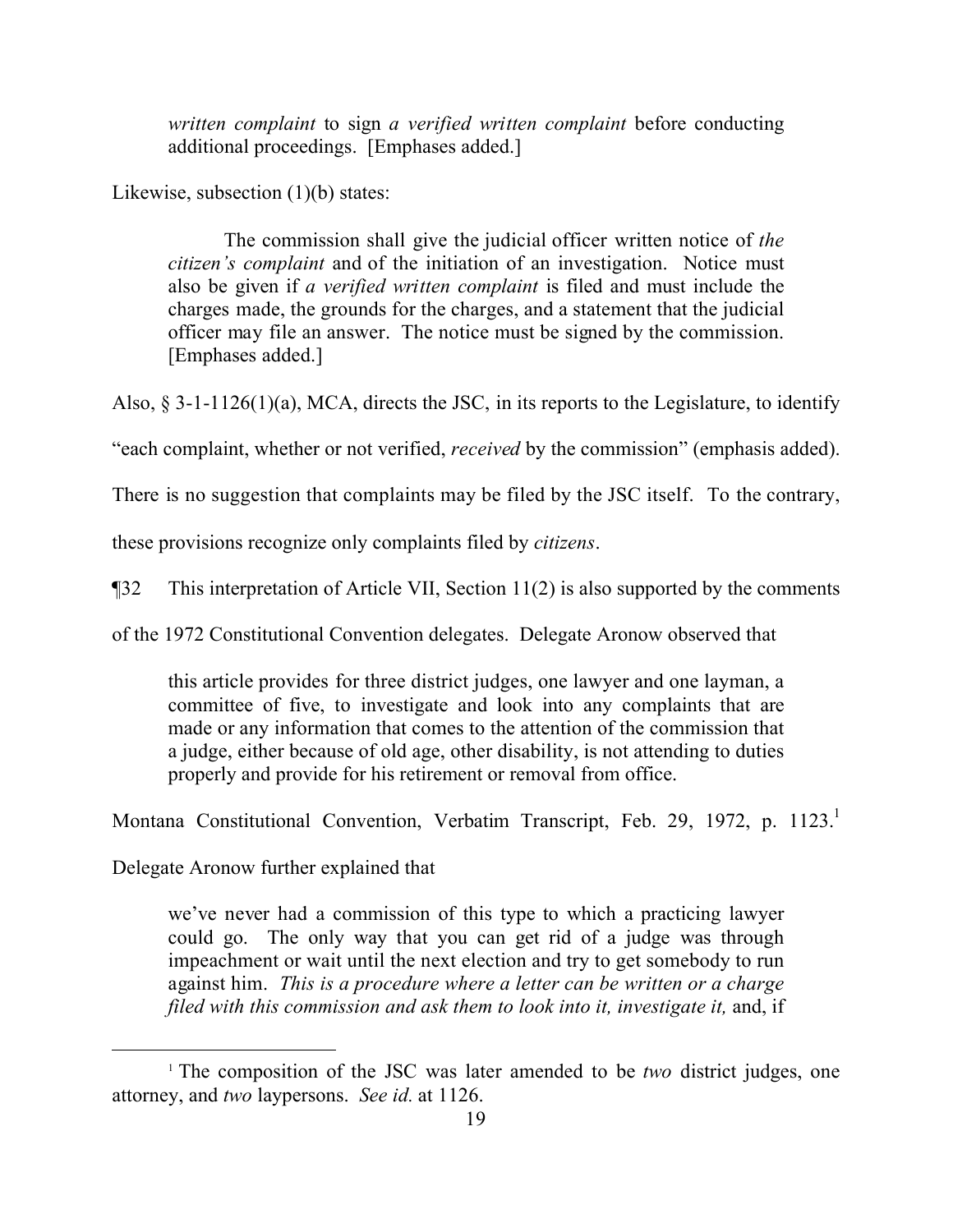the facts were found to be true, then to take such action as [they] might deem appropriate.

*Id.* at 1126 (emphasis added).

¶33 Likewise, Delegate Berg noted that

[w]e are particularly interested in seeing to it that District judges and Supreme Court justices have some protection, not only of themselves in the case of senility or alcoholism, but frequently charges are made against judges which, of course, they are almost powerless to answer. If there is a commission before whom those charges can be filed, the judge has an opportunity to defend himself.

*Id.* at 1125.

¶34 The delegates contemplated that the JSC's proceedings would be at the behest of an aggrieved citizen. Indeed, it is notable that the delegates adopted the current language of Article VII, Section 11(2)—which, as noted, grants the JSC authority to "investigate complaints"—over language that would have granted the JSC "the power to investigate . . . upon complaint by any citizen *or on its own motion*." *See id.* at 1122 (emphasis added). Section 3-1-1106(1), MCA, correspondingly, refers to a complaint filed by a *citizen*, not by the JSC *on its own motion*.

¶35 In the present case, however, the official record filed with the Clerk of the Supreme Court in Case No. PR 09-0639 does not contain a written complaint by a citizen—let alone a *verified* written complaint by a citizen. Rather, the so-called "Formal Complaint" upon which this action is premised was filed by the JSC itself. To be sure, it was signed by an individual (Geoffrey R. Keller). But Keller signed in his capacity as "Prosecuting Attorney," and the first paragraph of the complaint states that Keller was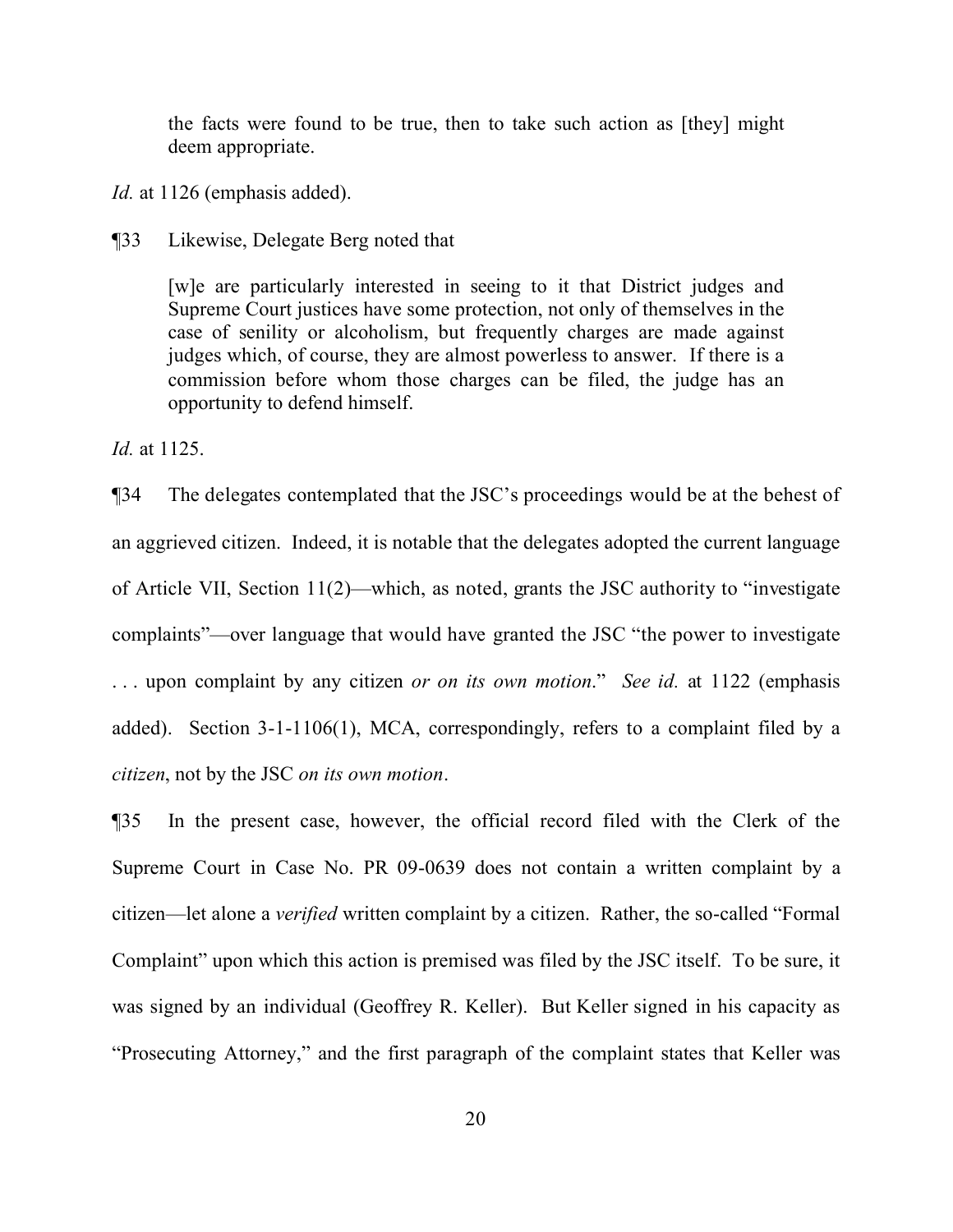"appointed by the Judicial Standards Commission" and is proceeding "on behalf of" the "Judicial Standards Commission," which is the named "Complainant." In other words, the JSC hired Keller as prosecutor and then directed him to file, in the JSC's name, the complaint against Not Afraid, which the JSC then heard and decided.<sup>[2](#page-20-0)</sup>

¶36 While not a matter of record, it appears that the JSC's action was prompted by an unverified letter from the Commission on Courts of Limited Jurisdiction (COCLJ) dated May 5, 2009 and addressed to the Chief Justice and myself, with copies to Not Afraid and the JSC. This letter was intended to "notify[ ]" this Court and the JSC of "an issue that may result in the disqualification of a sitting Justice of the Peace.<sup>[3](#page-20-1)</sup> It is doubtful that this letter qualifies as a *citizen* complaint filed with the JSC. But assuming, for the sake of argument, that it is, § 3-1-1106, MCA, required the JSC to follow these steps:

- 1. Upon the filing of the written complaint, initiate an investigation to determine if there are grounds for conducting additional proceedings.
- 2. If the investigation indicates that additional proceedings may be justified, then "require the citizen who filed the original written complaint to sign a verified written complaint before conducting additional proceedings."
- 3. After an investigation, and upon a finding of good cause, do any of the following: (a) order a hearing to be held before the JSC concerning the censure, suspension, removal, or retirement of the judicial officer; (b) confidentially advise the judicial officer and this Court that the complaint will be dismissed if the judicial officer files a letter stating that he or she will take corrective action satisfactory to the JSC; or (c) request that this Court appoint one or more special masters to hear and take evidence and to report to the JSC.

<span id="page-20-0"></span><sup>&</sup>lt;sup>2</sup> I believe the JSC also compensated Keller for his time and trouble on behalf of his client, the JSC.

<span id="page-20-1"></span><sup>&</sup>lt;sup>3</sup> It is unfortunate that this Court, itself, did not intervene in this matter at this point. Clearly, we could have and should have under our power of supervisory control, Mont. Const. art. VII, § 2(2). *See* ¶ 48 n. 4, *infra*.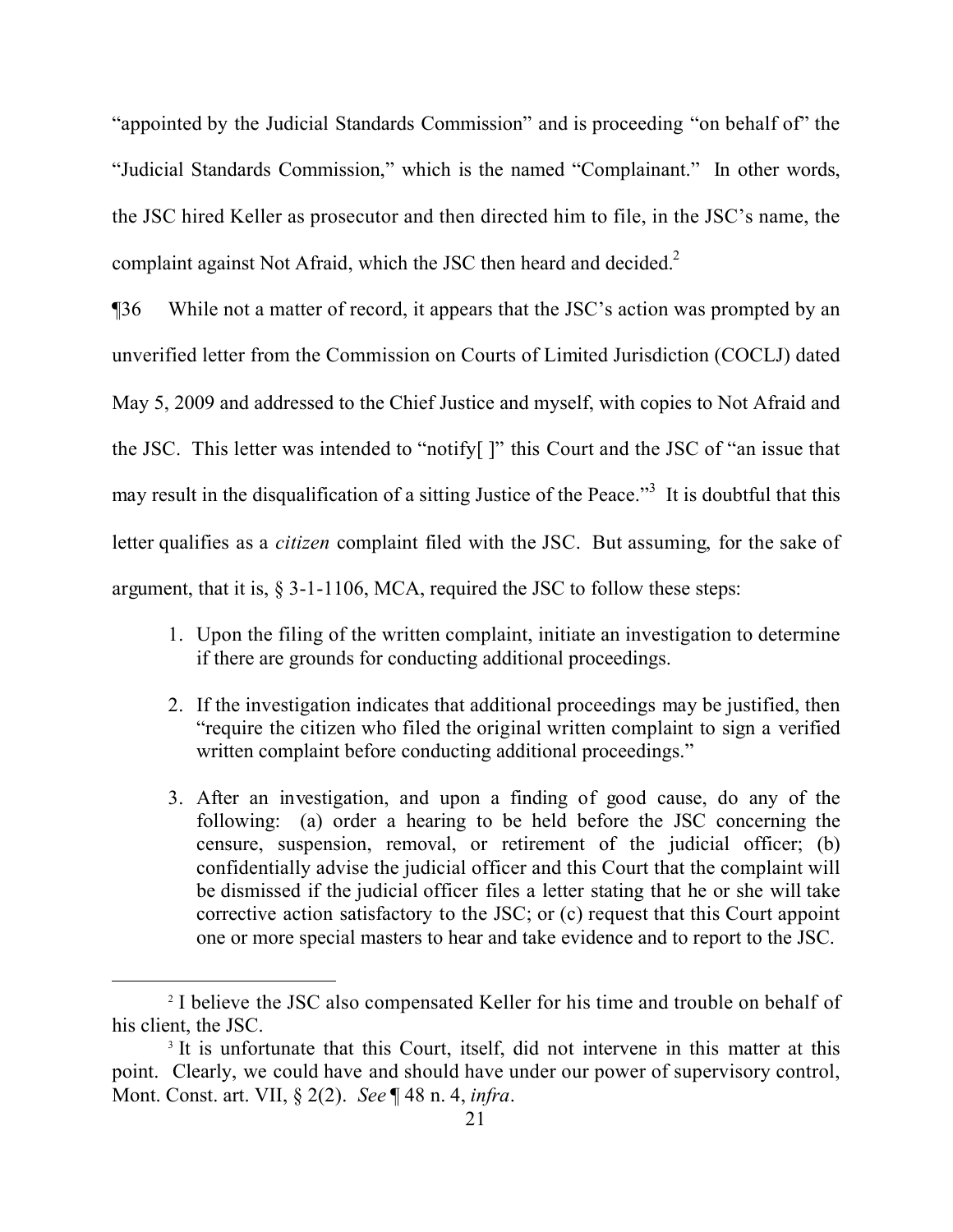4. If after a hearing or after considering the record and the report of the masters the JSC finds the charges true, then recommend to this Court the censure, suspension, removal, or disability retirement of the judicial officer.

¶37 Again, assuming the COCLJ letter constituted a citizen complaint, the JSC was permitted to initiate an investigation to determine whether grounds existed to conduct additional proceedings. If such grounds existed, the JSC was required to obtain a verified written complaint before conducting the additional proceedings. According to the record filed in this case, however, that procedure was not followed. There is no verified written complaint by a citizen. Rather, the JSC proceeded based solely on its own complaint against Not Afraid. The JSC held a hearing on the complaint in June 2010 (step 3(a) above) and filed a recommendation with this Court in August 2010 (step 4) that Not Afraid receive a public reprimand. Basically, everything the JSC did after receiving the letter and completing a preliminary investigation (step 1) was unlawful.

¶38 There is no authority for the JSC to charge, hear, and then adjudicate the merits of its own complaint. That approach is contrary to the intent of Article VII, Section 11(2) and the dictates of  $\S 3$ -1-1106, MCA. The JSC in this case has plainly overstepped its authority. Moreover, I note that this procedure—under which the JSC has anointed itself complainant, investigator, and adjudicator—raises the same concerns which prompted this Court to enact structural changes to the Commission on Practice. *See Goldstein v. Commn. on Practice of the Supreme Court*, 2000 MT 8, 297 Mont. 493, 995 P.2d 923; *In re Creation of Office of Discipline Counsel*, 2001 MT 257, 307 Mont. 210, 53 P.3d 861. These structural changes included separating the investigative authority, the reviewing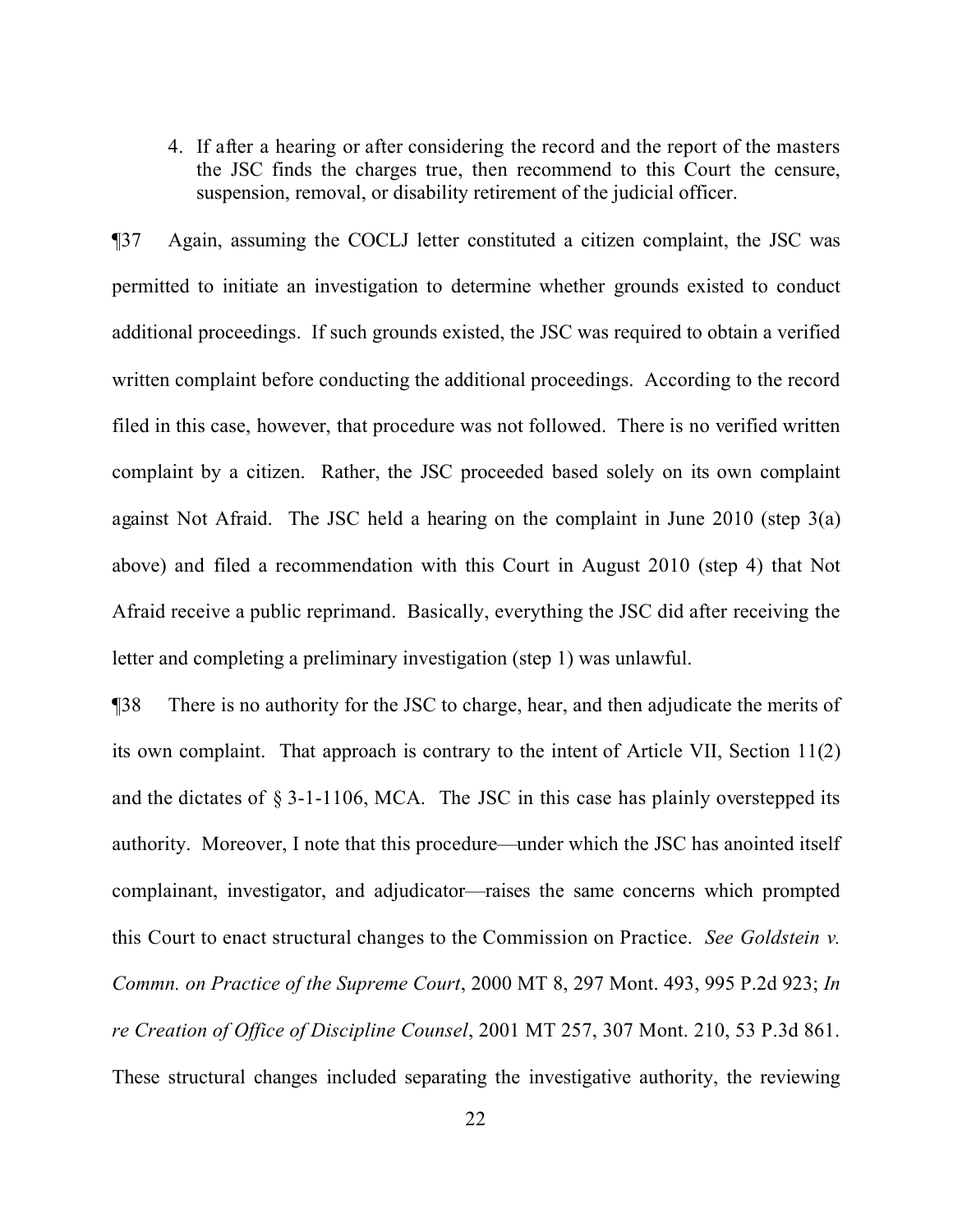authority, the charging authority, and the adjudicatory authority so that all four are not conducted by the same individuals. But here, in contrast, all four of these functions were conducted by the same members of the JSC. Surely judges who are subject to discipline are entitled to the same due process rights as those enjoyed by attorneys who are subject to discipline. As perhaps the most basic component of due process, Not Afraid had the right to be judged by an impartial tribunal, not by the very body that filed the charges against him. *See Goldstein*, ¶ 64 (Nelson, Leaphart, & Trieweiler, JJ., dissenting). As James Madison observed, "No man is allowed to be a judge in his own cause, because his interest would certainly bias his judgment, and, not improbably, corrupt his integrity. With equal, nay with greater reason, a body of men are unfit to be both judges and parties at the same time . . . ." *The Federalist No. 10*, at 79 (C. Rossiter ed. 1961).

¶39 The Court does not deny that the constitutional and statutory requisites for the JSC's proceedings were not met in this case. Rather, in a footnote, the Court merely cites to the JSC's Rule 10(b) and our decision in *State ex rel. Smartt v. Jud. Stands. Commn.*, 2002 MT 148, ¶ 30, 310 Mont. 295, 50 P.3d 150, as support for the JSC's action here. Opinion, ¶ 4 n. 1. Yet, as stated at the outset, neither of these is valid authority for the JSC to initiate formal proceedings on its own complaint.

¶40 First, *Smartt* is distinguishable on its facts in that the proceedings there were initiated at the behest of a citizen (Samuel Harris) who filed first an unverified complaint, and later a verified complaint, against Smartt with the JSC. *See Smartt*, ¶¶ 5, 21. Notably, the JSC conceded that the First Judicial District Court "was correct to enjoin the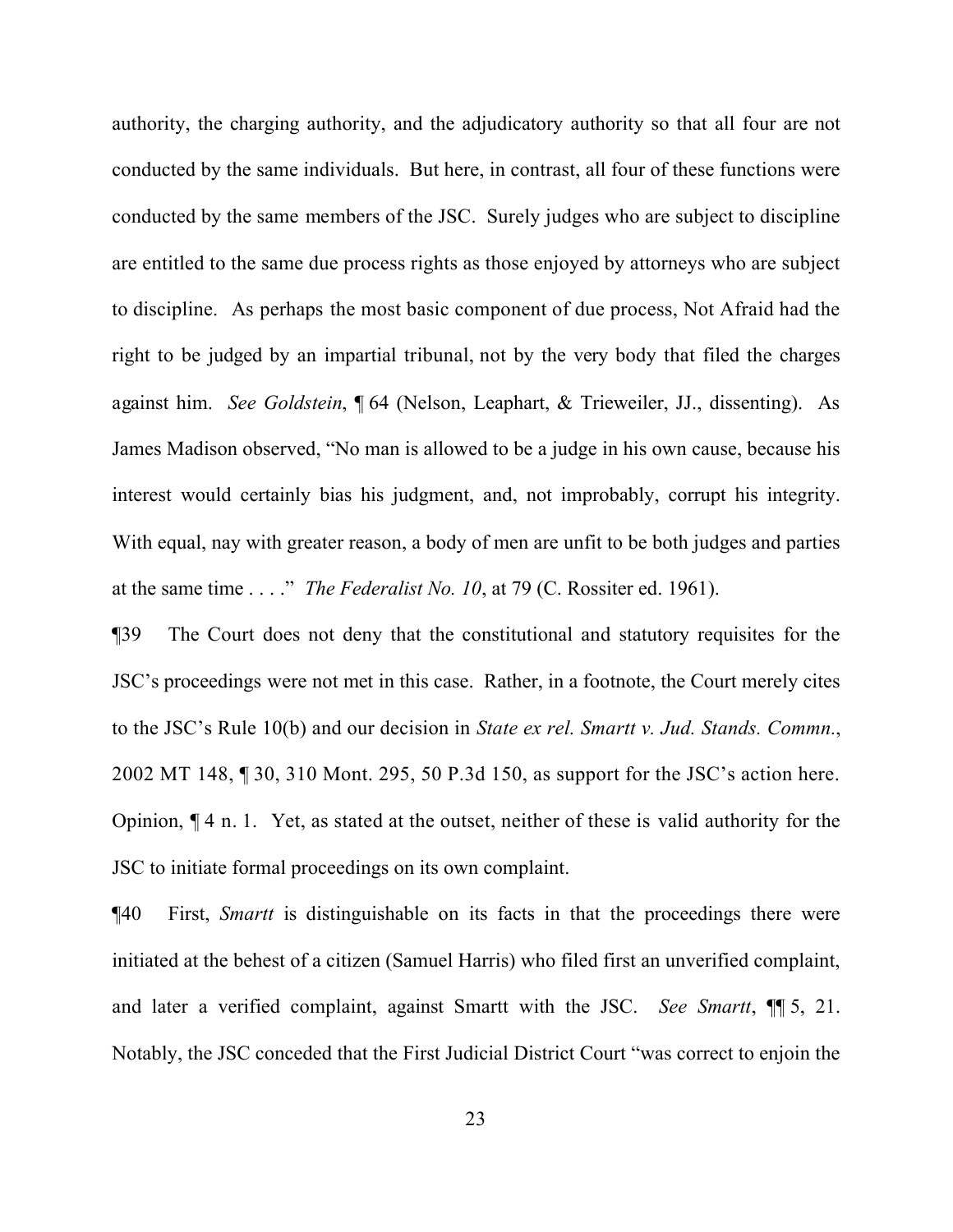Commission from instituting formal proceedings [against Smartt] before it had obtained a verified complaint [from Harris]." *Smartt*, ¶ 15.

¶41 Furthermore, the question under consideration in ¶ 30 of *Smartt* was whether the JSC had overstepped its authority by investigating allegations which had come to the JSC's attention in the course of investigating Harris's complaint and which had been leveled by a different individual who had not filed a complaint with the JSC. *See Smartt*, ¶¶ 5, 22. We stated that the JSC may act on its own motion, and in the absence of a verified complaint, to investigate alleged judicial misconduct based upon information otherwise received. *Smartt*, ¶¶ 29-30. Yet, although I signed our opinion in *Smartt*, upon further research I cannot agree with the proposition that the JSC may file charges against a judge or justice on its own motion and then sit in judgment of its own case. That is not what the delegates had in mind; indeed, as noted, they declined to adopt language that would have granted the JSC "the power to investigate . . . on its own motion." Also, it is not what the applicable statutes say.

¶42 In this regard, this Court has held that the JSC may not adopt rules which conflict with the statutory provisions implementing Article VII, Section 11. *State ex rel. Shea v. Jud. Stands. Commn.*, 198 Mont. 15, 30-34, 643 P.2d 210, 218-20 (1982). At issue in *Shea* were charges against then-Justice Shea arising out of (1) an unverified letter from a retired district judge alleging that automobiles registered in the name of Justice Shea's wife had accumulated 60 unpaid parking tickets and (2) an unverified complaint by the JSC itself that Justice Shea had used "intemperate" language in a dissenting opinion. *See*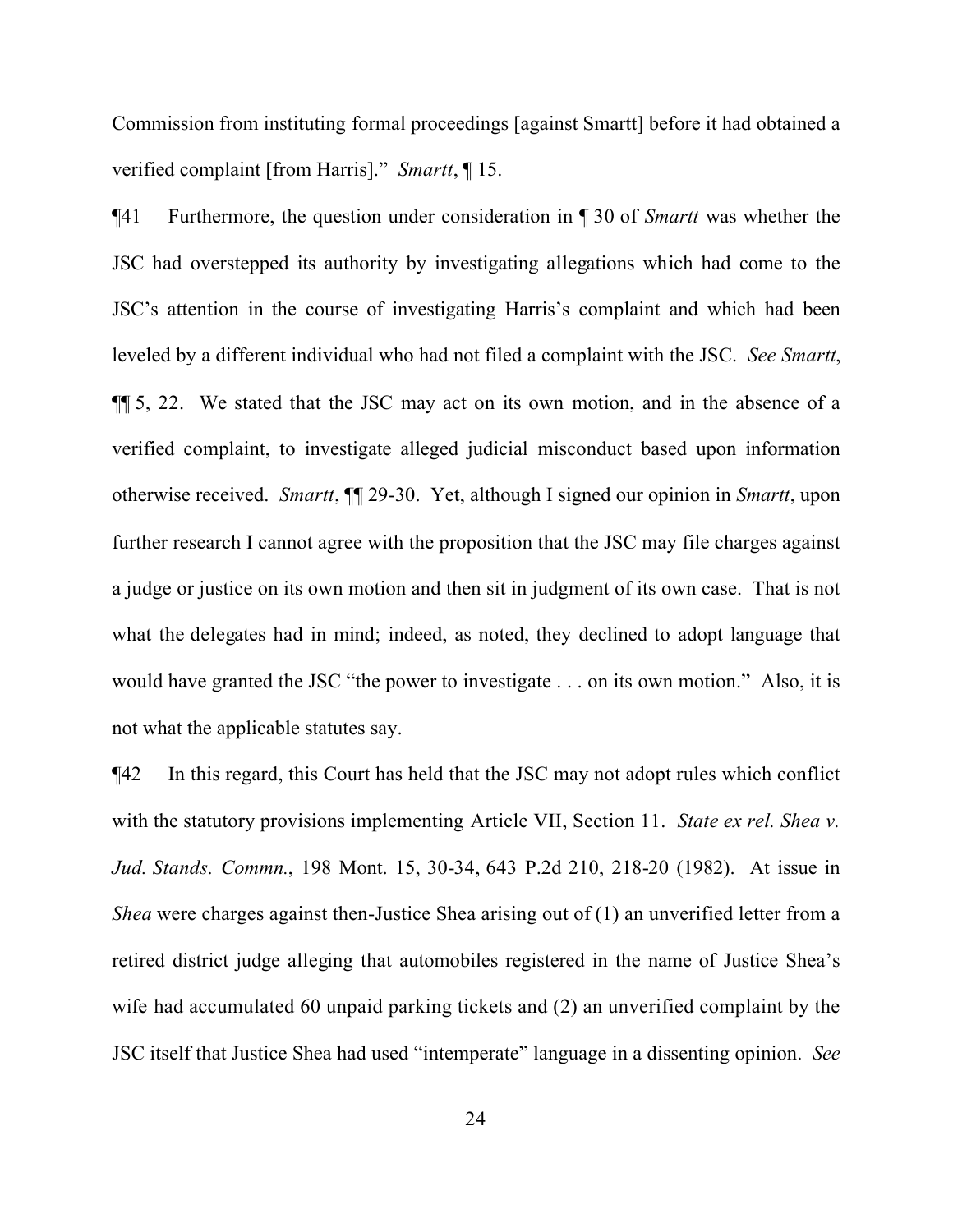*id.* at 19-20, 30-32, 643 P.2d at 212-13, 218-19. As authority for proceeding without a verified complaint, the JSC had relied on its Rule 9(b), which stated: "The commission, without receiving a verified statement, may make such a preliminary investigation on its own motion." *Id.* at 24, 643 P.2d at 215. We held this rule invalid, however, because it conflicted with the statutory requirement (under  $\S 3$ -1-1106(1), MCA) that the JSC's investigations be conducted pursuant to a "verified written complaint." *Id.* at 31, 643

P.2d at 219. We observed that the JSC, in proceeding under Rule 9(b), was

assuming unto itself the right to ignore legislatively enacted provisions governing its procedure, and even its own rule requiring a verified complaint, in its perception and under the assumption that it is now acting and will act for the public good. The question, however, is not one of motives but of constitutional authority, for which the best of motives is not a substitute.

*Id.* at 32, 643 P.2d at 219. We concluded that the JSC was powerless to set aside the statutory requirement that it proceed against judicial officers only by verified written complaint—Rule 9(b) and the JSC's rulemaking authority notwithstanding. *Id.* at 34, 643 P.2d at 220.

¶43 It should be noted here that at the time we decided *Shea*, § 3-1-1106(1), MCA, contemplated that the JSC could initiate an investigation by filing its own verified written complaint. The statute provided: "*The commission* or any citizen of the state may, upon good cause shown, initiate an investigation of any judicial officer in the state by filing a verified written complaint with the commission." Section 3-1-1106(1), MCA (1981) (emphasis added). But in 1983, the Legislature revoked that authority, requiring instead that a complaint be filed by a citizen. The revised statute provided (and still provides):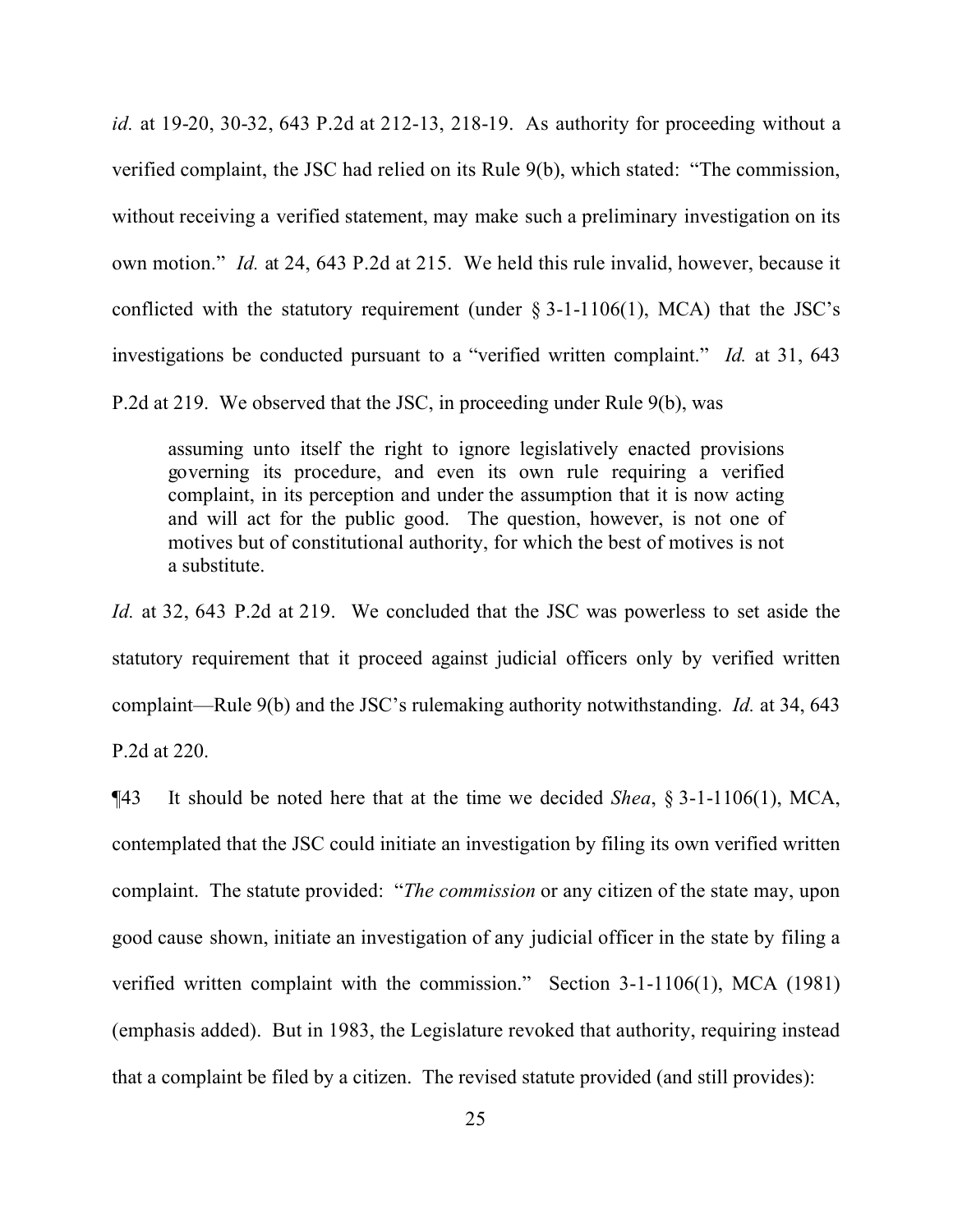The commission, upon the filing of a written complaint *by any citizen of the state*, may initiate an investigation of any judicial officer in the state to determine if there are grounds for conducting additional proceedings before the commission. If the commission's investigation indicates that additional proceedings before the commission may be justified, the commission shall require *the citizen who filed the original written complaint* to sign *a verified written complaint* before conducting additional proceedings.

Section 3-1-1106(1)(a), MCA (1983  $& 2009$ ) (emphases added). This is further evidence that the JSC has no authority to commence proceedings against a judge or justice on its own complaint.

¶44 This Court was unanimous in *Shea* with respect to Issue 3, where the Court held that a verified written complaint is a requisite for JSC proceedings, despite the JSC's attempt through Rule 9(b) to expand its authority to conduct investigations in the absence of such a complaint. Justice Sheehy authored the opinion of the Court, in which Justices Daly and Morrison concurred; and Justice Weber, through a special concurrence, provided the essential fourth vote as to Issue 3. *See Shea*, 198 Mont. at 40, 643 P.2d at 224 (Weber, J., specially concurring). Significantly, however, Justice Weber did *not* join Justice Sheehy's opinion as to Issue 4, thus making that part of the decision a plurality. Under Issue 4, Justice Sheehy considered whether the charges made against Justice Shea, relating to unpaid parking tickets and "intemperate" language in a dissenting opinion, constituted "willful misconduct in office." *See id.* at 34-39, 643 P.2d at 220-23 (plurality opinion). He concluded that they did not amount to "willful misconduct in office" and that the JSC, therefore, had acted "in excess of its jurisdiction" by pursuing these charges. *Id.* at 39, 643 P.2d at 223. Justice Weber, however, noted that it was unnecessary to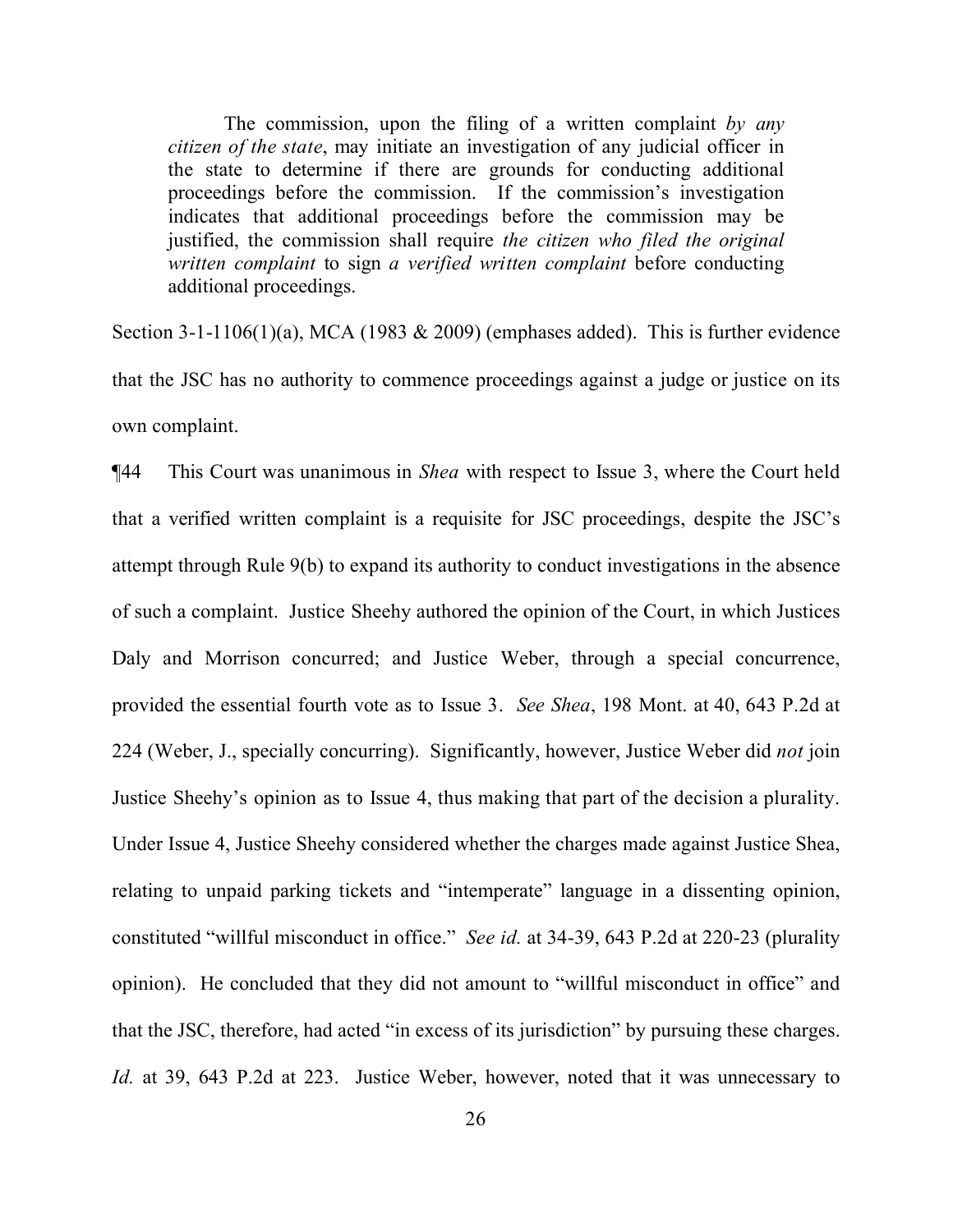reach Issue 4 given the threshold determination under Issue 3 that the proceedings against Justice Shea were barred due to the lack of a verified complaint. *See id.* at 40-41, 643 P.2d at 224 (special concurrence).

¶45 The significance of Justice Weber's vote was overlooked by the Court in *Smartt*. We asserted that the *Shea* Court "did not issue the writ of prohibition solely because the Commission proceeded against Justice Shea without the statutorily required verified complaint, but, rather, primarily because the Commission exceeded its jurisdiction in investigating a charge that did not amount to 'misconduct in office.' " *Smartt*, ¶ 17. This is a complete misstatement of the *Shea* decision. The fact is that the writ of prohibition did issue *solely* because the JSC proceeded against Justice Shea without the statutorily required verified complaint. That was the one—and only—ground that commanded a majority of the Court. Only a plurality reached the conclusion that the JSC had also exceeded its jurisdiction by investigating charges that did not amount to "misconduct in office," and the entire discussion under Issue 4 of *Shea* was, therefore, dicta.

¶46 For the foregoing reasons, the suggestions in *Smartt* that the JSC may initiate an investigation and file charges on its own motion and that we did not squarely hold to the contrary in *Shea* are simply wrong and should be overruled.

¶47 As a final matter, the Court notes that the JSC adopted Rule 10(b) pursuant to authority granted by Article VII, Section  $11(2)$  and § 3-1-1105(2), MCA. The former authorizes the JSC to "investigate complaints, and make rules implementing this section," while the latter states that the JSC "shall make rules for the conduct of its affairs and the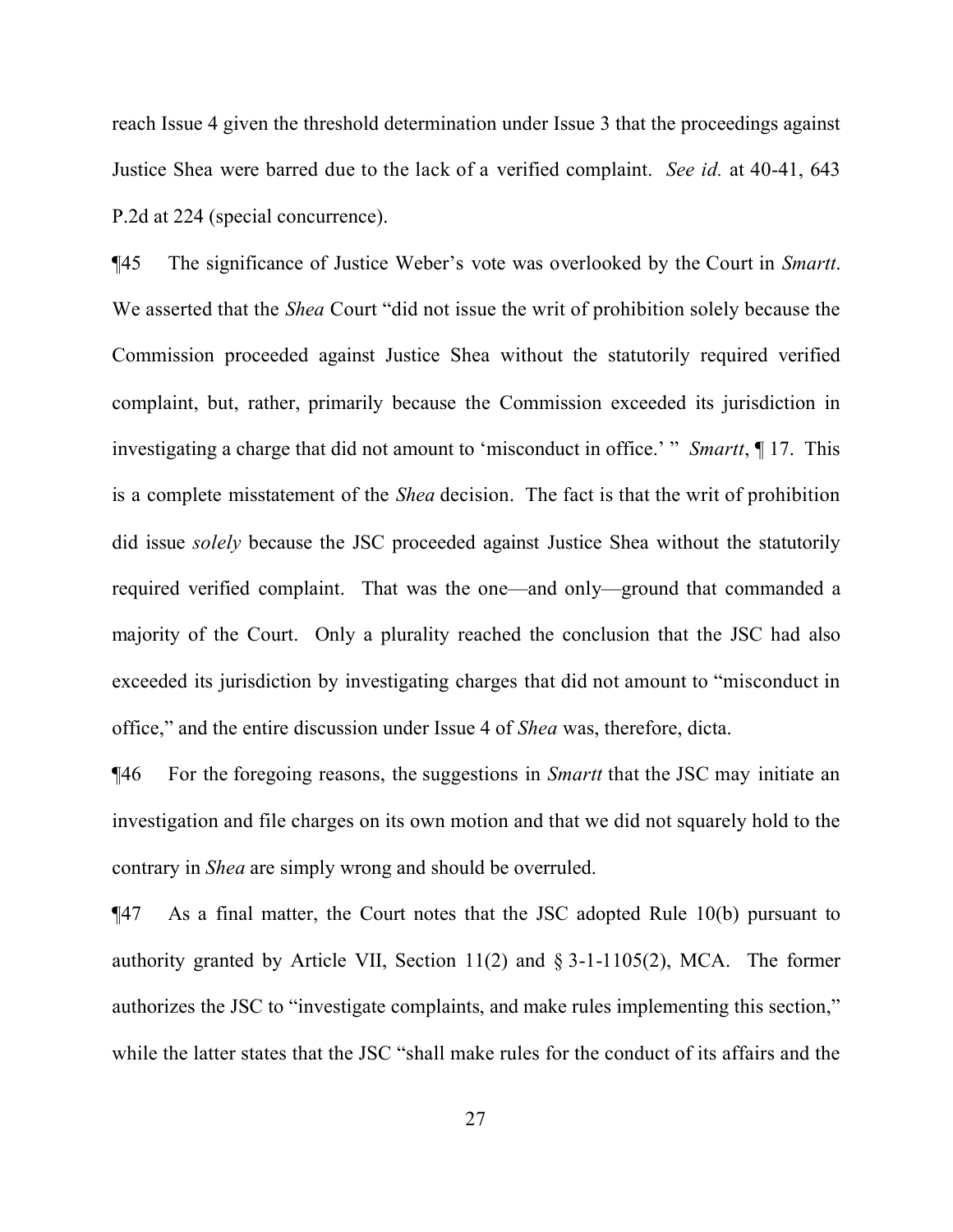enforcement of confidentiality consistent with this part." Yet, the authority to make rules is not also authority for the JSC to delineate or expand its own jurisdiction. In this regard, it should not be forgotten that jurisdiction is conferred "only by the Constitution or statutes adopted pursuant to the Constitution" and that administrative rules are not a source of jurisdiction. *Pinnow v. Mont. State Fund*, 2007 MT 332, ¶¶ 20-23, 340 Mont. 217, 172 P.3d 1273. Furthermore, for the reasons just discussed, the JSC may not, through its rulemaking authority, ignore legislatively enacted provisions setting forth the requisites for JSC proceedings. *Shea*, 198 Mont. at 32-34, 643 P.2d at 219-20. Those provisions require that JSC proceedings be founded upon the verified written complaint of a citizen. Any statutory authority the JSC may have had to proceed on its own motion—assuming such authority was valid in the first place—was revoked in 1983 with the amendments to  $\S 3$ -1-1106, MCA. Regardless of how much power and authority the JSC has purported to confer unto itself under Rule 10(b), the JSC's jurisdiction is constrained by the Constitution and statutes adopted pursuant to the Constitution, and those provisions authorize the JSC to act only upon citizen complaints.

¶48 Accordingly, the JSC's action here is legally unfounded, and I cannot agree with the Court's ratification of it. The JSC has no authority to charge, hear, and adjudicate the merits of its own complaint. The JSC may proceed against a judicial officer only by the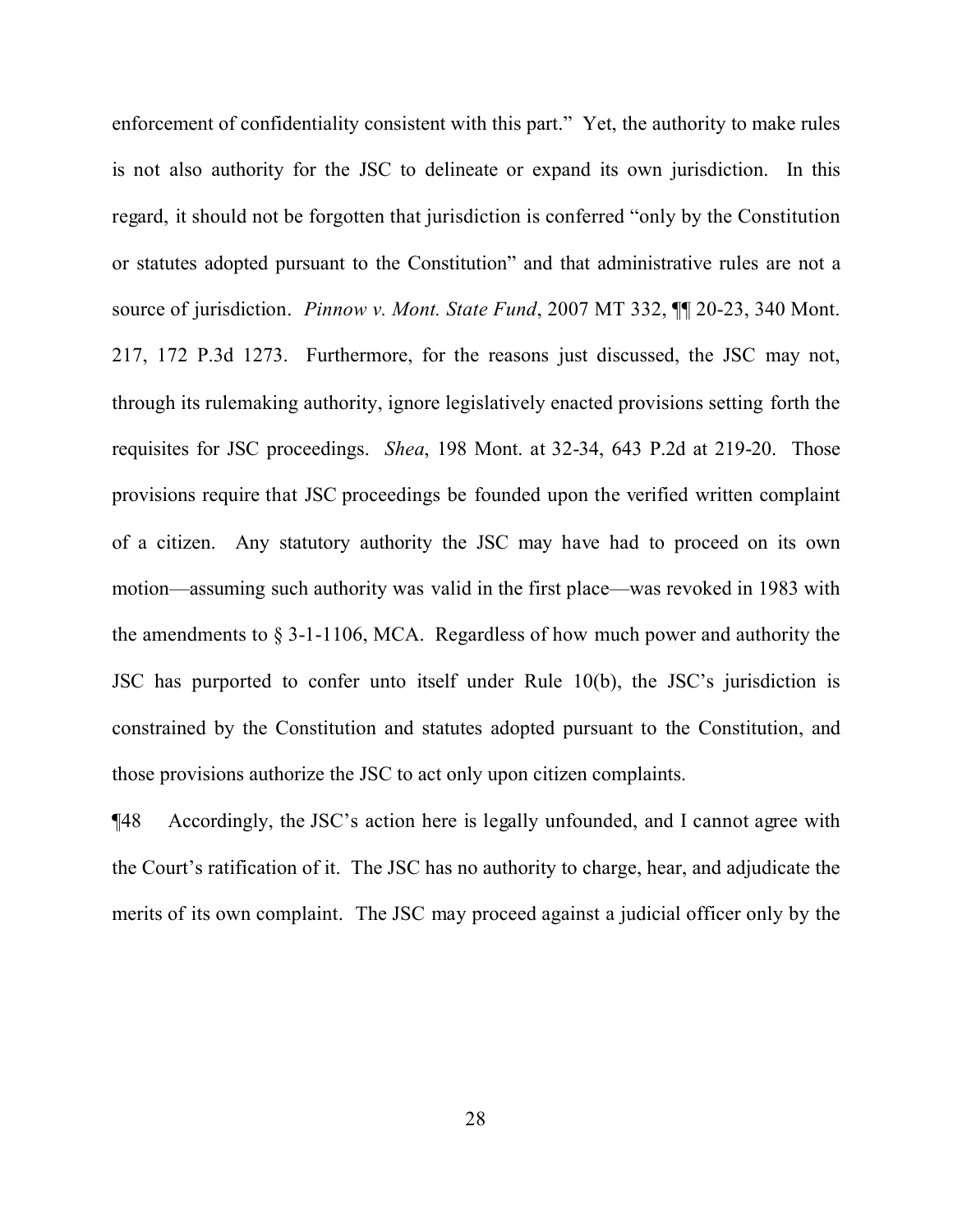verified written complaint of a citizen. I thus would hold that the JSC had no jurisdiction over this action, and I would dismiss the JSC's complaint on this basis.<sup>[4](#page-28-0)</sup>

# **II. "Elective Public Office"**

¶49 Because the Court has proceeded to analyze the merits of the JSC's complaint against Not Afraid, I will explain my disagreement with the Court's analysis.

¶50 First, the Court's entire discussion commencing at ¶ 17 and concluding at ¶ 26 is premised on the notion that Article VII, Section 10 is ambiguous. (As the Court concedes, if a provision is unambiguous, we simply apply the provision according to the plain meaning of its words and do not resort to extrinsic sources as the Court does here. Opinion, ¶ 15; *see also State v. Turbiville*, 2003 MT 340, ¶ 21, 318 Mont. 451, 81 P.3d 475.) The Court's premise, however, is wrong.

¶51 Article VII, Section 10 states: "Any holder of a judicial position forfeits that position by either filing for an elective public office other than a judicial position or absenting himself from the state for more than 60 consecutive days." The term at issue is "elective public office." These words have a plain and unambiguous meaning.

¶52 A "public office" is "[a] position whose occupant has legal authority to exercise a government's sovereign powers for a fixed period." *Black's Law Dictionary* 1351 (Bryan A. Garner ed., 9th ed., Thomson Reuters 2009). This, in substance, is the same

<span id="page-28-0"></span><sup>4</sup> This is not to say that cases like this will go unaddressed if no complaint is filed with the JSC. Constitutionally, this Court has "general supervisory control over all other courts" in this state. Mont. Const. art. VII,  $\S 2(2)$ . In cases where the JSC is without authority to act, as here, this Court has the constitutional power and obligation to act sua sponte and to take appropriate action as the Constitution, law, and circumstances require.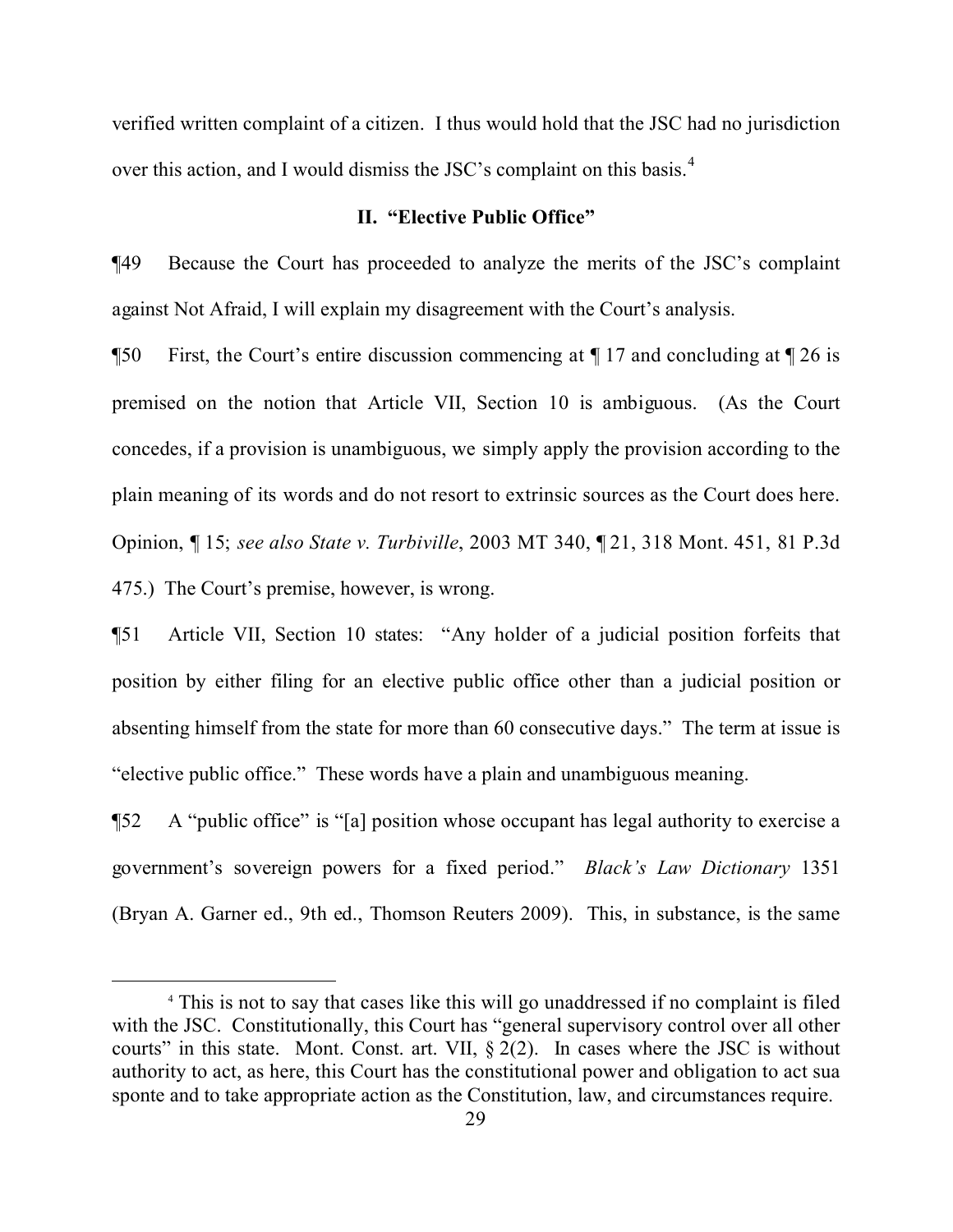definition of "public office" that existed when Article VII, Section 10 was adopted. *See Black's Law Dictionary* 1235 (rev. 4th ed., West 1968) ("The right, authority, and duty created and conferred by law, by which for a given period . . . an individual is invested with some portion of the sovereign functions of government for the benefit of the public."). Likewise, this Court has recognized that "the creation and conferring of an office involves a delegation to the individual of some of the sovereign functions of government, to be exercised by him for the benefit of the public." *State ex rel. Running v. Jacobson*, 140 Mont. 221, 225, 370 P.2d 483, 485 (1962) (internal quotation marks omitted); *see also State ex rel. Barney v. Hawkins*, 79 Mont. 506, 515-29, 257 P. 411, 413-18 (1927) (explaining that "public office" involves the exercise of some portion of the sovereign power of the government). Thus, we have held that neither a law clerk nor a district court master is a "public officer" because those individuals do not exercise "sovereign power" or "sovereign judicial authority." *State ex rel. Paugh v. Bradley*, 231 Mont. 46, 52, 753 P.2d 857, 861 (1988). Even the test cited by the Court at ¶ 21 recognizes that a "public office" is a position that involves the exercise of a government's sovereign powers:

- 1. The position must be created by the constitution, by the legislature, or through authority conferred by the legislature.
- 2. It must possess *a delegation of a portion of the sovereign power of government, to be exercised for the benefit of the public*.
- 3. The powers conferred, and the duties to be discharged, must be defined, directly or impliedly, by the legislature or through legislative authority.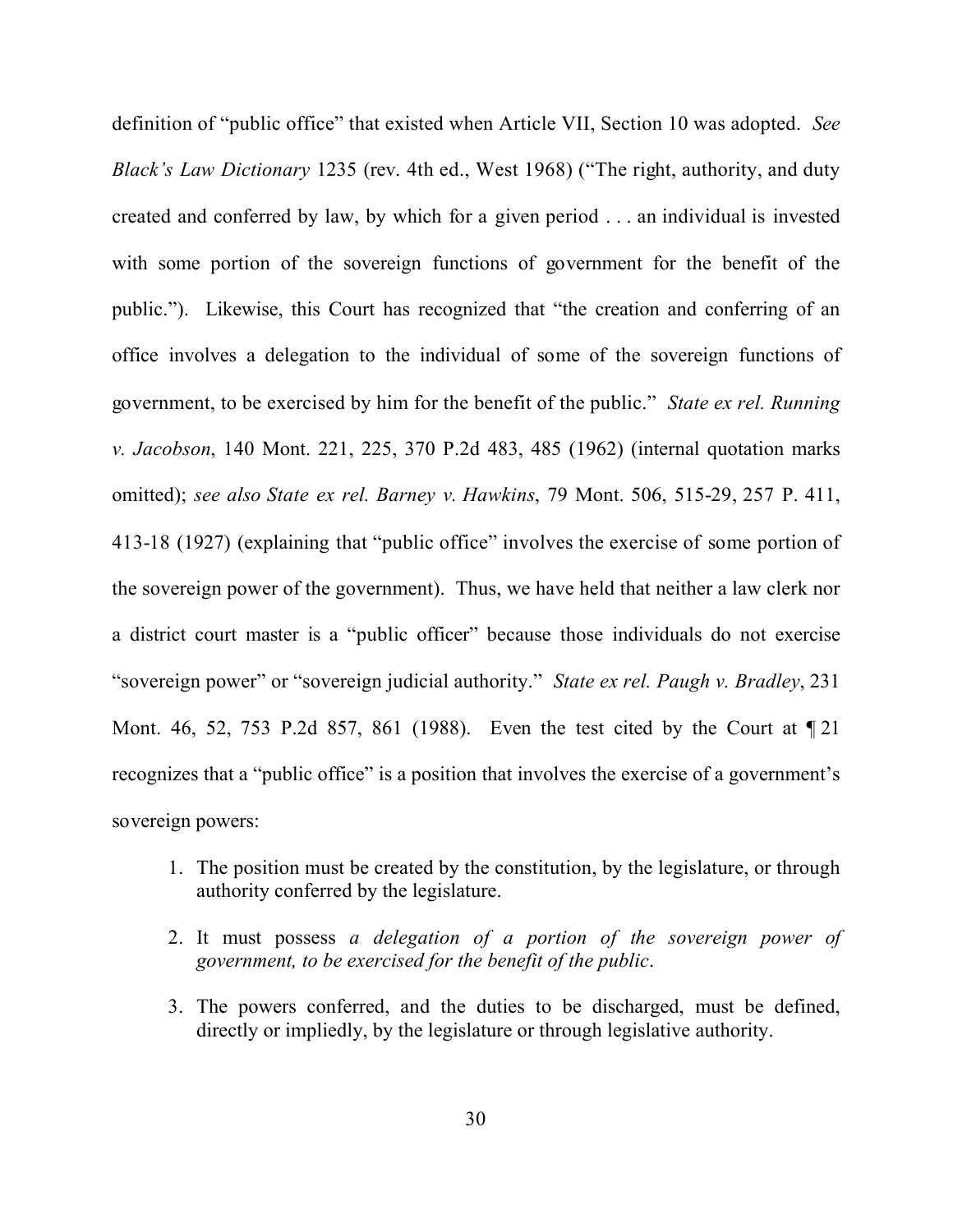- 4. The duties must be performed independently and without control of a superior power, other than the law (with exceptions not applicable here).
- 5. It must have some permanency and continuity and not be only temporary or occasional.

*See Forty-Second Legislative Assembly v. Lennon*, 156 Mont. 416, 422-23, 481 P.2d 330, 333-34 (1971) (citing *Barney*, 79 Mont. at 528-29, 257 P. at 418). The *Barney* Court synthesized this five-prong test from various non-Montana authorities. *See Barney*, 79 Mont. at 515-29, 257 P. at 413-18.

¶53 Here, the position of Crow Tribal Chairman clearly meets the definition of "public office." The position is created by the Crow Constitution under Article IV of that document ("Executive Branch of Government"). The position possesses a delegation of a portion of the sovereign power of the Crow tribal government to be exercised for the benefit of the public. The powers and duties of the position are defined in Article IV thus eliminating the need for definition by the tribal legislature. *See Barney*, 79 Mont. at 523, 257 P. at 416 (stating the inquiry simply as, "Are his duties prescribed by law?" not necessarily "by the legislature"). The duties are performed independently and without control of a superior power other than the law. And the constitutionally created position has permanency and continuity. There can be no doubt that Crow Tribal Chairman is a "public office."

¶54 The Court asserts that the first and third elements of the five-prong test are not met here because the position of Crow Tribal Chairman "is not created by the Montana Constitution nor by the Legislature" and the powers and duties of the position "are not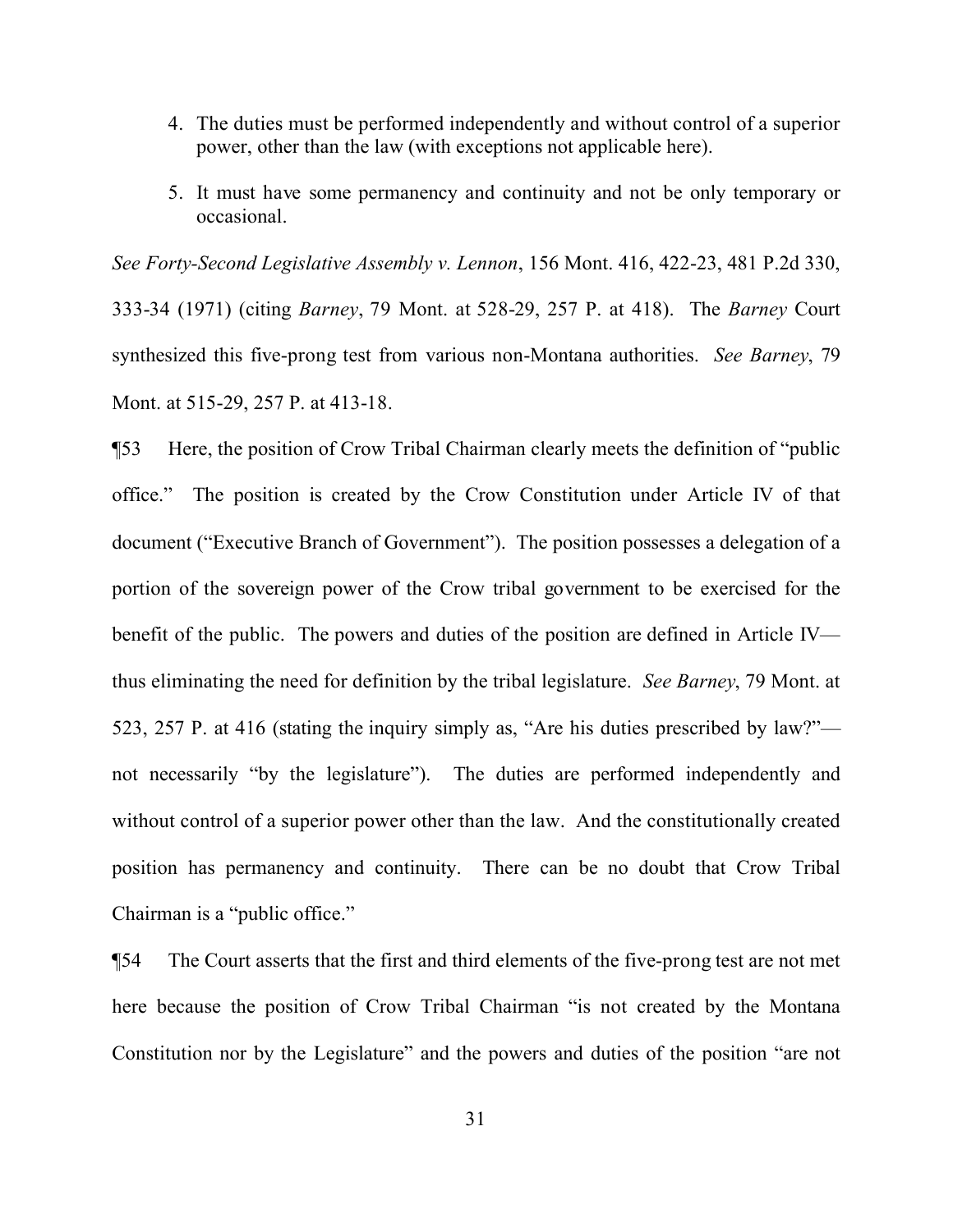directly or impliedly defined by the Montana Legislature." Opinion, ¶ 22. But these observations miss the mark. The fact that the position is not created by the Montana Constitution or the Montana Legislature and the fact that its powers and duties are not defined by the Montana Legislature establish nothing except that the position is not a "public office" *of this state*. That is not the relevant question, however. The question, rather, is whether the position is a "public office"—period—since that is what the constitutional language says. And, for the reasons just discussed, it plainly is a "public office"—albeit, one created by a different sovereign, but no less a "public office."

¶55 Next, is the position "elective"? An "elective office" is "[a]n office that is filled by popular election rather than by appointment." *Black's Law Dictionary* 596 (9th ed.); *accord Black's Law Dictionary* 610 (rev. 4th ed.) ("One which is to be filled by popular election. One filled by the direct exercise of the voters' franchise."). Here, Article IV, Section 1 of the Crow Constitution states that the position of Tribal Chairman "shall be elected by the qualified voters." Thus, there can be no doubt that the position of Crow Tribal Chairman is an "elective public office." Article VII, Section 10 of the Montana Constitution states that a holder of a judicial position forfeits that position by "filing for an elective public office other than a judicial position." Not Afraid filed for an "elective public office" that was an executive position. Hence, he forfeited his judicial position.

¶56 The Court circumvents this plain-meaning interpretation of the unambiguous constitutional language by manufacturing an ambiguity where there is none. The Court asserts that Article VII, Section 10 is ambiguous—thus justifying resort to extrinsic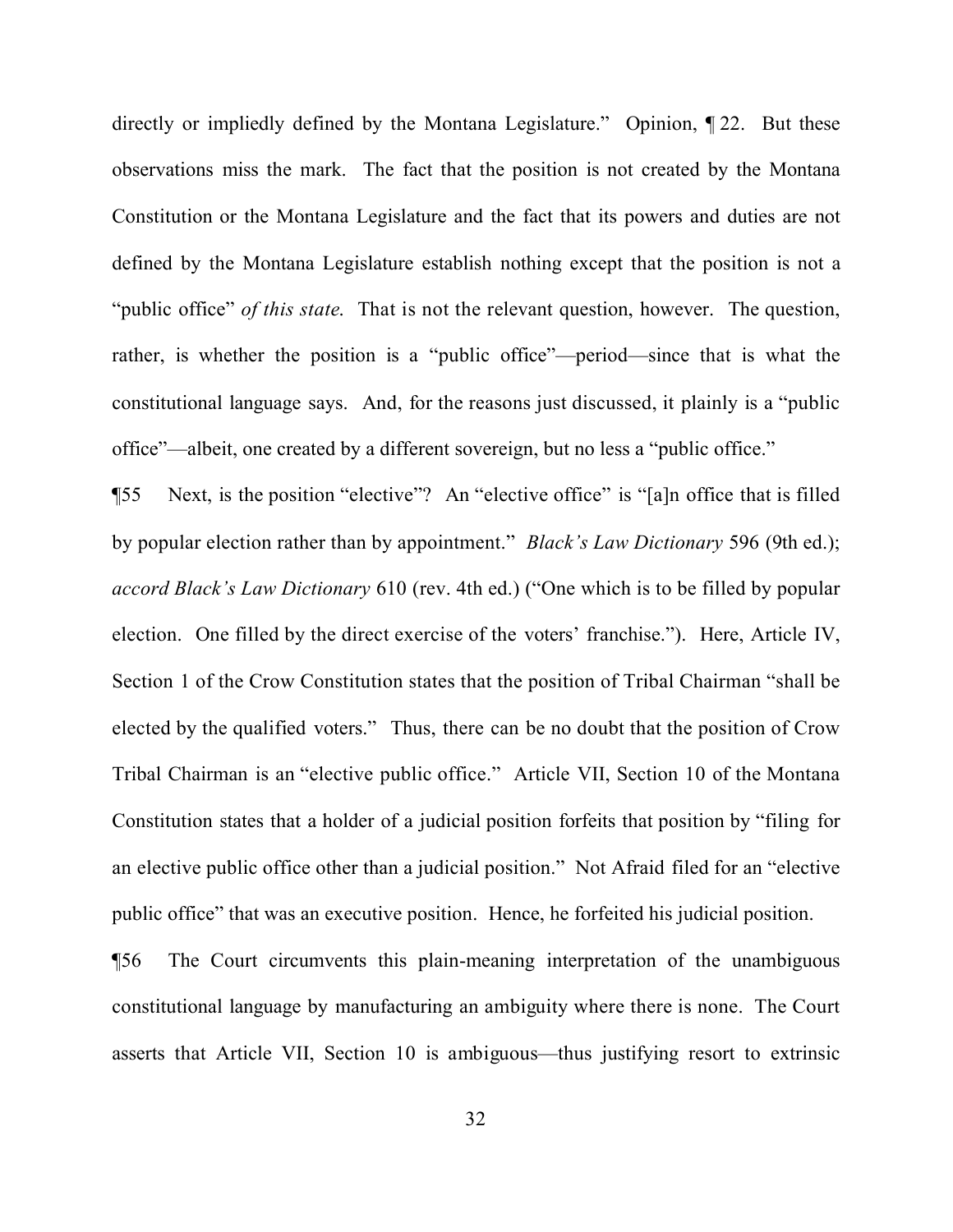sources—because it does not expressly state whether it applies to an "elective public office" *of another sovereign*. Opinion, ¶ 16. I disagree with this "failure by omission" approach. We can always criticize a statute or constitutional provision for using a general term in lieu of listing every specific object to which the provision is intended to apply. But that does not make the general provision ambiguous; it simply makes the provision broad and nonexclusive. This issue came up during the 1972 Constitutional Convention with respect to the jurisdiction of the district courts. The 1889 Constitution articulated a laundry list of cases and writs over which the district courts had jurisdiction. However, the delegates eschewed that approach in favor of general language so as not to imply that any cases or writs not specifically identified in the constitutional provision were excluded from the district courts' authority. *Compare* Mont. Const. art. VIII, § 11 (1889), *with* Mont. Const. art. VII, § 4(1) (1972).[5](#page-32-0)

 $\overline{a}$ 

<span id="page-32-0"></span><sup>5</sup> *See also e.g.* Montana Constitutional Convention, Verbatim Transcript, Feb. 26, 1972, pp. 1049-50 (Delegate Berg): "We have deleted from the existing Constitution the reference to all of the various types of cases that are enumerated there, because it doesn't add anything and, if anything, it may be limiting. It may be confusing. What the existing Constitution says and what the majority report says is, it has jurisdiction in all cases in law and equity, including—and then it goes down and it specifies all of the various types of cases that may be included. But we're looking to the future now. We don't know and we can't say, no lawyer here can assure you that the various types of cases enumerated within the old Constitution and still contained in the majority report will be adequate for full adjudication of all rights, and what a shame and a colossal mistake it would be for a person to have a wrong and no remedy because the remedies have been so categorized and specified and this particular wrong is not included. This would be a colossal error. To avoid that possibility, we have done just like almost all other states, just like the United States Constitution, we've said it has original jurisdiction in all cases, both civil and criminal. Then we add, so that there's no question, about the authority of the District Court to issue original and remedial writs. That covers the waterfront. It covers every conceivable known writ today. If, in the future, it becomes necessary to recognize—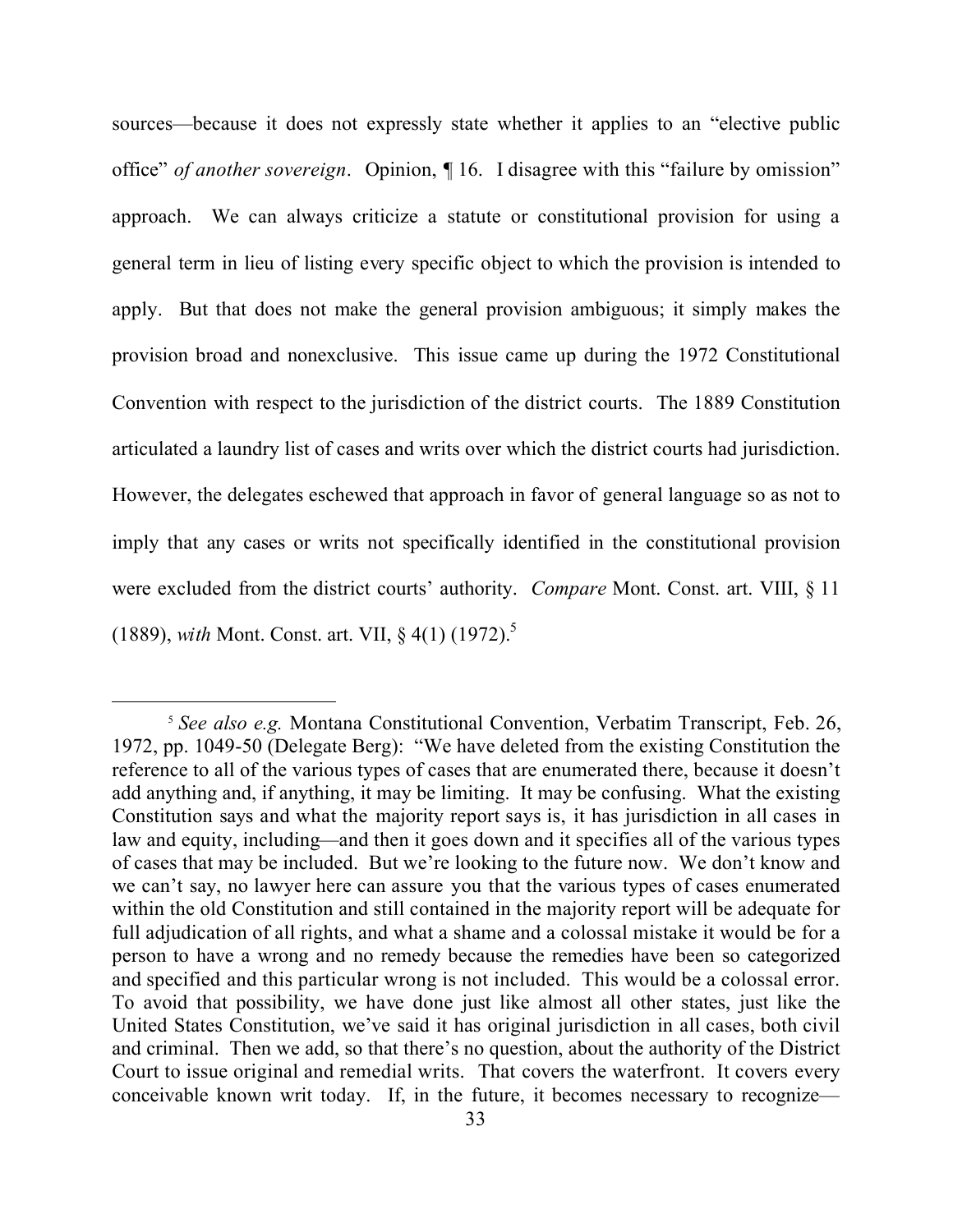¶57 Likewise here, the language is general: Any holder of a judicial position forfeits that position by filing for "an elective public office other than a judicial position." The delegates chose this broad, nonexclusive, and unqualified language. It thus was not necessary for them to state that the term "elective public office" includes elective public offices "of another sovereign." If anything, they should have qualified the language which they actually used if they intended for it to be limited to "elective public offices *of this state*." Indeed, had they wanted to limit the scope of "elective public office" to *state* offices, they certainly could have included the "of the state" language which the Court wrongly inserts into Article VII, Section 10. *See* Opinion, ¶ 25 (asserting that "tribal offices are creations of another sovereign and not considered public offices *of the state*"—even though "of the state" is not part of Article VII, Section 10's language (emphasis added)).

¶58 In short, although constitutional language "should be given its natural or ordinary meaning," Opinion, ¶ 16, the Court fails to abide by this directive and instead inserts words ("of the state") that do not appear in Article VII, Section 10. This approach violates Montana's blackletter law—§ 1-2-101, MCA<sup>[6](#page-33-0)</sup>—which is so often invoked by

 $\overline{a}$ 

perhaps through the Legislature—a new writ that will accomplish purposes unknown today, the jurisdiction is there to do it.

<span id="page-33-0"></span><sup>&</sup>lt;sup>6</sup> "In the construction of a statute, the office of the judge is simply to ascertain and declare what is in terms or in substance contained therein, not to insert what has been omitted or to omit what has been inserted." Section 1-2-101, MCA. This same rule applies in the construction of constitutional provisions. *See State ex rel. Nelson v. Ninth Jud. Dist. Ct.*, 262 Mont. 70, 79, 863 P.2d 1027, 1032 (1993); *accord* Opinion, ¶ 15.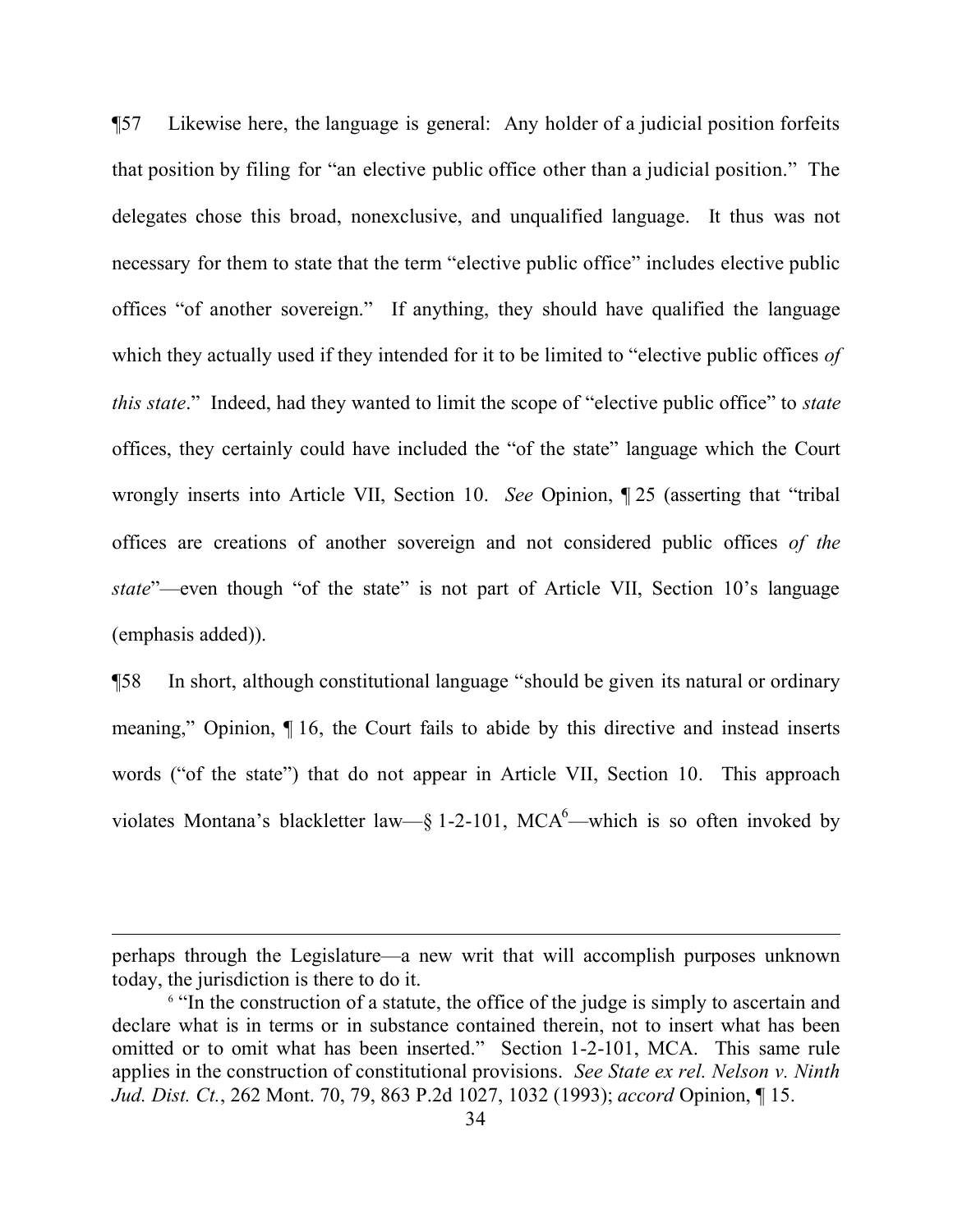every member of this Court that it would be silly to provide pages of string-cites for the principle. The Court errs in reading into the Constitution language that is not there.

¶59 Lastly, I do not believe the extrinsic sources cited by the Court support its ultimate construction of Article VII, Section 10. First, with regard to the January 29, 2003 hearing on HB 190, the Court in effect attributes constitutional significance to the remarks made in response to a question about the scope of a proposed statute. Opinion, ¶ 19. This approach sets bad precedent, not only because the remarks had absolutely nothing to do with the meaning of Article VII, Section 10, but most fundamentally because it is the province and duty of *the judiciary*, not speakers at legislative hearings, to interpret the Constitution and say what the law is. *Marbury v. Madison*, 5 U.S. 137, 177 (1803); *Mont. Petroleum Tank Release Comp. Bd. v. Crumleys, Inc.*, 2008 MT 2, ¶ 57, 341 Mont. 33, 174 P.3d 948.

¶60 Likewise, I do not find the Title 13 election statutes cited by the Court to be of any persuasive value. The Court considers it "notabl[e]" that tribal offices are missing from the definition of "public office" in  $\S$  13-1-101(28), MCA, which states: " 'Public office' means a state, county, municipal, school, or other district office that is filled by the people at an election." Opinion, ¶ 19. I find this, however, to be quite unsurprising. The Legislature does not dictate the procedures for electing candidates to tribal offices—a point the Court makes in ¶ 12—and thus there would be no reason for the Legislature to include tribal offices in the definition of "public offices" in Title 13. Title 13, after all, sets forth the procedures for electing candidates to *state* offices, not tribal offices.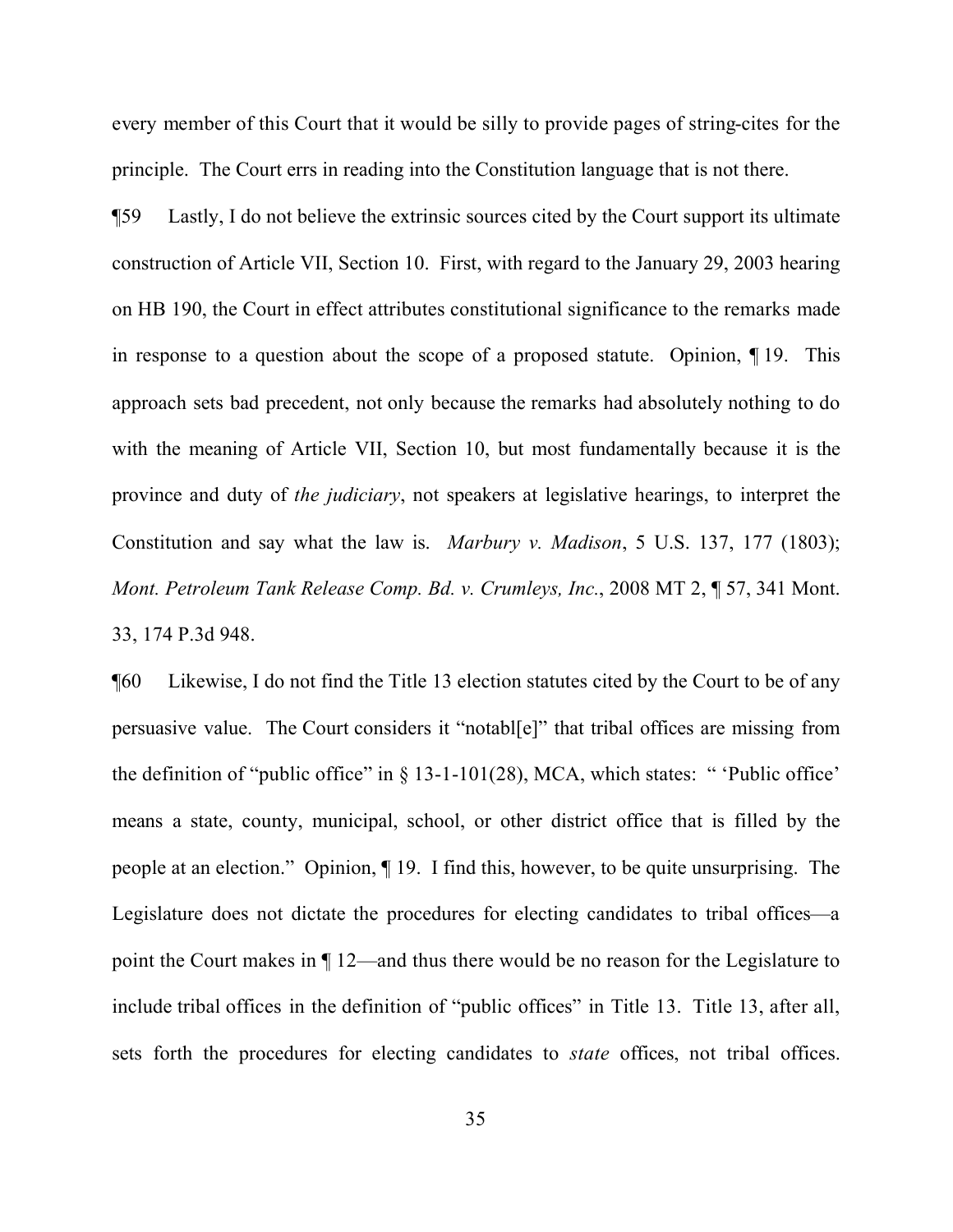Moreover, Title 13 does not purport to implement Article VII, Section 10, and thus its definition of "public office" affords no insight whatsoever.<sup>[7](#page-35-0)</sup>

¶61 On the other hand, the Attorney General has opined—in a 1991 decision which focused on a different issue—that §§ 3-1-607 and -608, MCA, are implementing statutes for Article VII, Section 10. Opinion, ¶ 18. Yet, I am aware of no occasion on which the Attorney General has opined that these statutes *fully* implement the constitutional provision; and the language of the statutes themselves indicates that they do not purport to do so, but rather are directed at three specific state judicial offices.

¶62 To summarize, then, the Court takes unambiguous constitutional language, manufactures an ambiguity, and then uses extrinsic sources of limited or no probative value to rewrite the constitutional language—in violation of the canons of construction from "an elective public office other than a judicial position" to "an elective public office *of the state* other than a judicial position." I strongly dissent from this approach and from the Court's corresponding conclusion that Crow Tribal Chairman is not an "elective public office" under Article VII, Section 10.

## **III. "Forfeits"**

<span id="page-35-0"></span><sup>&</sup>lt;sup>7</sup> Given the Court's heavy reliance on the election statutes, one cannot help but question the incongruity of grounding today's decision on statutes that *do not* implement Article VII, Section 10, while completely ignoring statutes that *do* implement Article VII, Section 11(2). As discussed,  $\S 3$ -1-1106(1), MCA, requires that JSC proceedings be founded upon a verified written complaint by a citizen, not upon the JSC's own motion.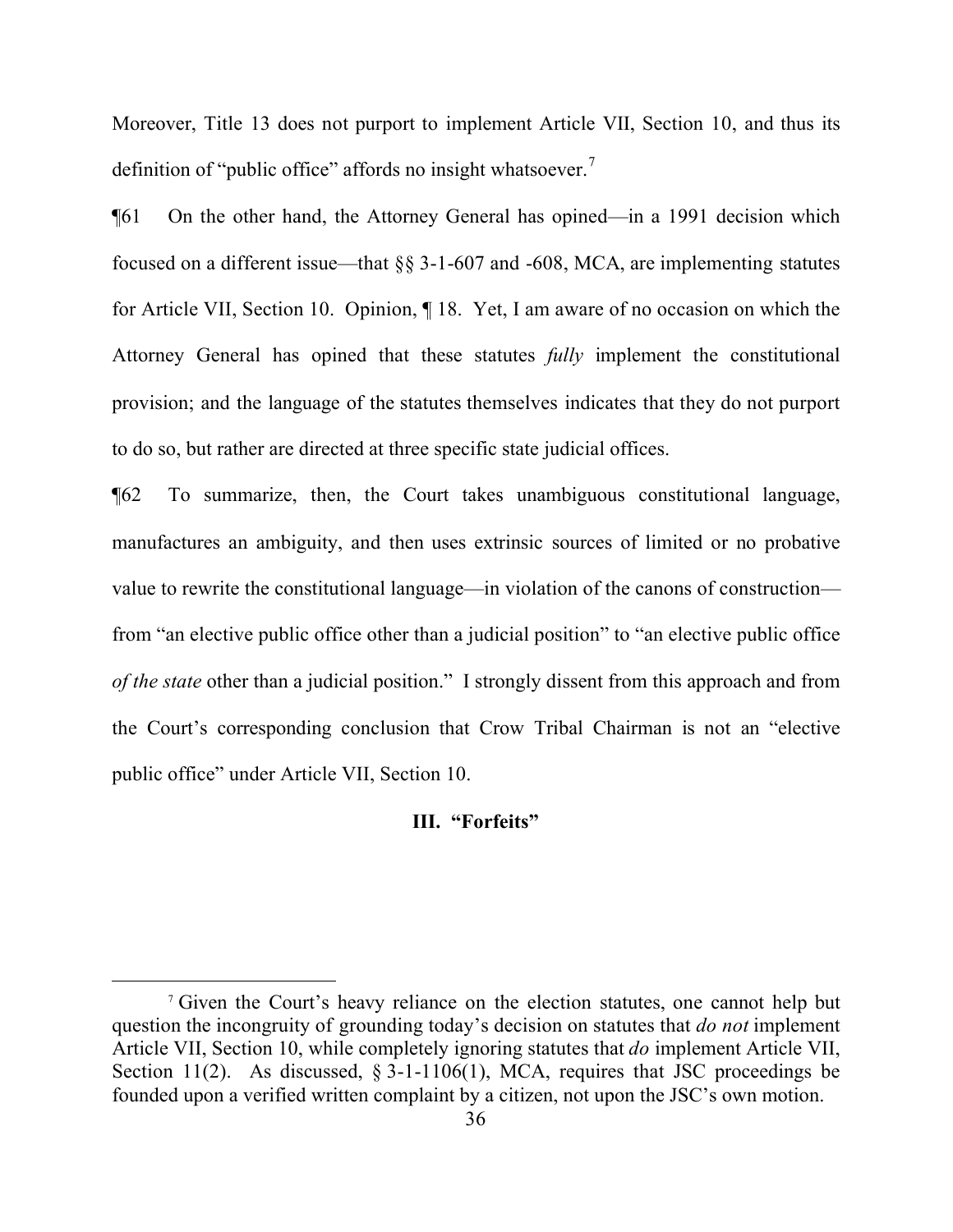¶63 Having concluded under the foregoing analysis that Not Afraid filed for "an elective public office other than a judicial position," the question arises as to what consequences flow from this action.

¶64 As noted, Article VII, Section 10 states that the holder of a judicial position "forfeits that position" either by filing for an elective public office other than a judicial position or by absenting himself from the state for more than 60 consecutive days. This language is both mandatory and prohibitory. It dictates that forfeiture occurs upon either of the two stated events. Correspondingly, it deprives the officeholder of his or her power to act in a judicial capacity. As Delegate Dahood observed during the Constitutional Convention:

[C]onstitutions are based on the premise that they are presumed to be selfexecuting, particularly within the Bill of Rights. If the language appears to be prohibitory and mandatory, ... then in that event, the courts in interpreting the particular section are bound by that particular presumption and they must assume, in that situation, that it is self-executing.

Montana Constitutional Convention, Verbatim Transcript, Mar. 7, 1972, p. 1644. Thus, once it is clear that either of the two events described in Article VII, Section 10 has occurred, then forfeiture of the judicial position is automatic.

¶65 We interpreted this language in one case, *Comm. for an Effective Judiciary v. State*, 209 Mont. 105, 679 P.2d 1223 (1984), where we held unconstitutional two statutes which, in direct contradiction to the language of Article VII, Section 10, required a district court judge or a Supreme Court justice to resign from his or her office in order to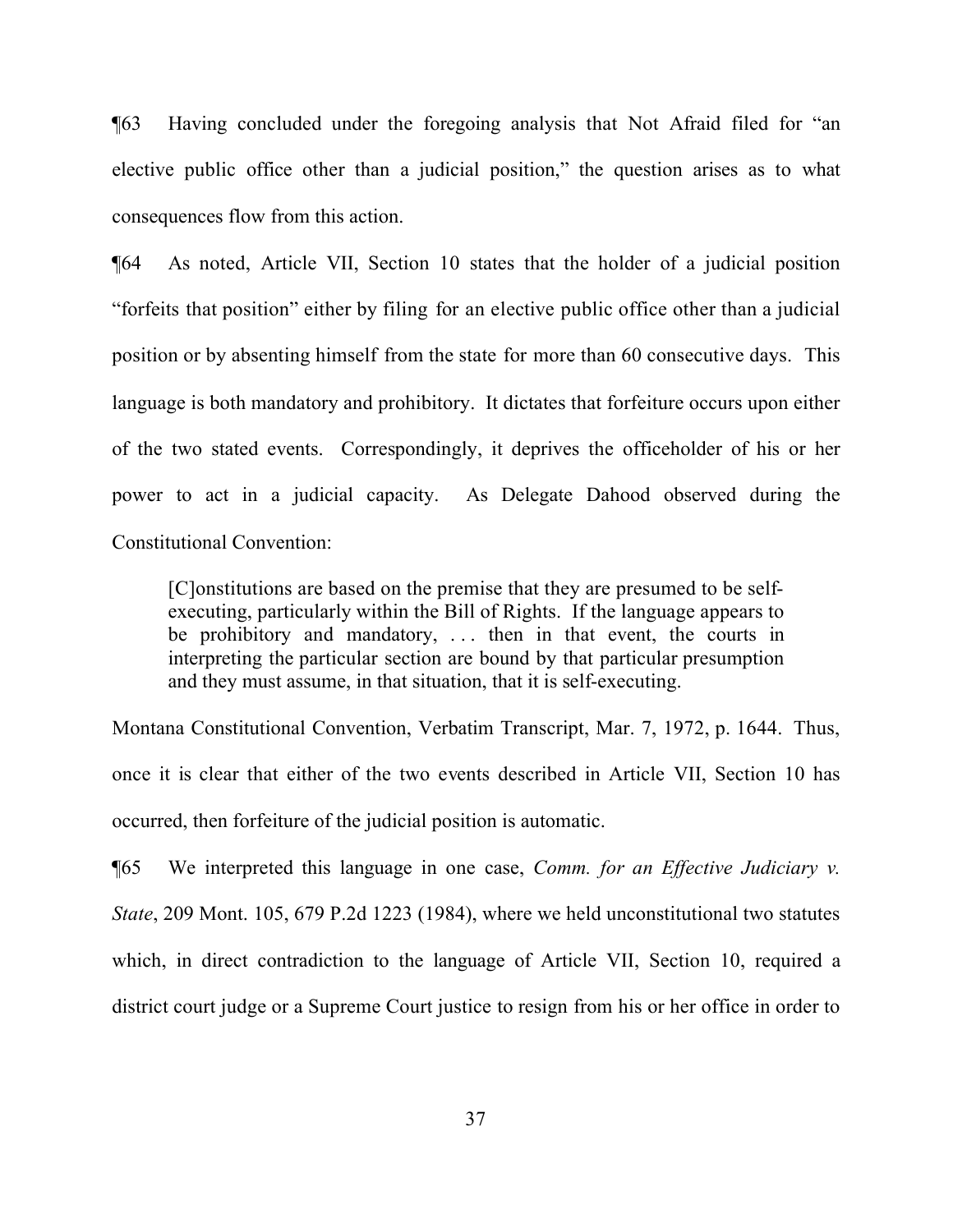run for any elective office under the laws of Montana, including another judicial position.

Importantly, for purposes of the present discussion, we stated:

The judicial article is clearly the most restrictive—it imposes severe sanctions on office-seeking by judicial office holders. Any judge holding office in this state forfeits his office if he files for any office—"*other than a judicial position*." (Art. VII, § 10, supra.) *Though it does not mention filing for a legislative or an executive office, the crystal clear message of this provision requires a judge to forfeit his judicial office if he files for either a legislative or an executive office*.

*Comm. for an Effective Judiciary*, 209 Mont. at 115, 679 P.2d at 1228 (first emphasis in original, second emphasis added).

¶66 Our determination that a judge forfeits his judicial office if he files for an executive office is in accord with the intent of the delegates, as evidenced by the following exchange which occurred when Article VII, Section 10 was recommended for adoption as it is now written:

**CHAIRMAN GRAYBILL:** I take it that this means that he's—he forfeits if he does either of these two things which were contained in two separate paragraphs above; namely, files for another elective office or absents himself for 60 days. Is that right?

## **DELEGATE SCHILTZ:** That's right.

Montana Constitutional Convention, Verbatim Transcript, Mar. 13, 1972, p. 2187.

¶67 Thus, it is clear from the plain language of Article VII, Section 10, as confirmed by the delegates' comments, and from our interpretation of this language in *Comm. for an Effective Judiciary* that when a judge files for a nonjudicial elective public office, the judge forfeits his judicial position. That is precisely what the Constitution says.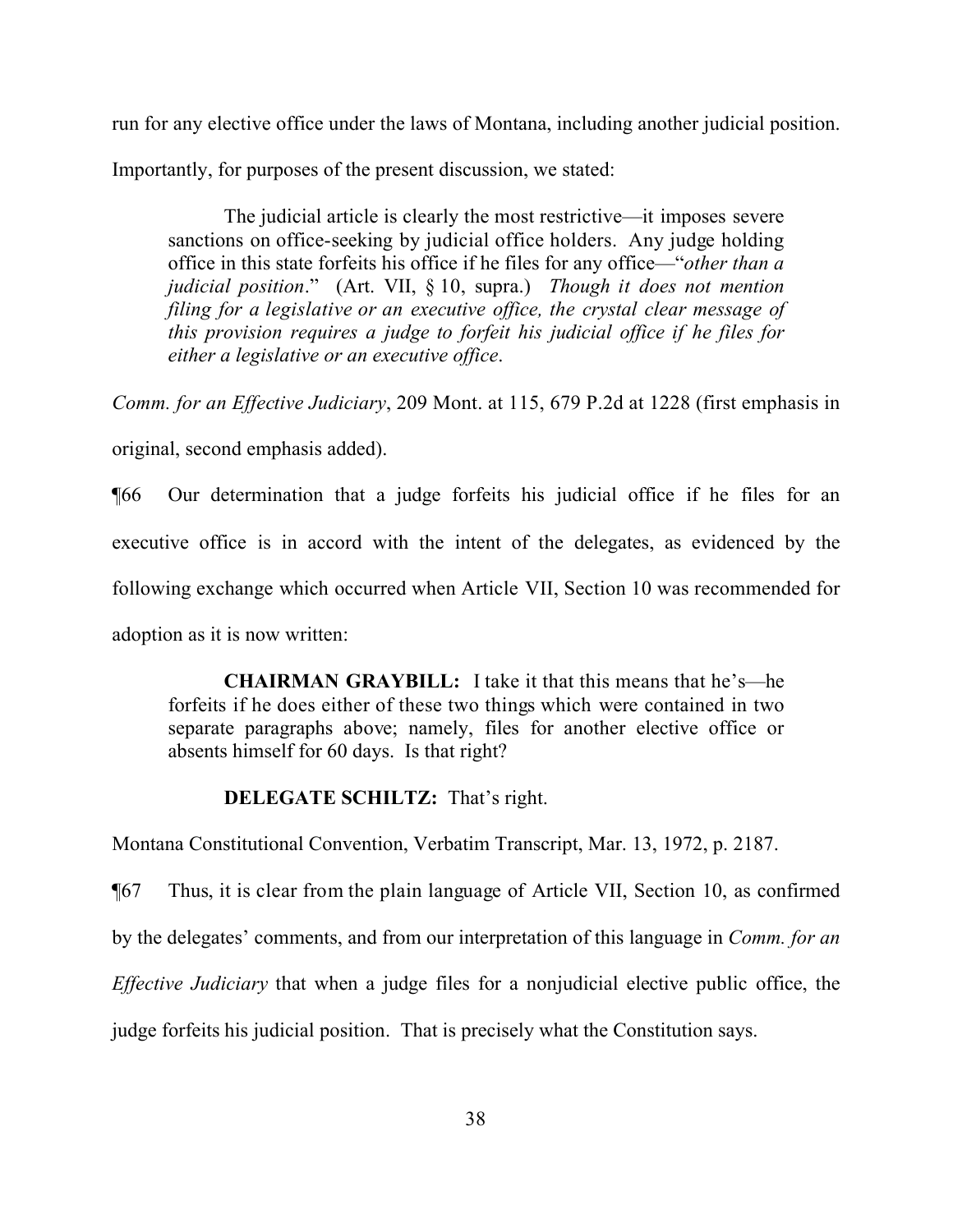¶68 To "forfeit" means "to lose or lose the right to by some error, offense, or crime." *Merriam-Webster's Collegiate Dictionary* 457 (10th ed., Merriam-Webster 1997). "Forfeiture" has a well-understood meaning in the law. It involves "[t]he loss of a right, privilege, or property because of a crime, breach of obligation, or neglect of duty." *Black's Law Dictionary* 722 (9th ed.). In other words, forfeiture means that a person loses a right or privilege as a consequence of having done or omitted to do an act. It is a divestment as a consequence of default or offense; a loss by reason of misdeed or transgression. In the usual context, forfeiture occurs simultaneously with the act, error, omission, or violation of the condition precedent. Examples of these principles appear repeatedly in our cases. *See e.g. State v. Riggs*, 2005 MT 124, ¶ 45, 327 Mont. 196, 113 P.3d 281 (juror might have to forfeit airline tickets that he held for a flight which was scheduled to depart the following morning); *State v. Sanchez*, 2008 MT 27, ¶ 47, 341 Mont. 240, 177 P.3d 444 (criminal defendant forfeits his constitutional right to confront the victim at trial when he admittedly and deliberately kills the victim); *State v. Cotterell*, 2008 MT 409, ¶ 88, 347 Mont. 231, 198 P.3d 254 (a person convicted of unlawfully taking, killing, possessing, or transporting a deer, antelope, elk, or mountain lion "shall forfeit" his or her license for 24 months); *Mungas v. Great Falls Clinic*, 2009 MT 426, ¶¶ 8-9, 354 Mont. 50, 221 P.3d 1230 (contract provided that doctors forfeit accounts receivable and interest in surgery center if they violate covenant not to compete).

¶69 The JSC, however, construes the *forfeiture* provision as a *resignation* provision that works prospectively, where a judge has violated Article VII, Section 10 but refuses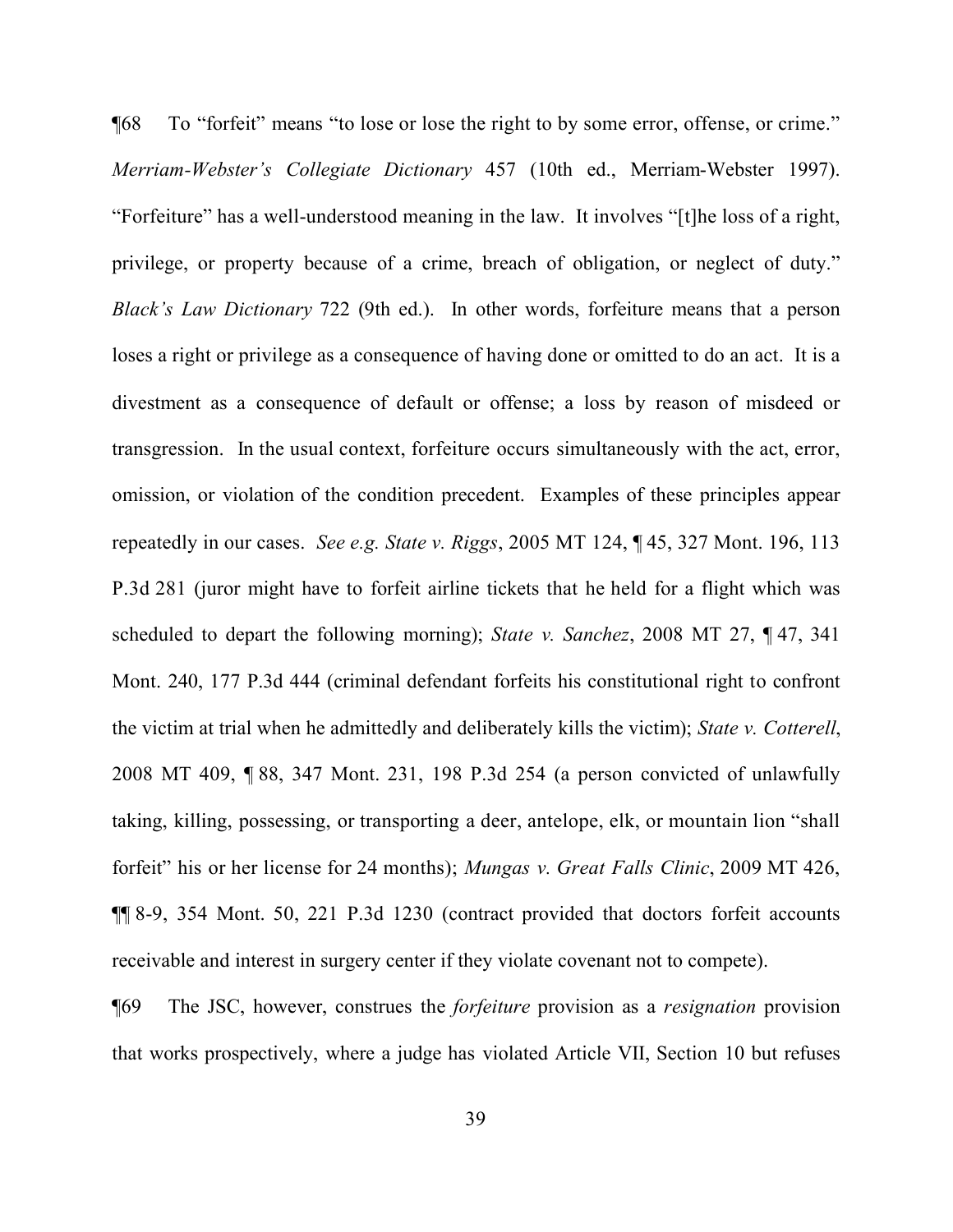to give up his judicial position during his campaign for the nonjudicial office. The JSC acknowledges that Not Afraid did not resign his judicial position when he filed for Crow Tribal Chairman; and, for that, the JSC recommends that we publicly reprimand him. Then, given that Not Afraid ultimately did not win the Tribal Chairman position in the April 2009 general election, the JSC states:

Should [Not Afraid] file for non-judicial elective public office in the future (tribal or non-tribal), and *refuse to forfeit* any judicial position held at that time, the Judicial Standards Commission will immediately file a formal complaint with the Montana Supreme Court and request immediate suspension from office while the complaint is pending. [Emphasis added.]

¶70 Setting aside the fact that the JSC has no authority to file complaints for the reasons already discussed, the JSC's approach contemplates that if either of the two events described in Article VII, Section 10 occurs, then the judge must affirmatively resign his or her position in order for the forfeiture to take effect and the office to become vacant. The JSC's theory appears to be that forfeiture is not automatic but, rather, requires a resignation or some sort of proceeding to declare the judge's office vacant.

¶71 This approach is wrong and in contradiction to the unambiguous language of the Constitution. Article VII, Section 10 does not give the officeholder the choice or option of whether to resign—and when. The Constitution does not state that the holder of a judicial position "must resign" that position if he either files for a nonjudicial elective public office or absents himself from the state for more than 60 consecutive days. The JSC's approach reads into the Constitution language that is not there, and ignores the plain language that is there, in violation of this Court's precedent. *See Montanans for*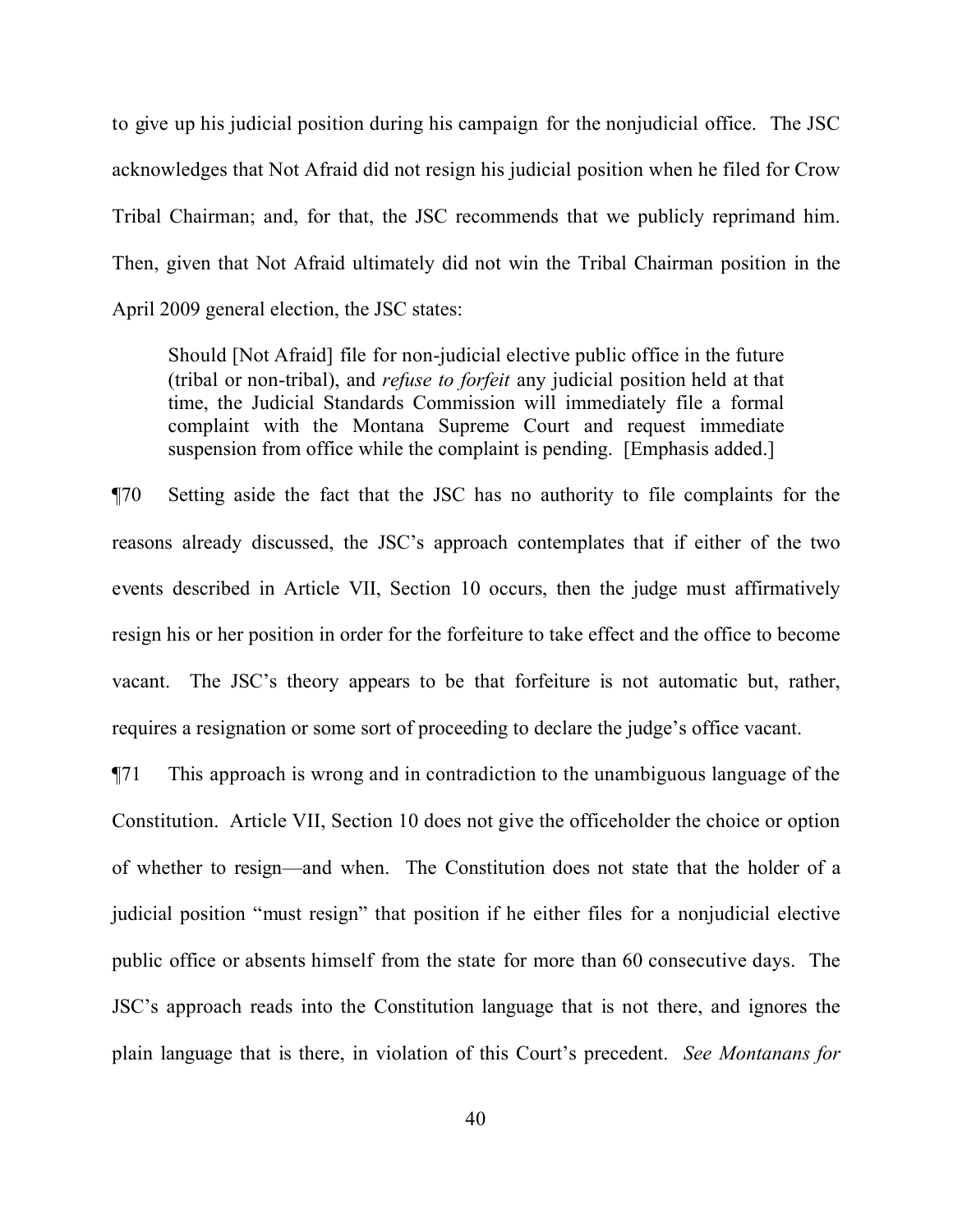*Equal Application of Initiative Laws v. State*, 2007 MT 75, ¶ 46, 336 Mont. 450, 154 P.3d 1202 (setting out the rules of constitutional construction); *see also* ¶ 58 n. 6, *supra*.

¶72 The JSC's approach would allow a justice of the peace to file and run for the office of Governor while continuing to sit on the bench—so long as the justice refuses to resign, and until he is formally removed from office. Just as untenable, the JSC's approach would require a resignation or some sort of proceeding to declare a judicial position vacant if the judge leaves the state for six months to take up residence in Argentina with his mistress. That the JSC's approach would countenance such a result in either case is nonsensical. With respect to the latter situation, moreover, the JSC's approach is contrary to statute. *See* § 2-16-501(6), MCA ("An office becomes vacant *on the happening* of any one of the following events before the expiration of the term of the incumbent: . . . except as provided in 10-1-1008, absence of the incumbent from the state, without the permission of the legislature, beyond the period allowed by law." (emphasis added, paragraph breaks omitted)). It should be noted, as well, that by the time the machinery to remove the intransigent judge comes to bear, he will have continued to render decisions—some, perhaps, in cases affecting his campaign contributors and the voters of the county or district over which he presides. $8$  He will have shaken hands with, and made campaign promises to, some of the very people who

<span id="page-40-0"></span>

<sup>8</sup> Of course, those decisions will all be void *ab initio*. *See* ¶ 81 n. 10, *infra*.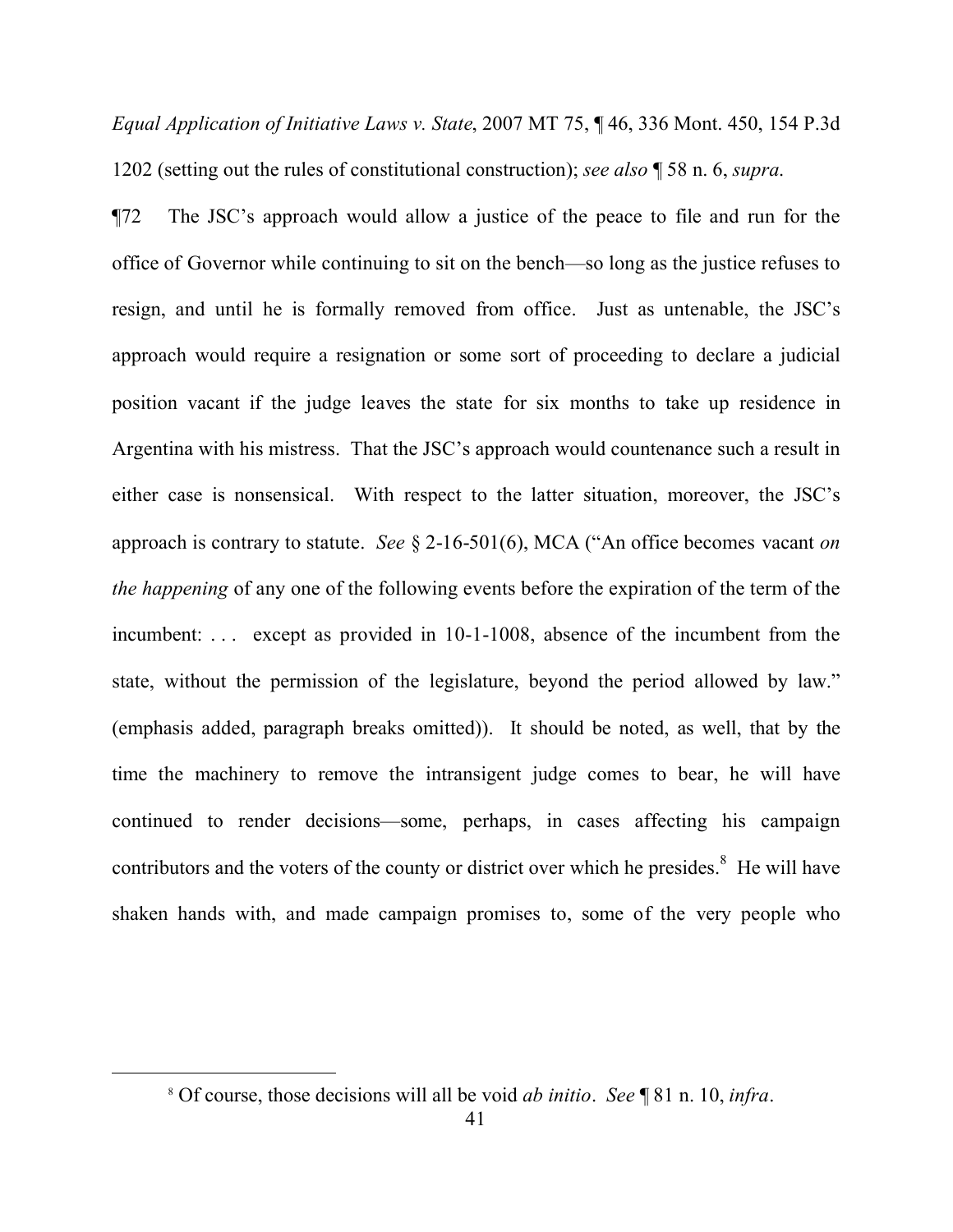appeared in his court seeking justice or requiring punishment. <sup>[9](#page-41-0)</sup> That is not what the Constitution allows; it is not what the delegates intended; and it is not how this Court interpreted Article VII, Section 10 in *Comm. for an Effective Judiciary*.

¶73 The fact is that the judge's formal resignation, or refusal to do so, is completely immaterial. His forfeiture of office occurs by reason of, and coincidentally with, the prohibited act of filing for a nonjudicial elective public office or absenting himself from the state for more than 60 consecutive days. Accordingly, when Not Afraid filed for a nonjudicial elective public office, he immediately forfeited his position as justice of the peace. His office became vacant at the time of filing, without more.

¶74 I recognize that there may be instances in which the officeholder claims that he or she did not file for a nonjudicial elective public office or was not absent from the state for more than 60 consecutive days. In that situation, a fact-finding proceeding may be necessary. But that is not situation here, as it is undisputed that Not Afraid filed for Crow Tribal Chairman—which, under my analysis above, is a nonjudicial elective public office. In this regard, I note that Not Afraid, in response to letters from the JSC directing him to resign, not only refused to do so but also, in blatant defiance of the Constitution, asserted that if he again ran for a tribal office, he would not resign his position as justice of the peace. This is a good example of why forfeiture under Article VII, Section 10 is automatic. A defiant judicial officer must not be allowed, as here, to thumb his nose at

 $\overline{a}$ 

<span id="page-41-0"></span><sup>9</sup> In the present case, Not Afraid conceded that all voters for the Crow Tribal Chairmanship were potential future litigants or defendants before him as Big Horn County Justice of the Peace.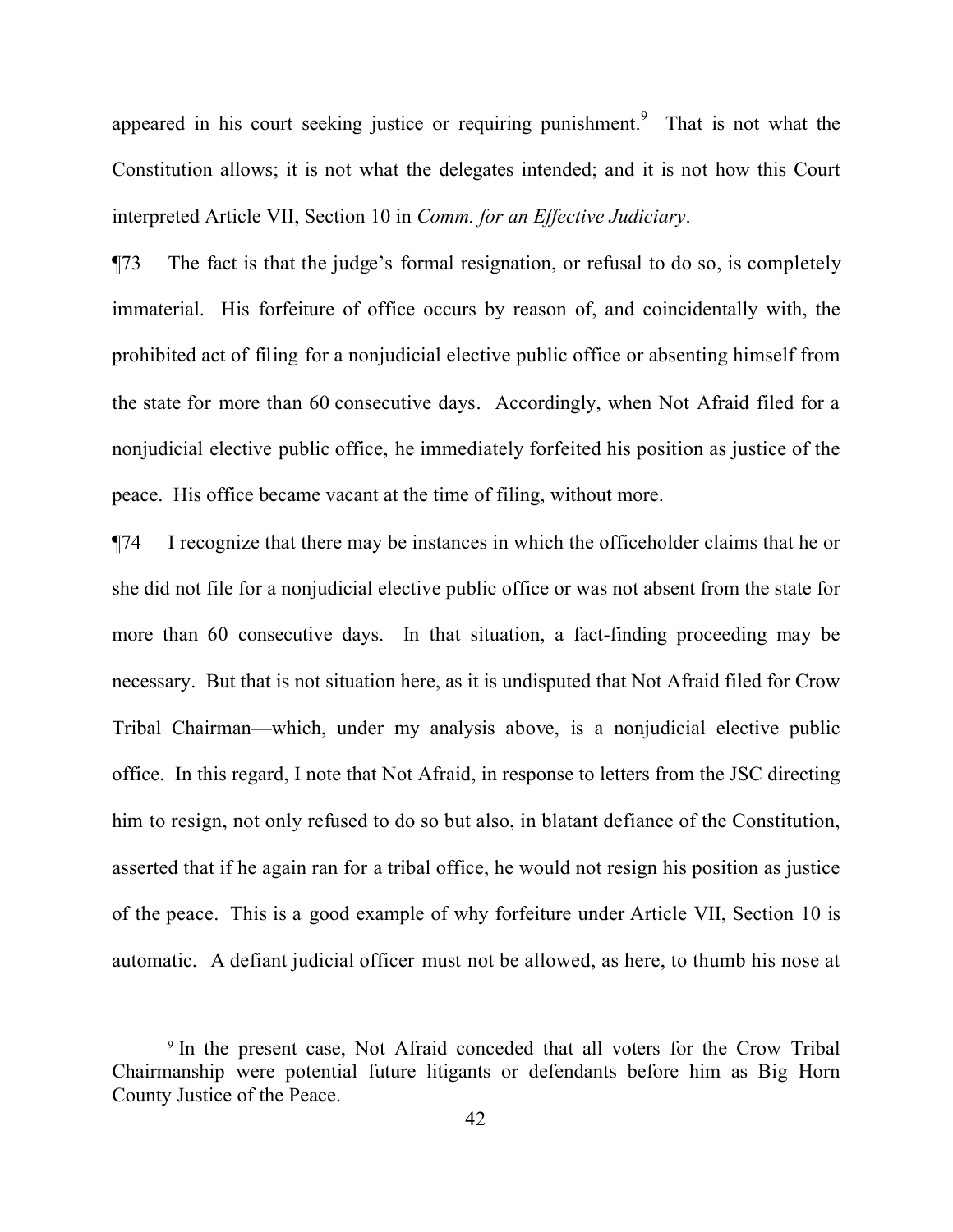the Constitution by refusing to "resign" his already forfeited office with the challenge, "Remove me if you think you can!"

¶75 Indeed, reflecting this sort of contumaciousness, Not Afraid argues that his tribal political activities are beyond the reach of Montana law. Such argument, however, is unavailing and without merit. While neither the JSC nor this Court has jurisdiction over the Crow tribal government and its elected officers, that is not the point. Both the JSC and this Court unquestionably *do* have jurisdiction over Not Afraid as an elected justice of the peace in Big Horn County and, accordingly, must require him to follow Montana's Constitution and laws in the conduct of his state judicial office. In this regard, Article VII, Section 10 prohibits the holder of a state judicial position from filing for a nonjudicial elective public office (lest he forfeit his current position) without any distinction as to the sovereign to be served. It prohibits him from filing for a Montana nonjudicial elective public office, a federal nonjudicial elective public office, a tribal nonjudicial elective public office, or a nonjudicial elective public office in another state or country. To the extent Not Afraid believes that serving simultaneously in his state judicial office and a tribal executive office are compatible, that argument has already been rejected by the Constitutional Convention delegates. As the Attorney General has pointed out, compatibility is not a factor under Article VII, Section 10. *See* Mont. Atty. Gen. Op. 44-21, 1991 Mont. AG LEXIS 21 at \*\*7-8 (Oct. 22, 1991).

¶76 In sum, the forfeiture provision of Article VII, Section 10 is self-executing. The act causing the forfeiture—filing for a nonjudicial elective public office or absenting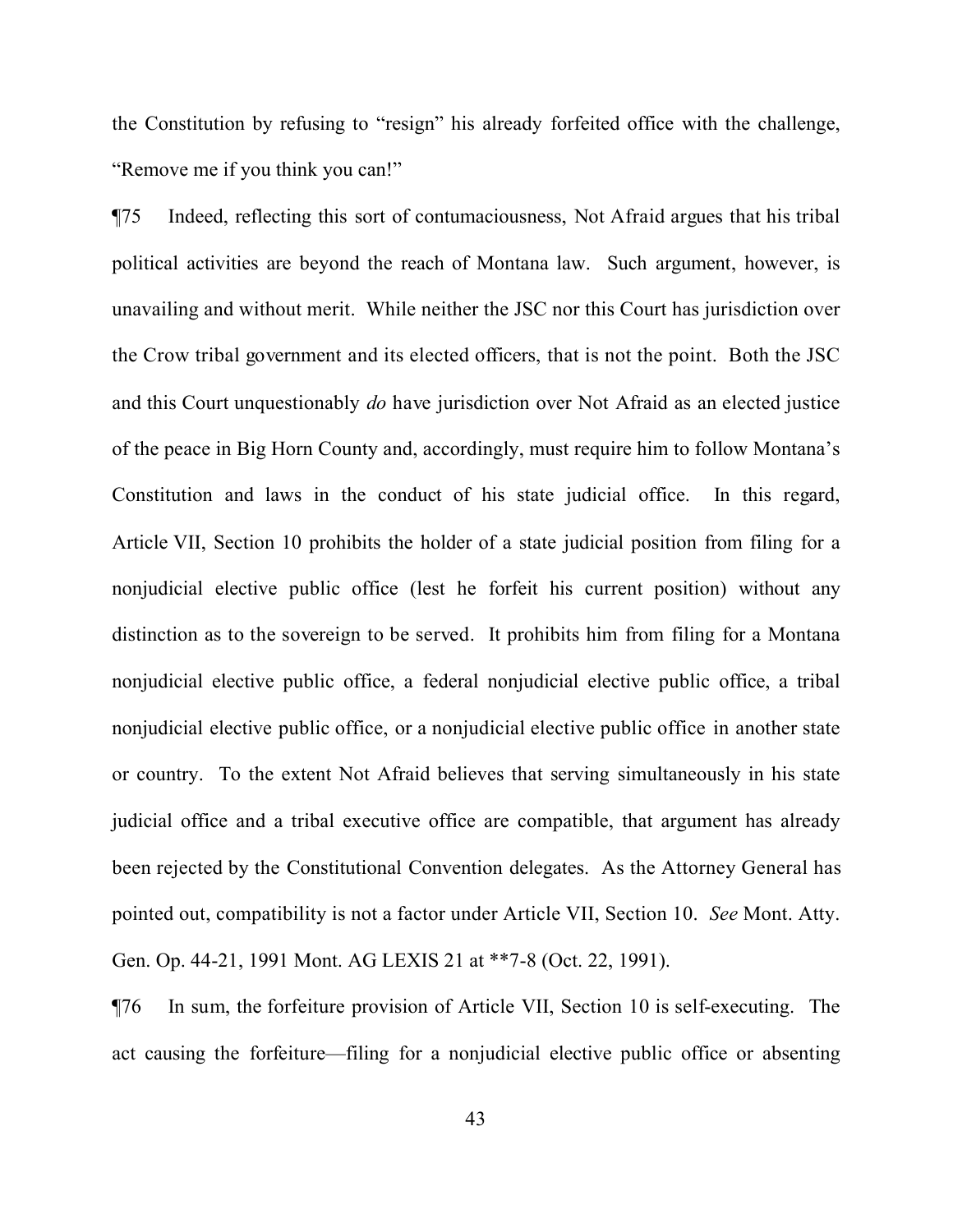himself or herself from the state for more than 60 consecutive days—immediately and automatically creates a vacancy in the office, which must then be filled according to law. *See e.g.* Mont. Const. art. VII,  $\frac{8}{82}$  (Supreme Court justices and district court judges); § 3-10-206, MCA (justices of the peace). The language of Article VII, Section 10 requires neither a resignation nor a proceeding to declare the office vacant. The prohibited filing or absence creates the forfeiture, and the forfeiture creates the vacancy.

#### **IV. Conclusion**

¶77 The Court's Opinion today is incredibly far-reaching—and, in my view, patently wrong on any number of levels.

¶78 First, the Court does not adequately address the jurisdiction of the JSC over this case. The JSC's procedure of hiring its own prosecutor to file a complaint in its own name is contrary to the unmistakable intent of Article VII, Section 11(2) and the dictates of § 3-1-1106, MCA, which require that judges and justices be charged and disciplined based upon a complaint filed by a citizen, *not the JSC itself*. The Court errs in not following these constitutional and statutory mandates. Instead of acknowledging and condemning the JSC's unlawful process in this case, today's Opinion blesses the abuse. I cannot agree. After today's decision, it appears that if the JSC feels the language I have used in this dissent is too "intemperate," *Shea*, 198 Mont. at 20, 643 P.2d at 213, then the JSC may file a complaint against me sua sponte, and I will be forced to defend in a proceeding where my accuser is also my judge.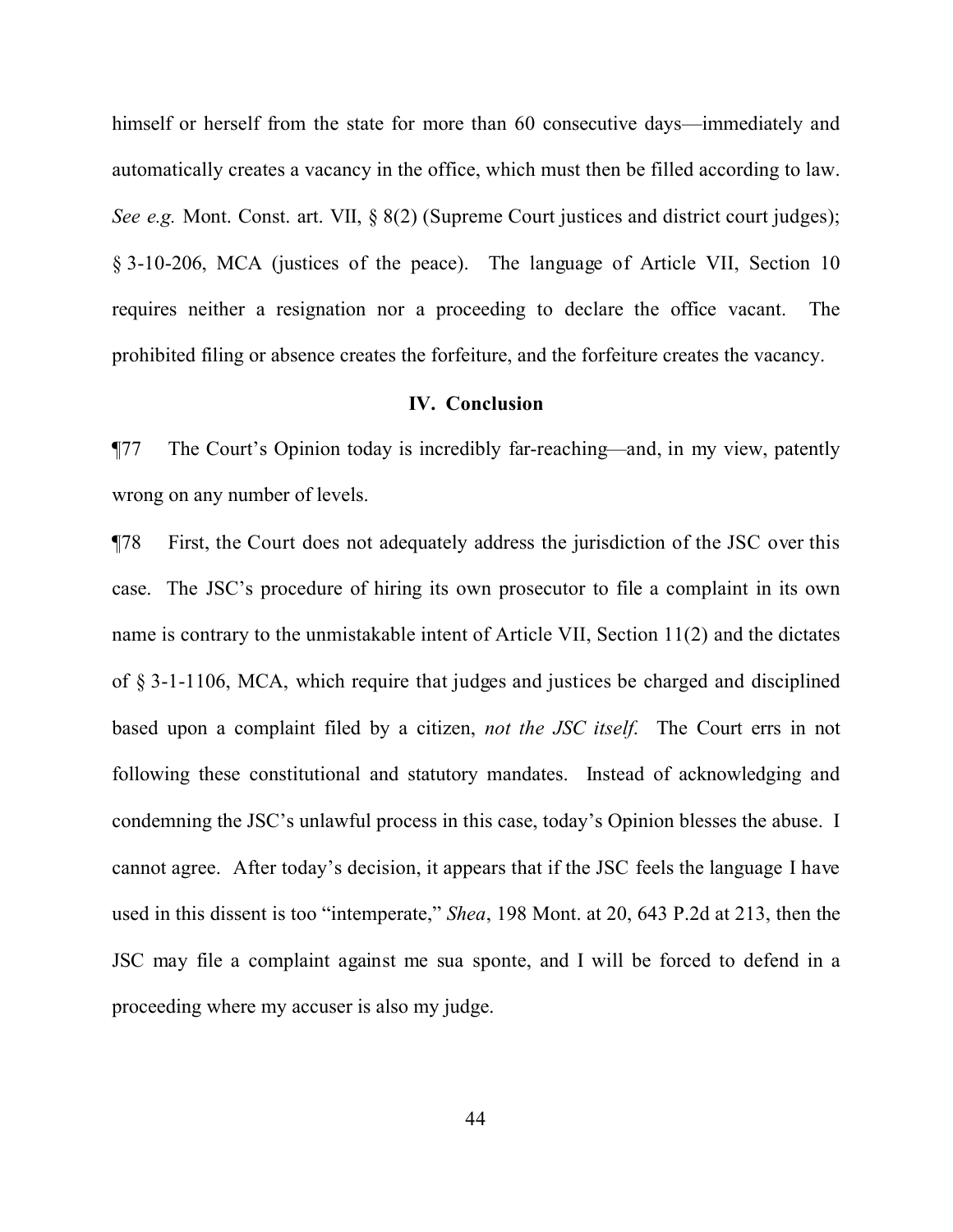¶79 Second, while the Court, in one breath, waxes eloquent about the sovereignty of the Crow Tribe as a separate government, the Court then, in the next, demeans that same sovereignty by equating the Crow Tribe to "a group whose membership is narrower than the general public"—not unlike a social club or a sporting group—and by refusing to recognize the offices of the Crow tribal government as "elective public offices." No doubt the Crow Tribe will be surprised, if not insulted, to learn that its government and its elective public offices are not on the same par as Montana's. Again, I cannot agree.

¶80 Third, it is now apparently lawful for a sitting Montana justice of the peace, at least, to hold both his or her tribal executive office and his or her Montana judicial office at the same time. This holding perverts another fundamental principle of judicial ethics and conduct enshrined in Article III, Section 1 (Separation of Powers) and Article VII, Section 10—namely, that one cannot serve two masters. A Montana judge or justice cannot serve the master of the judicial branch and the master of the legislative or executive branch at the same time. A judge or justice owes his or her exclusive loyalty and obligation of duty to one branch of government—the judicial branch—to the exclusion of any loyalty or obligation of duty to either of the other two branches. That is what the doctrine of separation of powers and the prohibition of Article VII, Section 10, read together, require. That fundamental, core principle is written into the 2008 Montana Code of Judicial Conduct, in the Preamble and Rules 1.2, 2.1, 2.2, 3.1, and 3.2 demanding the independence, impartiality, and integrity of the judiciary, and eschewing any appearances of impropriety and conflicts of interest. A sitting Montana judge cannot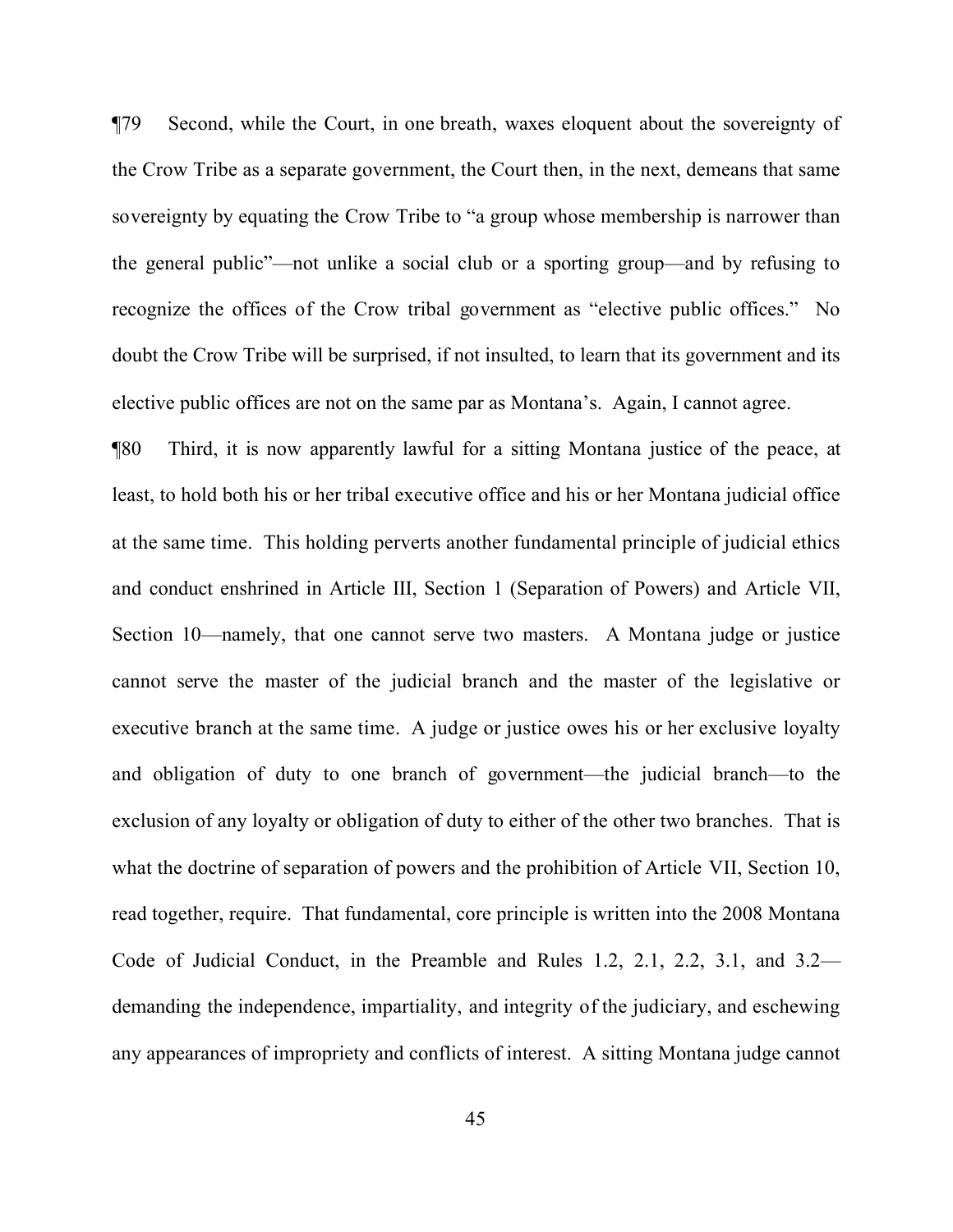possibly serve simultaneously as a publicly elected official in another branch of government, much less in another sovereign government, and comply with the Constitution and the Code of Judicial Conduct. A sitting Montana judge cannot owe his or her professional allegiance to two different sovereigns. He or she cannot serve two masters—until today. Again, I cannot agree.

¶81 In sum, I would hold that the JSC had no jurisdiction over this action, and I would dismiss the case on this basis. But as to the merits of the JSC's complaint, which the Court proceeds to address, I would hold that Not Afraid forfeited his judicial position on March 6, 2009, when he filed for the office of Crow Tribal Chairman and that his judicial office has been vacant since that date. I would further hold that any judicial act which Not Afraid performed during his unlawful tenure is, therefore, void *ab initio*.<sup>[10](#page-45-0)</sup> Finally, I would order that his successor be appointed in accordance with applicable law. Again, I cannot agree with our contrary approach.

 $\overline{a}$ 

<span id="page-45-0"></span><sup>10</sup> *See Potter v. Sixteenth Jud. Dist. Ct.*, 266 Mont. 384, 880 P.2d 1319 (1994); *State v. Vickers*, 1998 MT 201, 290 Mont. 356, 964 P.2d 756; *Pinnow v. Mont. State Fund*, 2007 MT 332, 340 Mont. 217, 172 P.3d 1273. *Potter* and *Vickers* involved individuals who failed to comply with the procedures required by statute for serving as a substitute justice of the peace. In both cases, we held that the failure to comply with these procedures meant that the individual was not a judge and was not vested with the powers and authority of a judge—the result being that their judicial acts (in particular, the issuance of the search warrants at issue) were void *ab initio*. *See Potter*, 266 Mont. at 393, 880 P.2d at 1325; *Vickers*, ¶¶ 26-29. Similarly, in *Pinnow*, we held that a district court judge was without authority to assume jurisdiction over a workers' compensation case following the recusal of the Workers' Compensation Court judge, and that the case, therefore, had for all intents and purposes been idle since the judge's recusal and all orders issued by the district court judge were void and of no legal effect. *See Pinnow*, ¶¶ 15-25, 36. Likewise, here, any decisions issued following forfeiture under Article VII, Section 10 are void and of no legal effect.